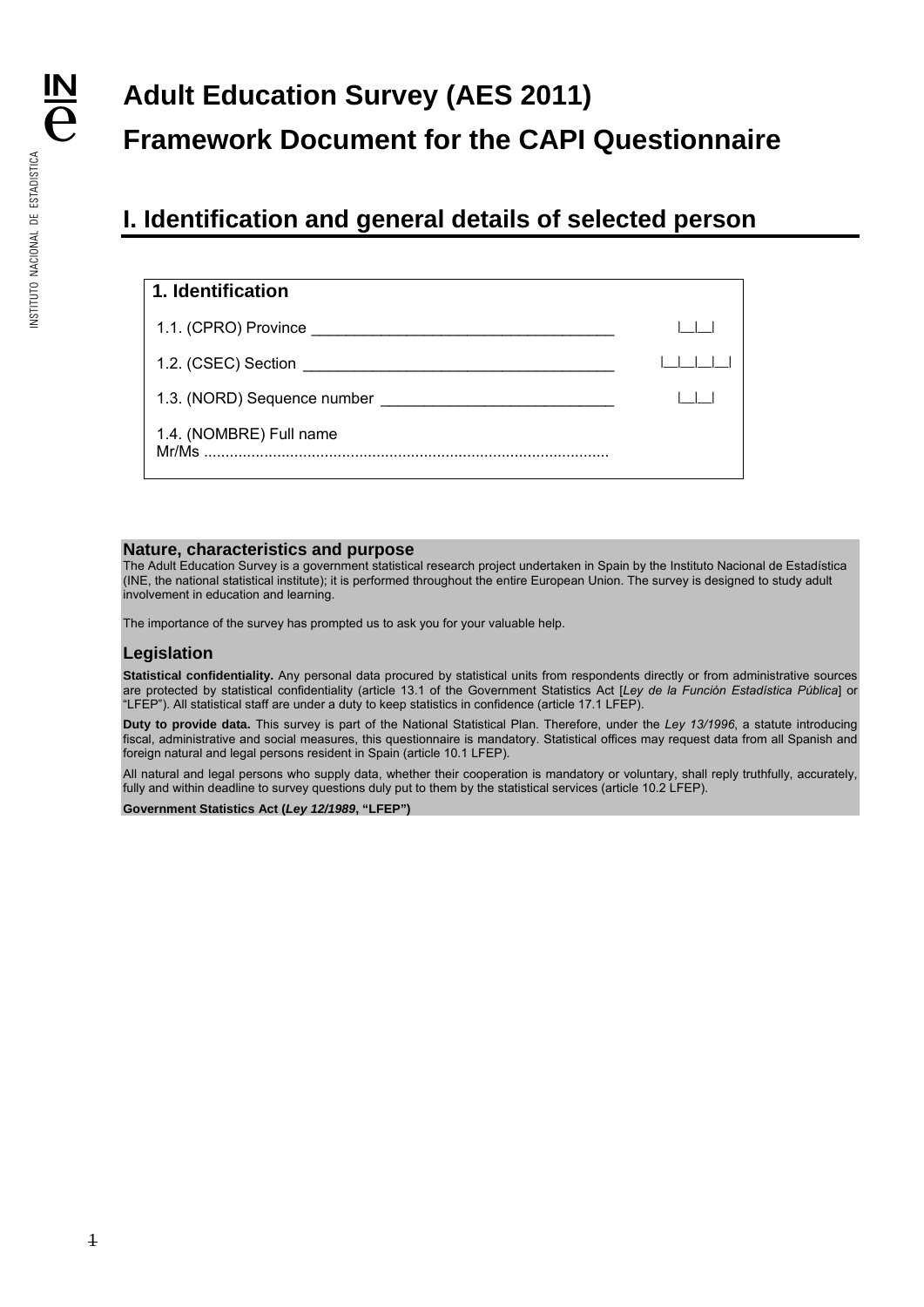| 2. (SEX) SEX                                                                                            |                                 |
|---------------------------------------------------------------------------------------------------------|---------------------------------|
|                                                                                                         |                                 |
|                                                                                                         | $\Box$ 1                        |
|                                                                                                         | $\Box$ 2                        |
| <b>DATE OF BIRTH</b>                                                                                    |                                 |
| 3. (BIRTHMONTH) Month                                                                                   |                                 |
| 5. (CITIZEN) WHAT IS YOUR NATIONALITY? (888 if respondent declines to reply/does not<br>know.)          |                                 |
|                                                                                                         | الطاحات                         |
| 6. (SPAIN) WERE YOU BORN IN SPAIN?                                                                      |                                 |
|                                                                                                         | $\Box$ 1 $\rightarrow$ Go to    |
|                                                                                                         | question 9.<br>$\Box$ 2         |
|                                                                                                         |                                 |
| 7. (BIRTHPLACE) WHICH COUNTRY WERE YOU BORN IN? (888 if respondent<br>declines to reply/does not know.) |                                 |
|                                                                                                         |                                 |
|                                                                                                         |                                 |
| Interviewer: request and record the respondent's details.                                               |                                 |
| 8. (RESTIME) How many years have you lived in Spain for?                                                |                                 |
| NUMBER OF YEARS FOR PERSON WHO HAS BEEN IN THIS COUNTRY FOR UP TO 10                                    | اساسا                           |
| YEARS.<br><u> 1989 - Johann Barbara, margaret eta idazlearia (h. 1989).</u><br>MORE THAN 10 YEARS       |                                 |
|                                                                                                         | $\Box$ 11                       |
|                                                                                                         | $\Box$ 88                       |
| 9. (MARSTALEGAL) What is your legal marital status?                                                     |                                 |
|                                                                                                         | $\vert \vert$ 1                 |
| Married                                                                                                 | $\Box$ 2 - > Go to question 11. |
|                                                                                                         | $\Box$ 3                        |
|                                                                                                         | $\vert$   4                     |
|                                                                                                         |                                 |
|                                                                                                         |                                 |
|                                                                                                         |                                 |
|                                                                                                         |                                 |
| 10. (MARSTADEFACTO1) Do you currently live with a partner?                                              |                                 |
| Yes $\Box$ 1 - > Go to the box above question 12.                                                       |                                 |
| No $\overline{\phantom{a}}$ 2 -> Go to the box above question 12.                                       |                                 |
|                                                                                                         |                                 |
|                                                                                                         |                                 |

| INC.                   |  |
|------------------------|--|
| DECLINED/DOES NOT KNOW |  |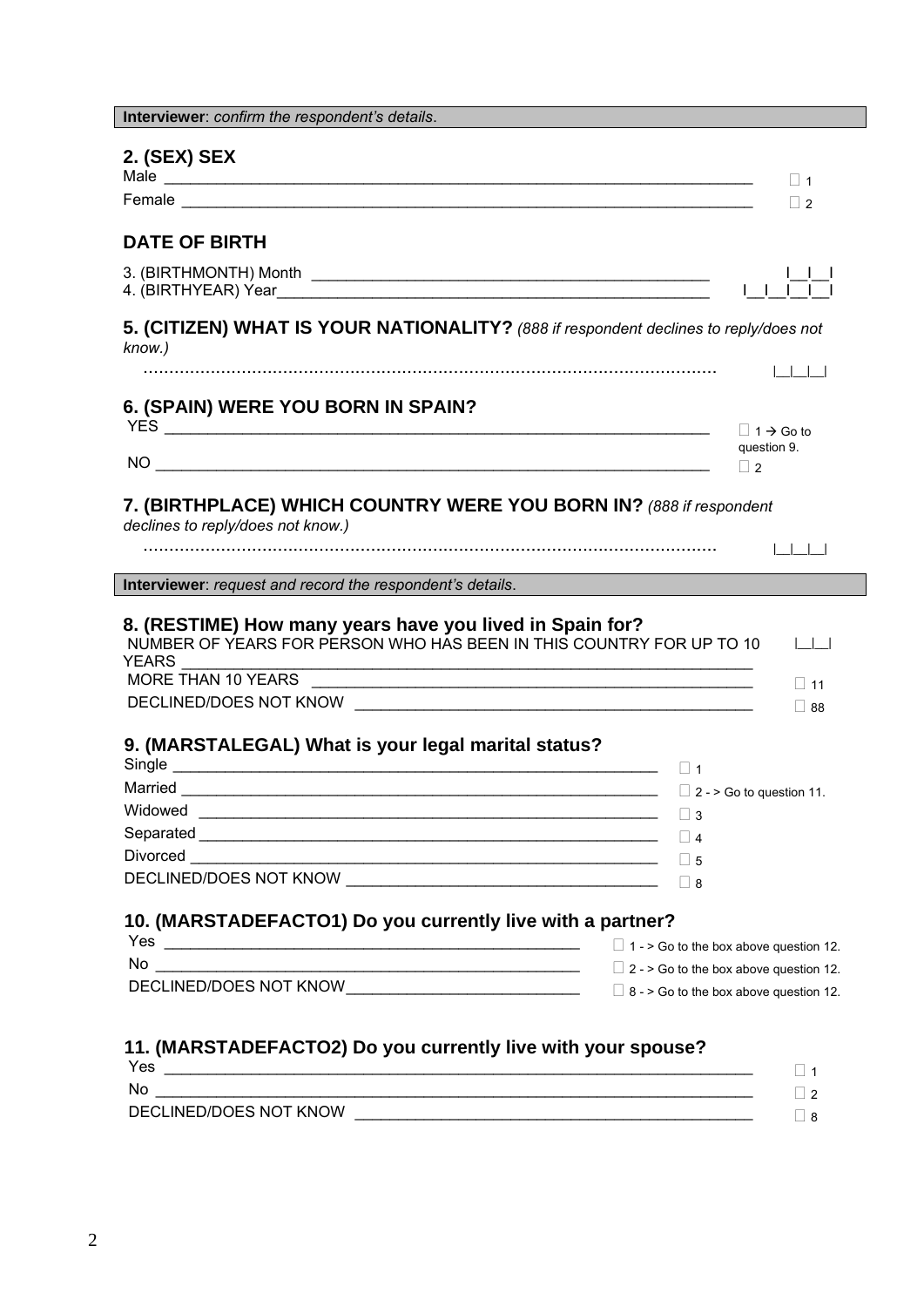**Interviewer:** *Read out the following to the respondent*: **"I am now going to ask you some questions about your current labour status."** 

### **12. (MAINSTAT) What is your current labour status?**

| Carries out a job or profession, including unpaid work for a family business or<br>holding, including an apprenticeship or paid traineeship |                                  |
|---------------------------------------------------------------------------------------------------------------------------------------------|----------------------------------|
| Part time                                                                                                                                   | $\sqcup$ 11                      |
|                                                                                                                                             | 12<br>$\Box$                     |
|                                                                                                                                             | $\vert$ 20 - > Go to             |
|                                                                                                                                             | question 18.                     |
| Pupil, student (including unpaid work experience) ______________________________                                                            | $ $ 31 - > Go to<br>question 18. |
|                                                                                                                                             | $ $ 32 - > Go to                 |
|                                                                                                                                             | question 18.                     |
|                                                                                                                                             | $ $ 33 - > Go to                 |
|                                                                                                                                             | question 18.                     |
| Fulfilling domestic tasks, caring for children or other people                                                                              | $\vert$ 35 - > Go to             |
|                                                                                                                                             | question 18.                     |
|                                                                                                                                             | $ $ 36 - > Go to<br>question 18. |
| DECLINED/DOES NOT KNOW                                                                                                                      |                                  |
|                                                                                                                                             | $ $ 88 - > Go to<br>question 18. |

### **13. What is the occupation you practise or the kind of work you do in your main job?**

| (If the respondent is unsure about the meaning of this question, give examples, such as: bus driver, |           |
|------------------------------------------------------------------------------------------------------|-----------|
| bricklayer, university lecturer.) (Code 88 if respondent declines to reply/does not know.)           |           |
|                                                                                                      | (JOBISCO) |
|                                                                                                      |           |

#### **14. What is the main activity of the establishment or premises where you work?**

*(For temporary employment agency employees, record the activity of the establishment where they are working.* 

*If the respondent is unsure about the meaning of this question, give examples, such as: car manufacturing, restaurant, bank, hairdresser's) (Code 88 if respondent declines to reply/does not know.)* ..................................................................... **LOCNACE\_N**............................................. **(LOCNACE)** 

 $\perp$ 

#### **15. (JOBSTAT) Which of the following is your professional status?**

|                                                                                  | $\vert$ 11                                     |
|----------------------------------------------------------------------------------|------------------------------------------------|
| Self-employed or entrepreneur without employees ________________________________ | $\vert$ 12 $\rightarrow$ Go to<br>question 17. |
| Employee with a permanent job or work contract of unlimited duration             | 21                                             |
| Employee with a temporary job/work contract of limited duration                  | 22                                             |
| Family worker                                                                    | 30                                             |
| DECLINED/DOES NOT KNOW                                                           | -88                                            |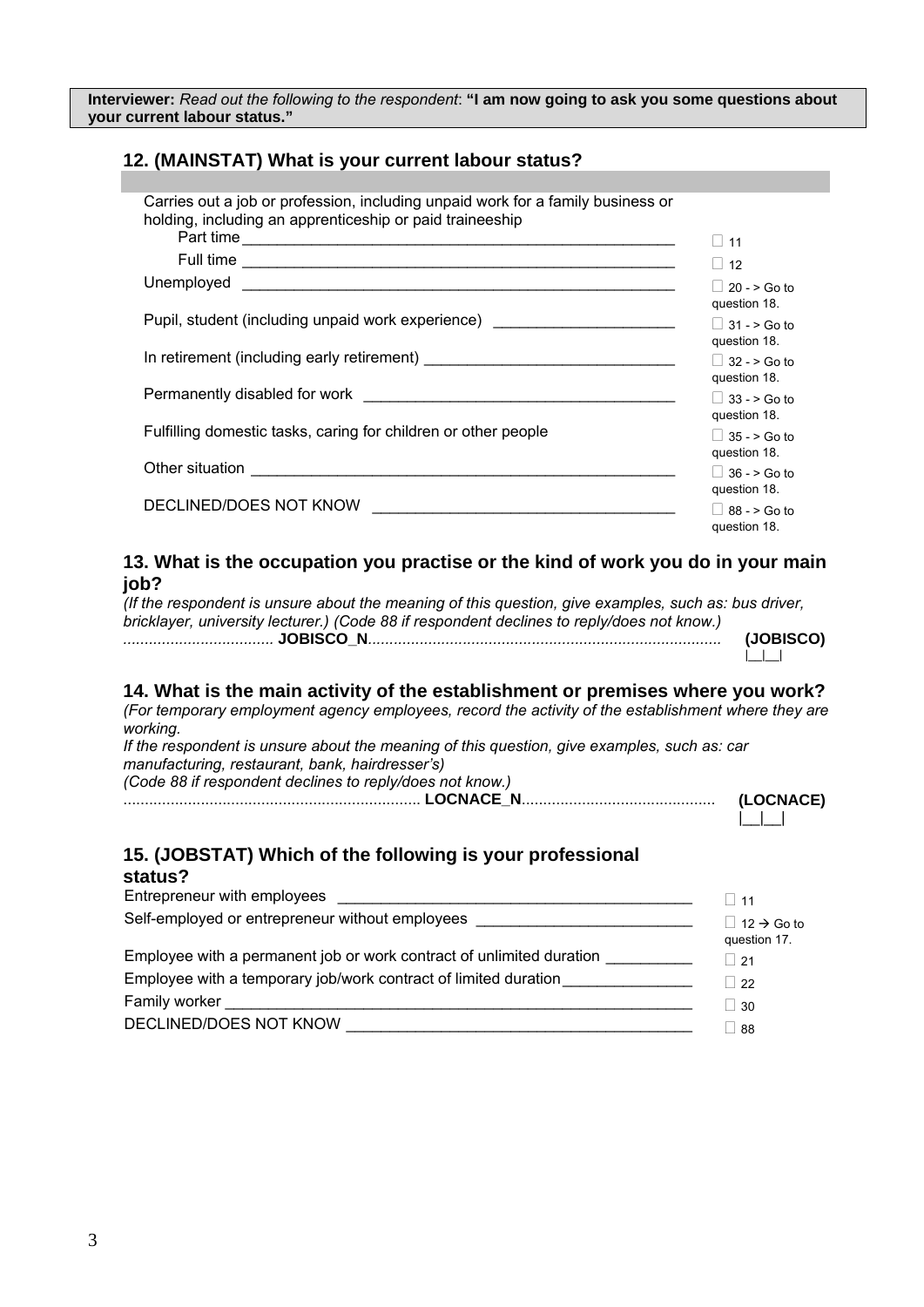### **16. (LOCSIZEFIRM) How many people work at the same establishment or premises where you work?**

*(code option that applies according to respondent's answer)* 

| 1 TO 10 PERSONS    |                |
|--------------------|----------------|
| <b>FROM 11-19</b>  | $\vert$ 2      |
| <b>FROM 20-49</b>  | $\vert$ 3      |
| <b>FROM 50-249</b> | $\vert$ 4      |
|                    | $\overline{5}$ |
|                    |                |
|                    | -8             |
|                    |                |

#### **17. (JOBTIME) In which year did you start working for the current company or business?** *(8888 if respondent declines to reply/does not know.)* |\_\_|\_\_|\_\_|\_\_|

**Interviewer:** *Read out the following to the respondent:* **"I am now going to ask you some questions about your labour status one year ago."** 

**[***Application: If the answer to question 17 is 2009 or earlier, the IT application jumps to question 19.*

### **18. (MAINSTAT2) Which of the following was your professional status exactly one year ago?**

| Carries out a job or profession, including unpaid work for a family business or<br>holding, including an apprenticeship or paid traineeship |                                          |
|---------------------------------------------------------------------------------------------------------------------------------------------|------------------------------------------|
| Part time                                                                                                                                   | $\vert$ 11 - > Go to<br>question 20.     |
|                                                                                                                                             | $\vert$ 12 - > Go to<br>question 20.     |
|                                                                                                                                             | $\Box$ 20 - > Go to                      |
| Pupil, student (including unpaid work experience) ________________________                                                                  | block 2.<br>$ $ 31 - > Go to<br>block 2. |
|                                                                                                                                             | $\vert$ 32 - > Go to<br>block 2.         |
|                                                                                                                                             | $\Box$ 33 - > Go to<br>block 2.          |
| Fulfilling domestic tasks, caring for children or other people _________________                                                            | $\Box$ 35 - > Go to<br>block 2.          |
|                                                                                                                                             | $\vert$ 36 - > Go to<br>block 2.         |
|                                                                                                                                             | $ $ 88 - > Go to<br>block 2.             |

### **19. (JOBCHANGE) Have you changed the type of work you do since last year?**

| Yes                    |                                 |
|------------------------|---------------------------------|
| No.                    | $\Box$ 2 - > Go to question 21. |
| DECLINED/DOES NOT KNOW | $\Box$ 8 - > Go to question 21. |

### **20. What was your occupation or job one year ago?**

*(If the respondent is unsure about the meaning of this question, give examples, such as: bus driver, bricklayer, university lecturer.) (Use Appendix 3 for reference purposes. Code 88 if respondent does not know or declines to answer.)*

.................................... **JOBISCO2\_N**........................................................ **(JOBISCO2)**   $|_{-}$   $|_{-}$   $|_{-}$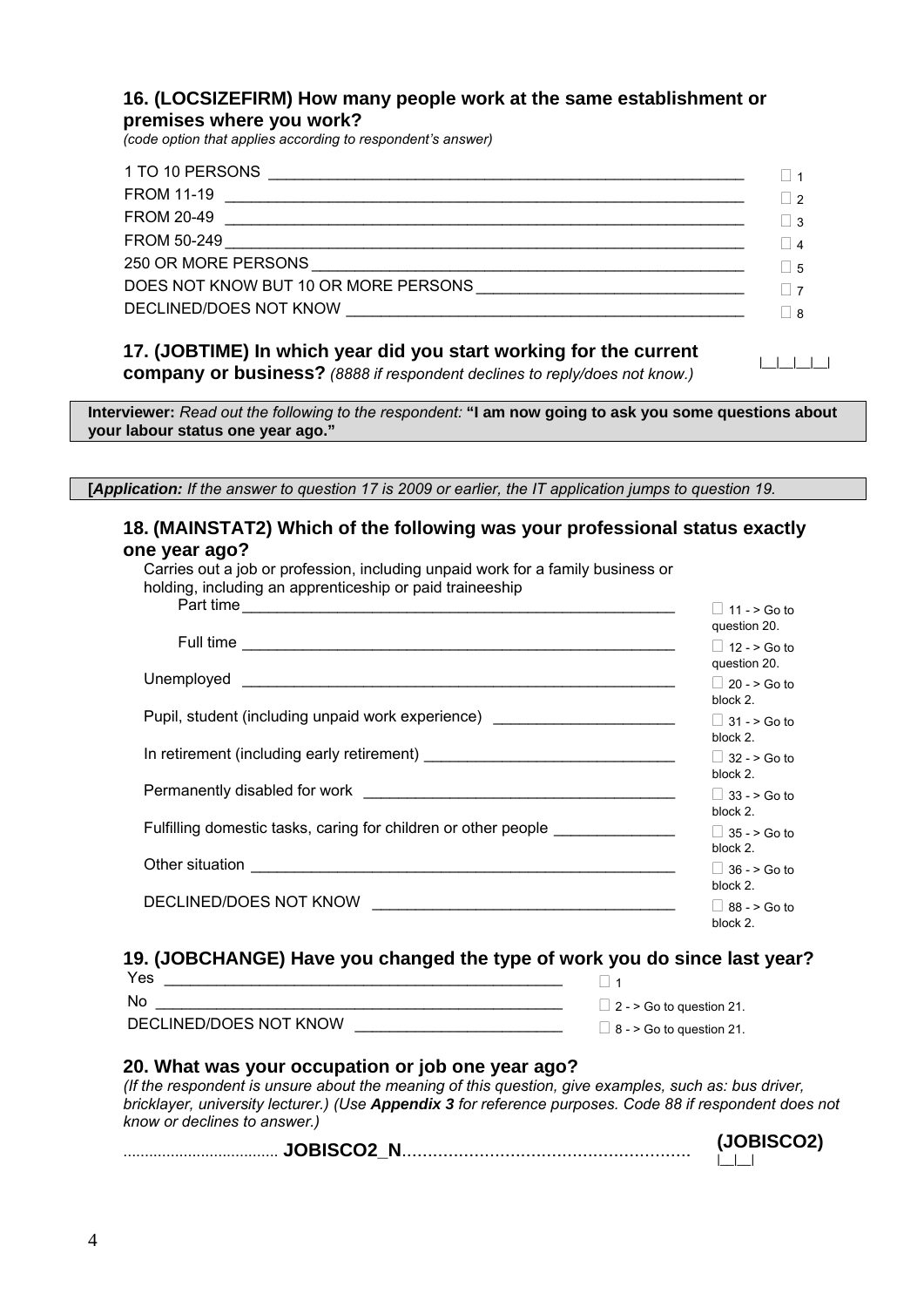## **II. Respondent's education details**

| Interviewer: Read out the following to the respondent: "I shall now continue with a new block of questions<br>about the education you have received in your lifetime, the studies you have completed, and those you<br>have attempted but not completed.<br>First, please think about the highest level of education you have successfully completed."                                            |                                                                                                                                                                                                                |                       |
|---------------------------------------------------------------------------------------------------------------------------------------------------------------------------------------------------------------------------------------------------------------------------------------------------------------------------------------------------------------------------------------------------|----------------------------------------------------------------------------------------------------------------------------------------------------------------------------------------------------------------|-----------------------|
| 21. (HATLEVEL1) What is the highest level of education you have attained?                                                                                                                                                                                                                                                                                                                         | $\Box$ 1-> If born in SPAIN, go to question 27. If not born in                                                                                                                                                 |                       |
| SPAIN, go to question 23.<br>SPAIN, go to question 23.                                                                                                                                                                                                                                                                                                                                            | □ 2-> If born in SPAIN, go to question 26. If not born in                                                                                                                                                      |                       |
| Elementary education<br><u>Elementary</u> education<br>SPAIN, go to question 23.                                                                                                                                                                                                                                                                                                                  | $\Box$ 3-> If born in SPAIN, go to question 25. If not born in                                                                                                                                                 |                       |
| $\Box$ 4-> Go to question 22                                                                                                                                                                                                                                                                                                                                                                      |                                                                                                                                                                                                                |                       |
| 22. (HATLEVEL2) Can you read and write?<br>SPAIN, go to question 23.<br>$\Box$ 2-> Go to question 40                                                                                                                                                                                                                                                                                              | $\Box$ 1-> If born in SPAIN, go to question 24. If not born in                                                                                                                                                 |                       |
| 23. (HATLEVEL3) What is the highest level of education or training<br>you have successfully completed? (Write down literal response, then code<br>in accordance with Appendix 4.)                                                                                                                                                                                                                 | _ _ -> Go to question 38                                                                                                                                                                                       |                       |
| Interviewer: For question 24, stop reading out response options once the respondent picks out one of them.<br>For example, if he/she says "Yes" on hearing the first option, do not read out the following options, because we<br>are only interested in the highest completed level.                                                                                                             |                                                                                                                                                                                                                |                       |
| 24. (HATLEVEL4) Which of the following options is your educational situation?<br>ESO or EGB or bachillerato elemental [ISCED 2A]<br>Graduado escolar or Certificado de Escolaridad [ISCED 2A]<br>Studied ESO or EGB or bachillerato elemental [ISCED 2A], but did not complete the<br>final year<br>Certificado de Estudios Primarios [ISCED 1A]<br>Other (write out literal response)HATLEVEL4_N | □ 02 -> Go to question 39<br>$\Box$ 03 -> Go to question 39<br>$\Box$ 04 - > Go to the box above<br>question 28.<br>$\Box$ 05 -> Go to question 39<br>$\lfloor \underline{\quad} \rfloor$ -> Go to question 38 |                       |
| 25. Which of the following qualifications have you obtained?<br>Multiple-response question                                                                                                                                                                                                                                                                                                        | <b>Yes</b>                                                                                                                                                                                                     | No                    |
| (HATLEVEL5_1) Bachillerato, BUP, Bachiller superior [ISCED 3A]                                                                                                                                                                                                                                                                                                                                    |                                                                                                                                                                                                                |                       |
| (HATLEVEL5 2) Formación Profesional or other vocational training qualification                                                                                                                                                                                                                                                                                                                    | $\Box$ 1-> Go to question 37<br>$\Box$ 1-> Go to question 30                                                                                                                                                   | $\square$<br>$\Box$ 2 |
| [ISCED 3B]<br>(HATLEVEL5_3) A qualification relating to singing, music, dance, visual arts and                                                                                                                                                                                                                                                                                                    | $\Box$ 1-> Go to question 29                                                                                                                                                                                   | $\Box$ 2              |
| design, sports, military or police work, etc.<br>(HATLEVEL5 4) Qualification awarded by the Escuela Oficial de Idiomas                                                                                                                                                                                                                                                                            | $\Box$ 1-> Go to question 37                                                                                                                                                                                   | $\Box$ 2              |
| (advanced level or tertiary cycle)<br>(HATLEVEL5 5) ESO or EGB or bachillerato elemental [ISCED 2A]                                                                                                                                                                                                                                                                                               | $\Box$ 1-> Go to question 39                                                                                                                                                                                   | $\Box$ 2              |
| (HATLEVEL5 6) Graduado escolar or Certificado de Escolaridad [ISCED 2A]                                                                                                                                                                                                                                                                                                                           | $\Box$ 1-> Go to question 39                                                                                                                                                                                   | $\Box$ 2              |
| (HATLEVEL5_7) Studied ESO or EGB or bachillerato elemental [ISCED 2A], but<br>did not complete the final year                                                                                                                                                                                                                                                                                     | $\Box$ 1 - > Go to the box above<br>question 28.                                                                                                                                                               | $\sqcup$ 2            |
| (HATLEVEL5_8) Certificado de Estudios Primarios [ISCED 1A]                                                                                                                                                                                                                                                                                                                                        | $\Box$ 08 -> Go to question 39                                                                                                                                                                                 | $\square$             |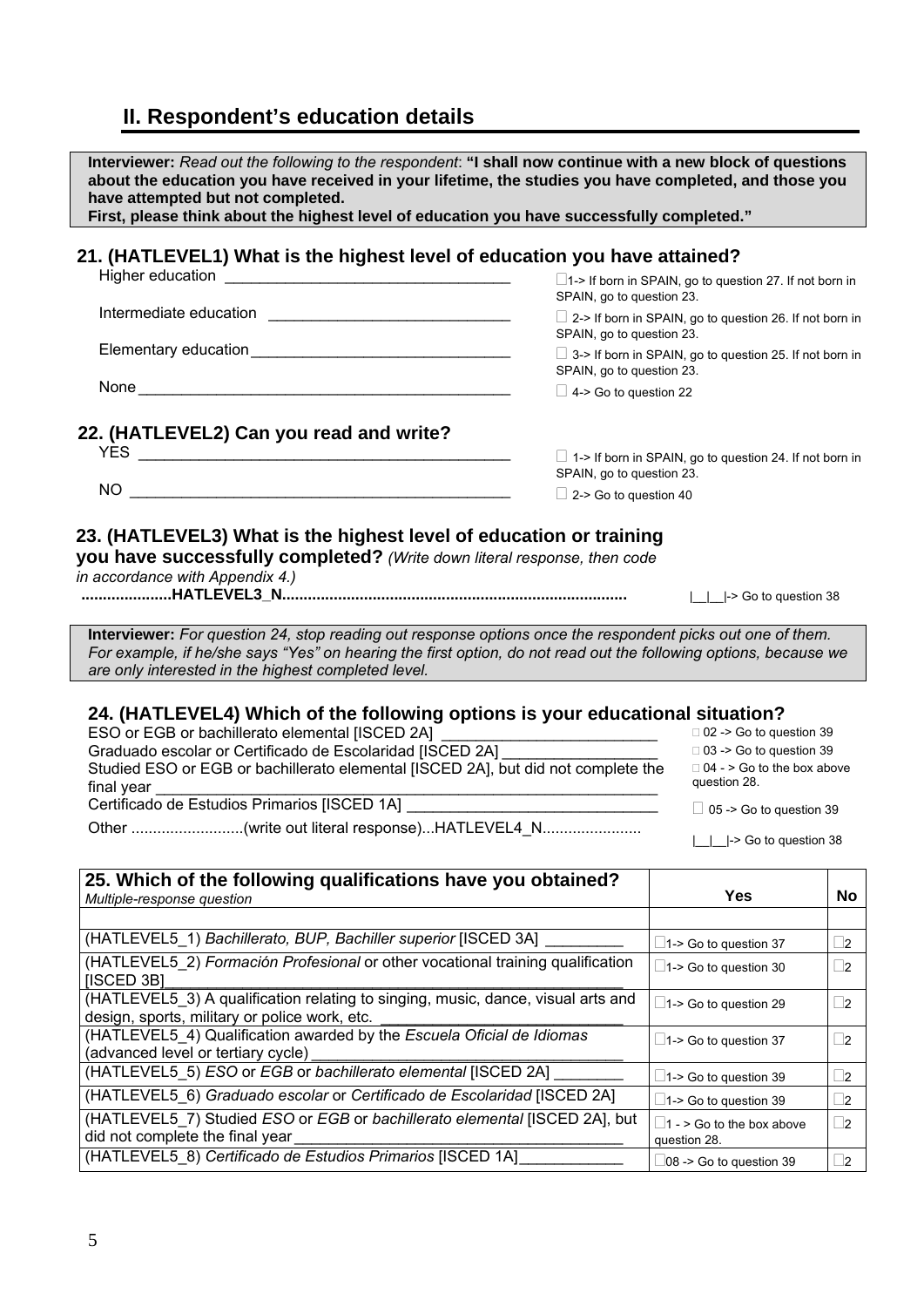| 26. Which of the following qualifications have you obtained?<br>Multiple-response question                                        | Yes                          | <b>No</b>  |
|-----------------------------------------------------------------------------------------------------------------------------------|------------------------------|------------|
|                                                                                                                                   |                              |            |
| (HATLEVEL6_1) Bachillerato, BUP, Bachiller superior [ISCED 3A]                                                                    | $\Box$ 1-> Go to question 37 | $\sqcup$ 2 |
| (HATLEVEL6 2) Formación Profesional or other vocational training qualification<br>[ISCED 3B]                                      | $\Box$ 1-> Go to question 30 | 2          |
| (HATLEVEL6 3) A qualification relating to singing, music, dance, visual arts and<br>design, sports, military or police work, etc. | $\Box$ 1-> Go to question 29 | 2          |
| (HATLEVEL6 4) Qualification awarded by the Escuela Oficial de Idiomas<br>(advanced level or tertiary cycle)                       | $\Box$ 1-> Go to question 37 | 2          |
| (HATLEVEL6 5) ESO or EGB or bachillerato elemental [ISCED 2A]                                                                     | $\Box$ 1-> Go to question 39 | 2          |
| (HATLEVEL6 6) Graduado escolar or Certificado de Escolaridad [ISCED 2A]                                                           | $\Box$ 1-> Go to question 39 | $\vert$ 2  |

| 27. Which of the following qualifications have you obtained?<br>Multiple-response question                                      | Yes                          | No         |
|---------------------------------------------------------------------------------------------------------------------------------|------------------------------|------------|
|                                                                                                                                 |                              |            |
| (HATLEVEL7_1) Formación Profesional or other vocational training qualification<br>  [ISCED 3B]                                  | $\Box$ 1-> Go to question 35 | $\sqcup$ 2 |
| (HATLEVEL7 2) Bachillerato, BUP, Bachiller superior [ISCED 3A]                                                                  | $\Box$ 1-> Go to question 37 | $\sqcup$ 2 |
| (HATLEVEL7 3) Formación Profesional or other vocational training qualification<br>  [ISCED 3B]                                  | $\Box$ 1-> Go to question 30 | $\sqcup$ 2 |
| (HATLEVEL7 4) Qualification relating to singing, music, dance, visual arts and<br>design, sports, military or police work, etc. | $\Box$ 1-> Go to question 29 | $\Box$ 2   |
| (HATLEVEL7_4) Qualification awarded by the Escuela Oficial de Idiomas<br>(advanced level or tertiary cycle)                     | $\Box$ 1-> Go to question 37 | $\vert$    |

- If "Yes" coded only once for question 25 or 26 or 27, go to the question that applies based on the questionnaire flow.

- If "Yes" coded more than once for question 25 or 26 or 27, read all the questions that apply, based on the questionnaire flow, to each coded box.

\*\*If the questionnaire flow leads to question 25 or 26 or 27, you must code Yes for at least one response option.**]**

**[Application:** *If born after 1975, i.e., if question 3 (birth year) >1975, then go to question 28; otherwise, go to question 40.***]** 

### **28. (HATLEVEL8) Have you successfully completed the final year of an initial vocational training cycle (PCPI) or a social guarantee cycle?**

 $\Box$  1-> Go to question 38

NO\_\_\_\_\_\_\_\_\_\_\_\_\_\_\_\_\_\_\_\_\_\_\_\_\_\_\_\_\_\_\_\_\_\_\_\_\_\_\_\_\_\_\_\_\_\_\_\_\_\_\_\_\_\_\_\_\_\_ 2-> Go to question 40

| 29. Please tell me which of the education and training options<br>which I am about to read out you have engaged in.<br>Multiple-response question | Yes                          | No        |
|---------------------------------------------------------------------------------------------------------------------------------------------------|------------------------------|-----------|
|                                                                                                                                                   |                              |           |
| (HATLEVEL9 1) Music, dance and drama                                                                                                              | $\Box$ 1-> Go to question 31 | $\Box$ 2  |
| (HATLEVEL9 2) Sports                                                                                                                              | $\Box$ 1-> Go to question 32 | $\square$ |
| (HATLEVEL9 3) Visual arts and design                                                                                                              | $\Box$ 1-> Go to question 33 | $\square$ |
| (HATLEVEL9 4) Military or police training                                                                                                         | $\Box$ 1-> Go to question 34 | . 2       |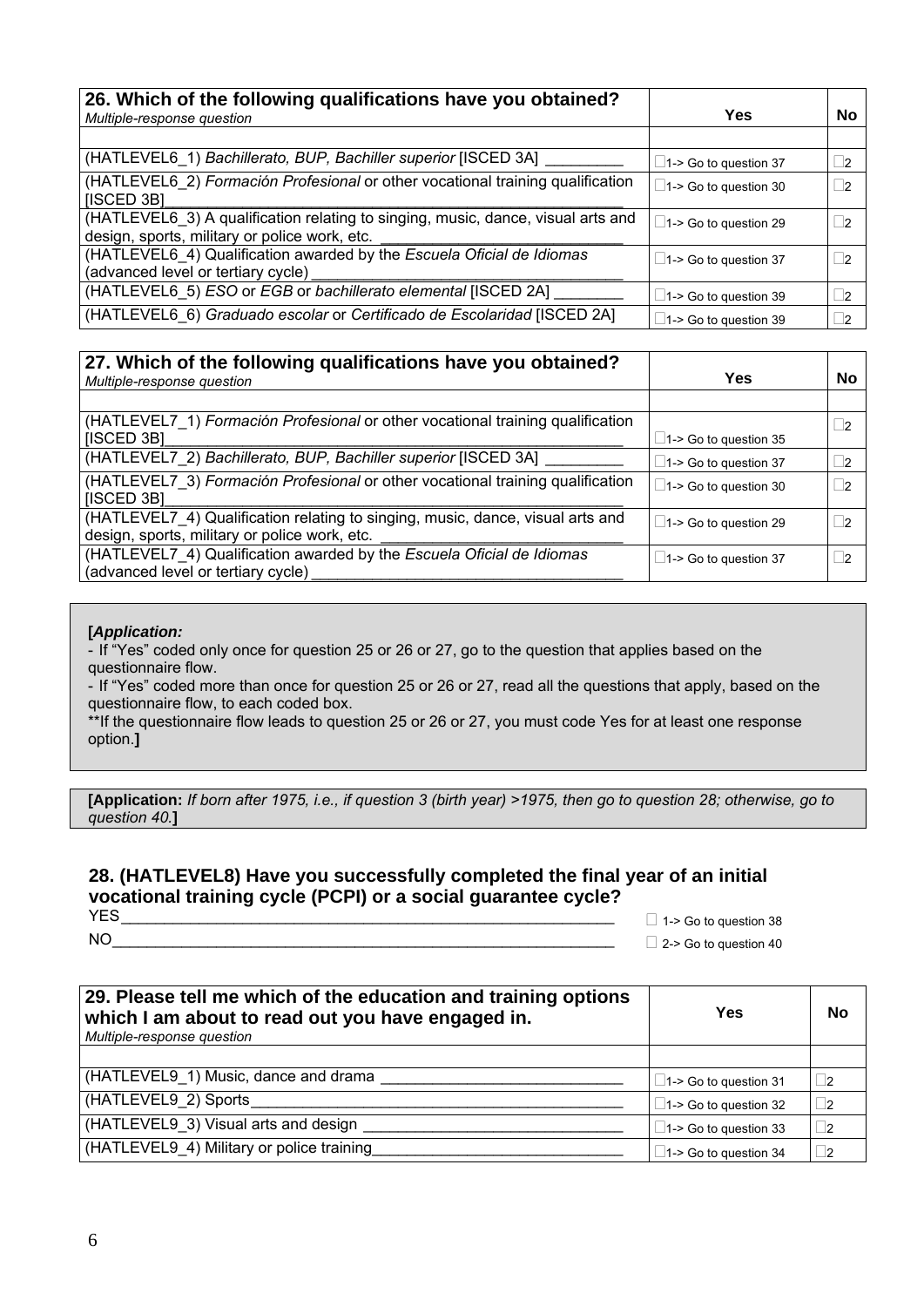- If "Yes" coded only once for question 29, go to the question that applies based on the questionnaire flow.

- If "Yes" coded more than once for question 29, read all the questions that apply, based on the questionnaire flow, to each coded box.

| **If the questionnaire flow leads to question 29, you must code Yes for at least one of the four options |  |  |
|----------------------------------------------------------------------------------------------------------|--|--|
| (HATLEVEL9 1 to HATLEVEL9 4).]                                                                           |  |  |

**Interviewer:** *For questions 30 to 35, stop reading out response options once the respondent picks out one of them. For example, if he/she says "Yes" on hearing the first option, do not read out the following options, because we are only interested in the highest completed level.*

### **30. (HATLEVEL10) Which of the following vocational training qualifications have you attained?**

| Técnico superior [ISCED 5B], i.e., an advanced vocational training cycle, FPII |                               |
|--------------------------------------------------------------------------------|-------------------------------|
| or equivalent                                                                  | $\Box$ 51-> Go to question 37 |
| Técnico [ISCED 3B], i.e., an intermediate vocational training cycle, FPI or    |                               |
| equivalent                                                                     | $\Box$ 32-> Go to question 37 |
| Certificates awarded by/in relation to casas de oficio, escuelas taller or     |                               |
| cualificación profesional [ISCED 3C]                                           | $\Box$ 22-> Go to question 37 |

### **31. (HATLEVEL11) Which of the following music, dance or drama qualifications have you attained?**

| Título Superior de enseñanzas Artísticas (Advanced qualification in music,  |                               |
|-----------------------------------------------------------------------------|-------------------------------|
| dance or drama)                                                             | $\Box$ 52-> Go to question 37 |
| Título profesional de Música y Danza (Intermediate singing, music or dance) |                               |
| [ISCED 3C]                                                                  | $\Box$ 31-> Go to question 37 |
| Título elemental de Música y Danza (Elementary music and dance) [ISCED      |                               |
| 2B1                                                                         | $\Box$ 21-> Go to question 37 |
|                                                                             |                               |

### **32. (HATLEVEL12) Which of the following sports training qualifications have you attained?**

| <i>Técnico Deportivo Superior</i> (advanced sports qualification) after successfully |                               |
|--------------------------------------------------------------------------------------|-------------------------------|
| completing advanced sports education and training                                    | $\Box$ 51-> Go to question 37 |
| Técnico Deportivo (intermediate sports qualification) after successfully             |                               |
| completing intermediate sports education and training                                | $\Box$ 32-> Go to question 37 |
|                                                                                      |                               |

### **33. (HATLEVEL13) Which of the following visual arts and design qualifications have you attained?**

*Título Superior de enseñanzas Artísticas* (advanced qualification in heritage conservation and restoration, or other visual arts and design education/training)  $\Box$  52-> Go to question 37 *Técnico Superior de Artes Plásticas y Diseño* (advanced visual arts and design qualification) after successfully completing advanced education and training  $\Box$  51-> Go to question 37 *Técnico Artes Plásticas y Diseño* (intermediate visual arts and design) after successfully completing intermediate education and training  $\Box$  32-> Go to question 37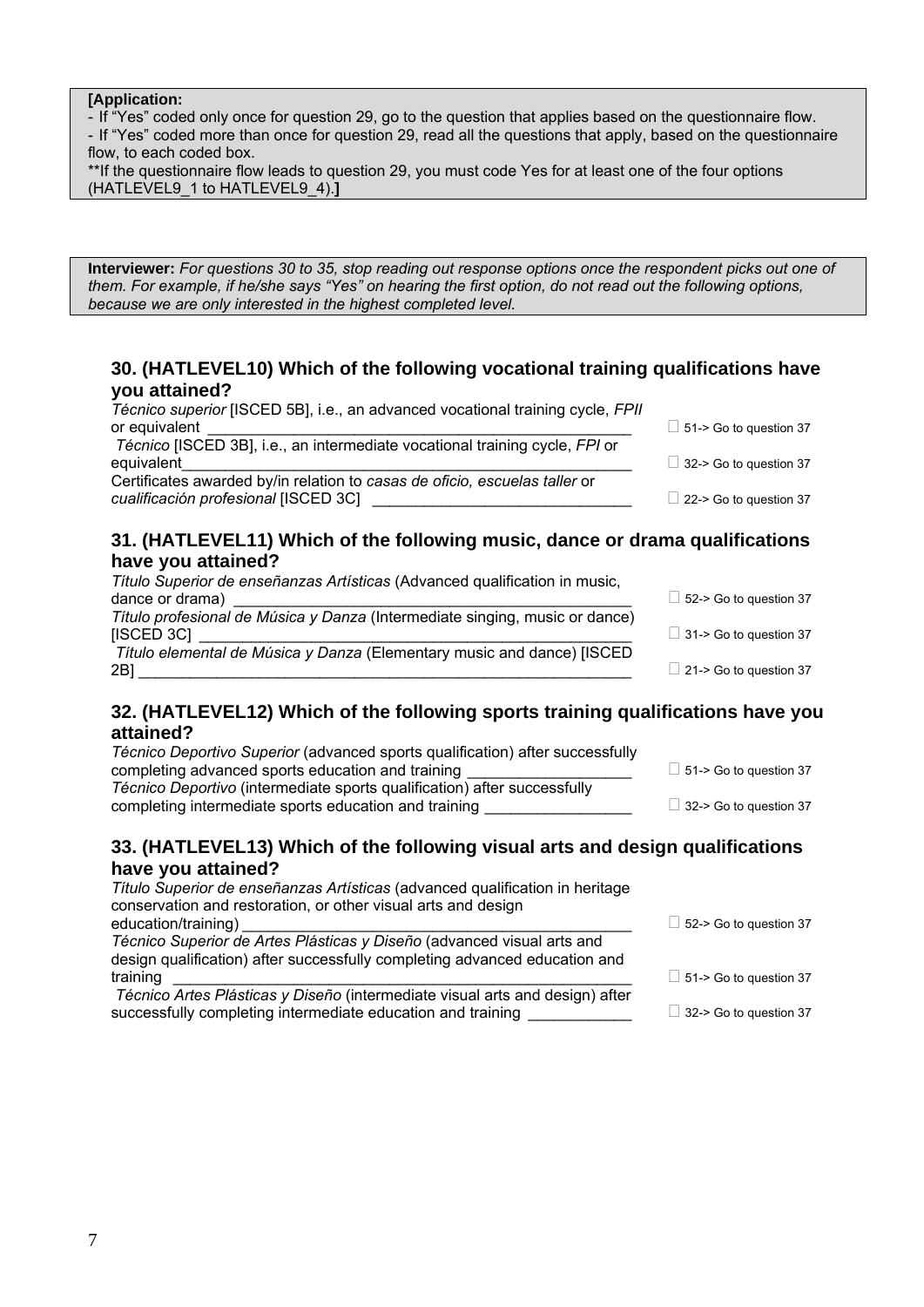### **34. (HATLEVEL14) Which of the following military training qualifications have you attained?**

| Enseñanza Militar (Escala de Oficiales) [Military Training - Officer Scale];<br>Guardia Civil (Escala de Oficiales) [Civil Guard - Officer Scale]<br>Enseñanza Militar (Escala de Suboficiales) [Military Training - NCO Scale];<br>Guardia Civil (Escala de Suboficiales) [Civil Guard - NCO Scale]; Segundo<br>nivel de mandos intermedios [second level of intermediate commanding | $\Box$ 1-> Go to question 37 |
|---------------------------------------------------------------------------------------------------------------------------------------------------------------------------------------------------------------------------------------------------------------------------------------------------------------------------------------------------------------------------------------|------------------------------|
| officers]                                                                                                                                                                                                                                                                                                                                                                             | $\Box$ 2-> Go to question 37 |
| Técnico Militar (professional army/navy troops)<br>Qualification relating to vocational training cycle for entry to the second-and<br>first-class scale of specialist corporals, Civil Guard, and the basic scale of the                                                                                                                                                              | $\Box$ 3-> Go to question 37 |
| <b>National Police Force</b>                                                                                                                                                                                                                                                                                                                                                          | $\Box$ 4-> Go to question 37 |

### **35. (HATLEVEL15) Which of the following university qualifications attained in Spain, or overseas but recognized in Spain, have you attained?**

| Doctorate                                                                        |           |
|----------------------------------------------------------------------------------|-----------|
|                                                                                  |           |
| University degree                                                                |           |
| Licenciado, Arquitecto or Ingeniero [ISCED 5A] _________________________________ |           |
| Diplomado, Arquitecto técnico or Ingeniero Técnico [ISCED 5A]                    | $\vert$ 5 |
| Enseñanzas Artísticas Superiores (advanced artistic education)                   |           |

### **36. (HATLEVEL) HIGHEST LEVEL OF EDUCATION OR TRAINING**

**SUCCESSFULLY COMPLETED** *Self-filled in accordance with responses obtained from previous questions in this block.*  $\Box$ 

### **37. What was the content or main subject matter of the education or training you undertook to obtain**

..........(*application loads highest-level qualification according to HATLEVEL).....***?** *Code 888 if respondent declines to reply/does not know.* **HATFIELD1 .......................................HATFIELD1\_N........................................** |\_\_|\_\_|\_\_| -> Go to question 39

### **38. What was the content or main subject matter of the education/training?** *Code 888 if respondent declines to reply/does not know.* **HATFIELD2**

**........................................HATFIELD2\_N .......................................** |\_\_|\_\_|\_\_|

**39. (HATAGE1) At what age did you complete this education/training?** (88 if  $\Box$ 

**[Application:** Go to the box above question 41.]

## **40. (HATAGE2) At what age did you leave school?** (88 if respondent declines to  $\Box$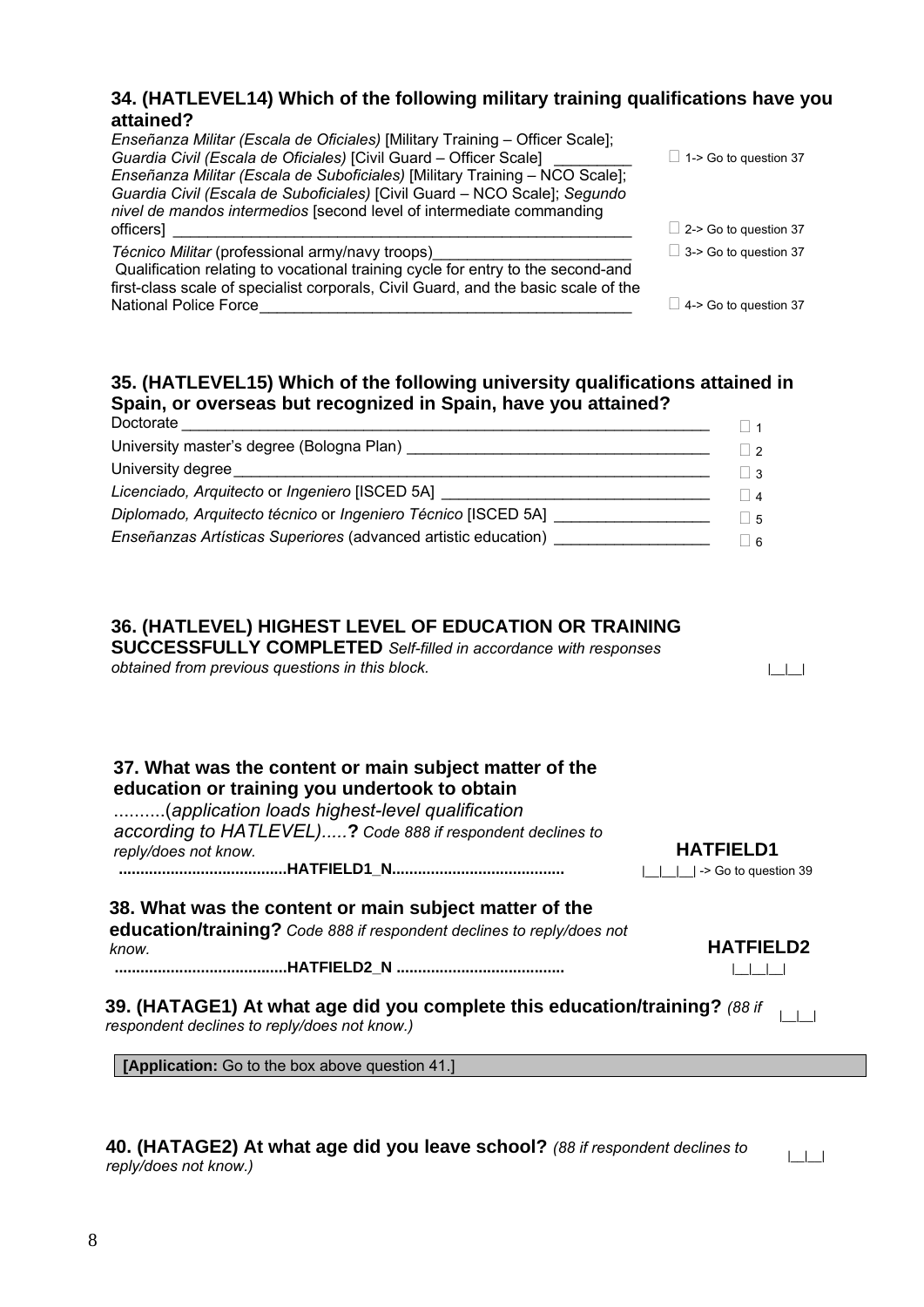- If respondent completed education/training or left school more than 20 years ago, or HATLEVEL = 01, then go to question 50.

| - If the "highest level of education/training successfully completed (HATLEVEL)" is 11 or 21 according to |  |
|-----------------------------------------------------------------------------------------------------------|--|
| Appendix 4, go to question 44.]                                                                           |  |

### **41. (HATOTHER) Have you completed education/training in a field, or regarding**

**subject matter, other than** *..... application loads the variable HATFIELD1\_N if HATFIELD1 is NOT 999 or HATFIELD2\_N if HATFIELD2 is NOT 999 ...........***?** YES \_\_\_\_\_\_\_\_\_\_\_\_\_\_\_\_\_\_\_\_\_\_\_\_\_\_\_\_\_\_\_\_\_\_\_\_\_\_\_\_\_\_\_\_\_\_\_\_\_\_\_\_\_\_\_\_\_\_\_\_ <sup>1</sup>

above question 44

above question 44

| 200 |
|-----|

NO \_\_\_\_\_\_\_\_\_\_\_\_\_\_\_\_\_\_\_\_\_\_\_\_\_\_\_\_\_\_\_\_\_\_\_\_\_\_\_\_\_\_\_\_\_\_\_\_\_\_\_\_\_\_\_\_\_\_\_\_\_ 2 - > Go to the box

DECLINED/DOES NOT KNOW \_\_\_\_\_\_\_\_\_\_\_\_\_\_\_\_\_\_\_\_\_\_\_\_\_\_\_\_\_\_\_\_\_\_\_\_\_\_\_ 8 - > Go to the box

### **42. (HATOTHER\_FIELD) What was the field or subject matter of that**

**education/training?** *Code 888 if respondent declines to reply/does not know.*   **............................HATOTHER\_FIELD\_N....................................................** |\_\_|\_\_|\_\_|

**[Application: WARNING TO INTERVIEWER** Before going on to the following question, the application must display a pop-up message for the interviewer containing the following text: *Interviewer: make sure that the content of the education/training is different from that referred to in the response to question 37 or 38, as applicable.***]**

| 43. (HATOTHER_LEVEL) What qualification did you obtain upon                                |              |
|--------------------------------------------------------------------------------------------|--------------|
| completing this education/training?                                                        |              |
|                                                                                            |              |
| Bachillerato, BUP, Bachiller superior [ISCED 3A]                                           | $\Box$ 32    |
| Advanced Official Certificate - Languages (Qualification awarded by the Escuela Oficial de |              |
| Idiomas)                                                                                   | $\square$ 22 |
| Formación profesional or certificado de profesionalidad [ISCED 3B]                         |              |
| - Certificate obtained from a programme leading towards cualificación                      |              |
| profesional inicial (PCPI) [ISCED 3 C]                                                     | $\Box$ 22    |
| - Social Guarantee programmes                                                              | $\square$ 22 |
| - Certificado de Casas de Oficio [ISCED 3C]                                                | $\square$ 22 |
| - Certificado de escuelas taller [ISCED 3C]                                                | $\square$ 22 |
| - Cualificaciones profesionales (vocational training) [ISCED 3C]                           | $\square$ 22 |
| - Técnico [ISCED 3B], i.e., an intermediate vocational training cycle, FPI or              |              |
| equivalent                                                                                 | $\Box$ 32    |
| - Técnico superior [ISCED 5B], i.e., an advanced vocational training cycle, FPII or        |              |
| equivalent                                                                                 | $\square$ 51 |
| Music, dance qualifications                                                                |              |
| - Título profesional de Música y Danza (Intermediate singing, music or dance)              |              |
| [ISCED 3C]                                                                                 | $\Box$ 31    |
| - Título Superior de Música y danza, o de Arte dramático (Advanced qualification in        |              |
| music, dance or drama)                                                                     | $\square$ 52 |
| Enseñanzas Deportivas (advanced sports education)                                          |              |
| - Técnico Deportivo (intermediate sports qualification) after successfully completing      |              |
| intermediate sports education and training                                                 | $\Box$ 32    |
| - Técnico Deportivo Superior (advanced sports qualification) after successfully            |              |
| completing advanced sports education and training                                          | $\square$ 51 |
| Visual arts and design qualifications                                                      |              |
| - Técnico de Artes Plásticas y Diseño (intermediate visual arts and design                 |              |
| qualification) after successfully completing intermediate visual arts and design           |              |
| education and training                                                                     | $\sqcap$ 32  |
| - Técnico Superior de Artes Plásticas y Diseño (advanced visual arts and design            | $\square$ 51 |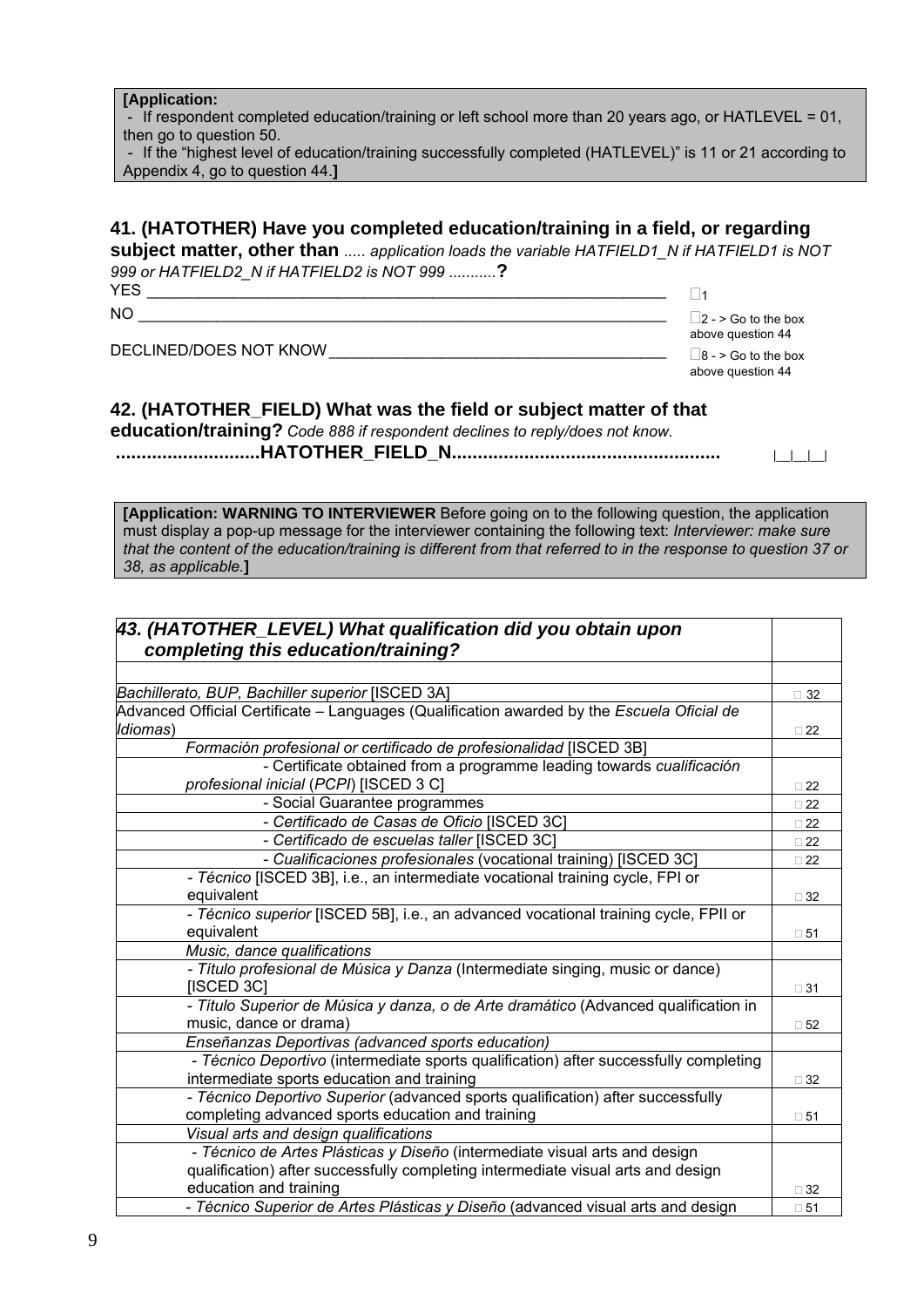| qualification) after successfully completing advanced education and training              |              |
|-------------------------------------------------------------------------------------------|--------------|
| - Título Superior de enseñanzas Artísticas (advanced qualification in heritage            |              |
| conservation and restoration, or in visual arts or design)                                | $\square$ 52 |
| Military education/training qualifications                                                |              |
| - Qualification relating to vocational training cycle for entry to the second- and first- |              |
| class scale of specialist corporals, Civil Guard, and the basic scale of the National     |              |
| Police Force                                                                              | $\Box$ 32    |
| - Military education/training (intermediate)                                              | $\Box$ 32    |
| - Enseñanza Militar (Escala de Suboficiales) [Military Training - NCO Scale];             |              |
| Guardia Civil (Escala de Suboficiales) [Civil Guard - NCO Scale]; Segundo nivel de        |              |
| mandos intermedios [second level of intermediate commanding officers]                     | $\square$ 51 |
| - Enseñanza Militar (Escala de Oficiales) [Military Training - Officer Scale]; Guardia    |              |
| Civil (Escala de Oficiales) [Civil Guard - Officer Scale]                                 | $\square$ 52 |
| Diplomado, Arquitecto técnico or Ingeniero Técnico [ISCED 5A]                             | $\square$ 52 |
| Licenciado, Arquitecto or Ingeniero [ISCED 5A]                                            | $\square$ 52 |
| University degree                                                                         | $\square$ 52 |
| University master's degree (Bologna plan)                                                 | $\square$ 52 |
| Especialista Sanitario (MIR, FIR, QIR ) [Healthcare specialist] [ISCED 5A]                | $\square$ 52 |
| Doctorate [ISCED 6]                                                                       | $\Box$ 60    |

- If the "highest level of education/training successfully completed (HATLEVEL)" is greater than 22, or "Not born in Spain" SPAIN = 2, or question  $24\neq 02,03,04,05$ , go to the box above question 45.

- If HATAGE1=88 or HATAGE2=88, then DROPREP=8 and continue with question 45.
- If the "highest level of education/training successfully completed (HATLEVEL)" is 22, continue with question 44.]

### **44. (DROPREP) Did you retake an academic year in the course of your studies?**

| NC                     |  |
|------------------------|--|
| DECLINED/DOES NOT KNOW |  |

#### **[Application:**

*- If the "highest level of education/training successfully completed (HATLEVEL)" is 60, the application goes to question 50.]* 

### **45. (DROPHIGH1) Did you start any education/training of a level higher than mentioned earlier, but did not complete it?**

| DECLINED/DOES NOT KNOW | __ |
|------------------------|----|

 $\Box$  2  $\rightarrow$  go to question 48.

DECLINED/DOES NOT KNOW \_\_\_\_\_\_\_\_\_\_\_\_\_\_\_\_\_\_\_\_\_\_\_\_\_\_\_ <sup>8</sup>Æ box above question 50.

**[Application:** When you reach question 46, a drop-down menu will appear displaying a list of education/training, so that the interviewer can select the relevant item. The application will save the label in DROPNAME and its associated code in DROPLEVEL.**]**

### **46. (DROPNAME) Which education/training was that?** *(88 if respondent*

| <b>DROPLEVEL</b> |
|------------------|
| $\Box$ 21        |
| $\Box$ 21        |
| $\Box$ 21        |
| $\Box$ 32        |
|                  |
| $\Box$ 22        |
|                  |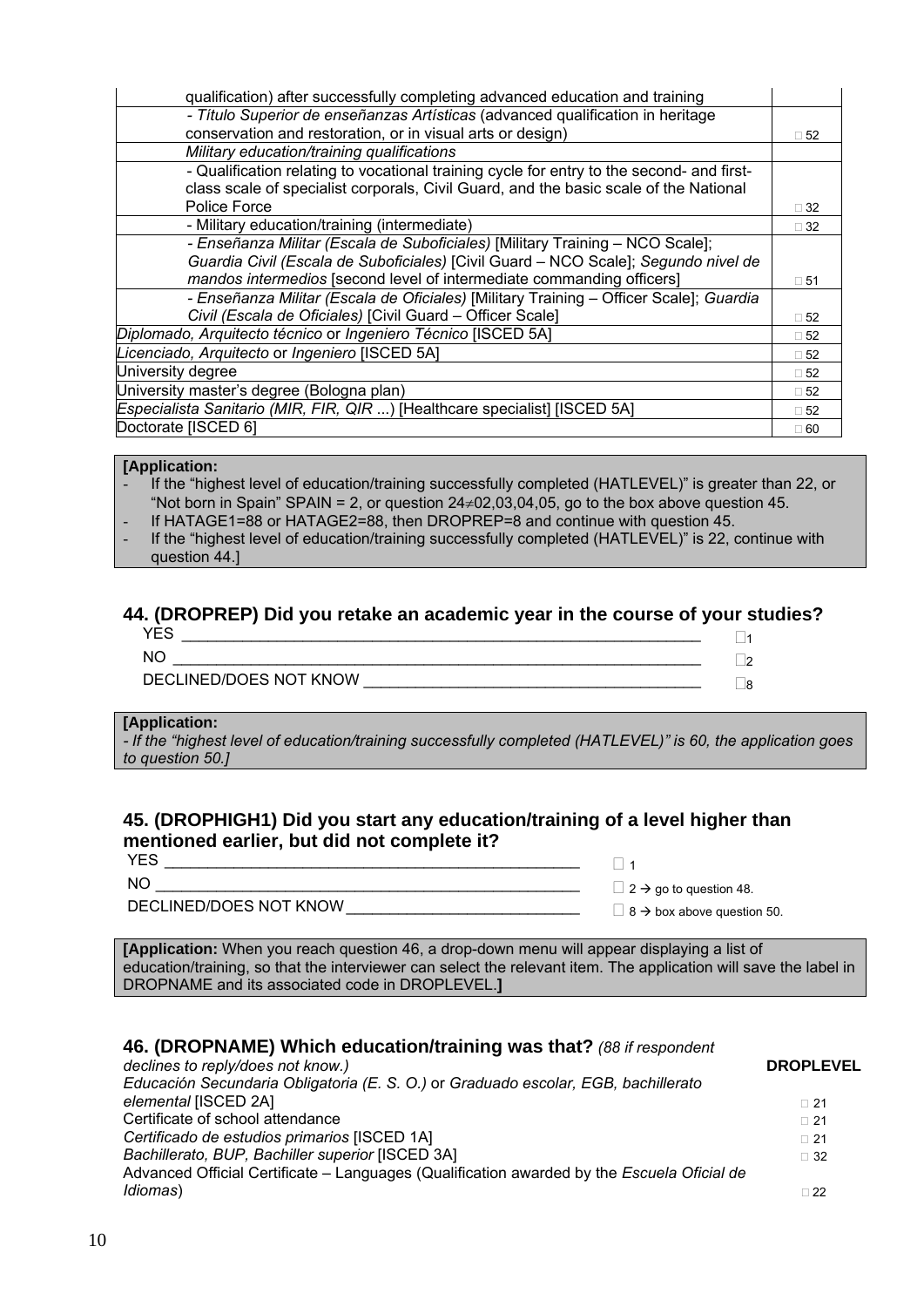| Formación profesional or certificado de profesionalidad [ISCED 3B]                             |              |
|------------------------------------------------------------------------------------------------|--------------|
| - Certificate obtained from a programme leading towards cualificación                          |              |
| profesional inicial (PCPI) [ISCED 3 C]                                                         | $\Box$ 22    |
| - Social Guarantee programmes                                                                  | $\square$ 22 |
| - Certificado de Casas de Oficio [ISCED 3C]                                                    | $\Box$ 22    |
| - Certificado de escuelas taller [ISCED 3C]                                                    | $\Box$ 22    |
| - Cualificaciones profesionales (vocational training) [ISCED 3C]                               | $\square$ 22 |
| - Técnico [ISCED 3B], i.e., an intermediate vocational training cycle, FPI or                  |              |
| equivalent                                                                                     | $\Box$ 32    |
| - Técnico superior [ISCED 5B], i.e., an advanced vocational training cycle, FPII or            |              |
| equivalent                                                                                     | $\square$ 51 |
| Music, dance qualifications                                                                    |              |
| - Título profesional de Música y Danza (Intermediate singing, music or dance)                  |              |
| [ISCED 3C]                                                                                     | $\Box$ 31    |
| - Título Superior de Música y danza, o de Arte dramático (advanced qualification in            |              |
| music, dance or drama)                                                                         | $\square$ 52 |
| Enseñanzas Deportivas (advanced sports education)                                              |              |
| - Técnico Deportivo (intermediate sports qualification) after successfully                     |              |
| completing intermediate sports education and training                                          | $\Box$ 32    |
| - Técnico Deportivo Superior (advanced sports qualification) after successfully                |              |
| completing advanced education and training                                                     | $\square$ 51 |
| Visual arts and design qualifications                                                          |              |
| - Técnico Artes Plásticas y Diseño (intermediate visual arts and design) after                 |              |
| successfully completing intermediate education and training                                    | $\Box$ 32    |
| - Técnico Superior de Artes Plásticas y Diseño (advanced visual arts and design                |              |
| qualification) after successfully completing advanced education and training                   | $\square$ 51 |
| - Título Superior de enseñanzas Artísticas (advanced qualification in heritage                 |              |
| conservation and restoration, or in visual arts or design)                                     | $\square$ 52 |
| Military education/training qualifications                                                     |              |
| - Qualification relating to vocational training cycle for entry to the second- and first-class |              |
| scale of specialist corporals, Civil Guard, and the basic scale of the National Police Force   | $\Box$ 32    |
| - Military education/training (intermediate)                                                   | $\Box$ 32    |
| - Enseñanza Militar (Escala de Suboficiales) [Military Training - NCO Scale];                  |              |
| Guardia Civil (Escala de Suboficiales) [Civil Guard - NCO Scale]; Segundo nivel                |              |
| de mandos intermedios [second level of intermediate commanding officers]                       | $\square$ 51 |
| - Enseñanza Militar (Escala de Oficiales) [Military Training - Officer Scale];                 |              |
| Guardia Civil (Escala de Oficiales) [Civil Guard - Officer Scale]                              | $\square$ 52 |
| Diplomado, Arquitecto técnico or Ingeniero Técnico [ISCED 5A]                                  | $\square$ 52 |
| Licenciado, Arquitecto or Ingeniero [ISCED 5A]                                                 | $\square$ 52 |
| University degree                                                                              | $\square$ 52 |
| University master's degree (Bologna plan)                                                      | $\square$ 52 |
| Especialista Sanitario (MIR, FIR, QIR ) [Healthcare specialist] [ISCED 5A]                     | $\square$ 52 |

| 47. Which of the following reasons prevented you from<br>completing these studies?             | <b>Yes</b> | <b>No</b>  | <b>Declined</b><br>/DK |
|------------------------------------------------------------------------------------------------|------------|------------|------------------------|
| (DROPREASON1 1) Education/training incompatible with working time                              | $\Box$ 1   | $\sqcap 2$ | $\Box$ 8               |
| (DROPREASON1 2) Not needed for job                                                             | $\Box$ 1   | $\sqcap 2$ | $\Box$ 8               |
| (DROPREASON1 3) Too expensive/unaffordable                                                     | $\Box$ 1   | $\sqcap 2$ | $\Box$ 8               |
| (DROPREASON1 4) Unwilling to return to education/training                                      | $\Box$ 1   | $\Box$ 2   | $\Box$ 8               |
| (DROPREASON1 5) Preferred to work and earn money for him/herself                               | $\Box$ 1   | $\Box$ 2   | $\Box$ 8               |
| (DROPREASON1 6) Teaching was insufficiently practical and not<br>oriented to the working world | $\sqcap$ 1 | $\Box$ 2   | $\Box$ 8               |
| (DROPREASON1 7) Lack of time owing to family responsibilities                                  | $\Box$ 1   | $\Box$ 2   | $\Box$ 8               |
| (DROPREASON1 8) Family did not approve of decision to continue                                 |            |            |                        |
| education/training                                                                             | $\Box$ 1   | $\sqcap 2$ | $\Box$ 8               |
| (DROPREASON1 9) Other personal reasons (pregnancy, illness, needs                              |            |            |                        |
| to care for a relative, etc.)                                                                  | $\Box$ 1   | $\Box$ 2   | $\Box$ 8               |
| (DROPREASON1 10) Other                                                                         | $\sqcap$ 1 | $\sqcap 2$ | $\Box$ 8               |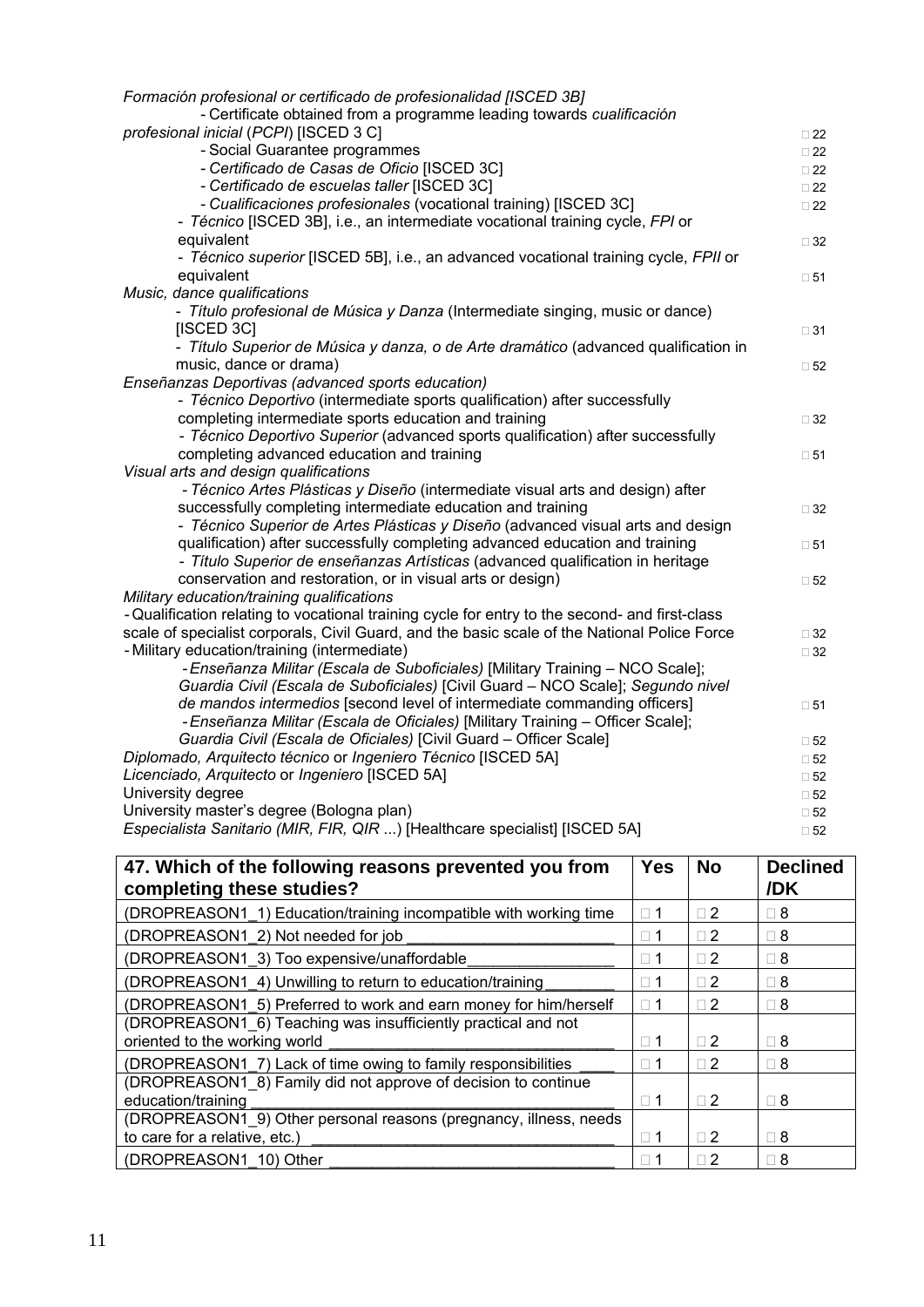- If in response to question 47 you code "Yes" for one reason only, then go to the interviewer box above question 50.

- If you code "Yes" for more than one reason, then go to question 49.]

| 48. Which of the following reasons prompted you to<br>discontinue your studies?                | <b>Yes</b> | <b>No</b>  | <b>Declined</b><br>/DK |
|------------------------------------------------------------------------------------------------|------------|------------|------------------------|
| (DROPREASON2 1) Education/training incompatible with working time                              | $\sqcap$ 1 | $\sqcap 2$ | $\Box$ 8               |
| (DROPREASON2 2) Not needed for job                                                             | $\Box$ 1   | $\sqcap 2$ | $\Box$ 8               |
| (DROPREASON2_3) Too expensive/unaffordable                                                     | $\Box$ 1   | $\sqcap 2$ | $\Box$ 8               |
| (DROPREASON2_4) Unwilling to return to education/training                                      | $\sqcap$ 1 | $\Box$ 2   | $\Box$ 8               |
| (DROPREASON2 5) Preferred to work and earn money for him/herself                               | $\sqcap$ 1 | $\sqcap 2$ | $\Box$ 8               |
| (DROPREASON2 6) Teaching was insufficiently practical and not<br>oriented to the working world | $\Box$ 1   | $\sqcap 2$ | $\Box$ 8               |
| (DROPREASON2_7) Lack of time owing to family responsibilities                                  | $\Box$ 1   | $\sqcap$ 2 | $\Box$ 8               |
| (DROPREASON2 8) Family did not approve of decision to continue<br>education/training           | $\Box$ 1   | $\Box$ 2   | $\Box$ 8               |
| (DROPREASON2 9) Other personal reasons (pregnancy, illness, needs                              |            |            |                        |
| to care for a relative, etc.)                                                                  | $\Box$ 1   | $\Box$ 2   | $\Box$ 8               |
| (DROPREASON2 10) Other                                                                         | $\sqcap$ 1 | $\sqcap 2$ | $\sqcap$ 8             |

### **[Application:**

- If in response to question 48 you code "Yes" for one reason only, then go to the interviewer box above question 50.1

#### **49. (DROPMAIN) Which was the most important of those reasons?**

*Interviewer: code the sequence number of the reason indicated by the respondent. Code 88 if respondent declines to reply/does not know.*

Sequence number according to previous question \_\_\_\_\_\_\_\_\_\_\_\_\_\_\_\_\_\_\_\_\_\_\_\_\_\_\_\_\_\_\_\_\_ |\_\_|\_\_|

**Interviewer:** *Read out the following to the respondent*: **"To get a better understanding of your educational experience, I am going to ask you some questions about your parents' level of education and occupations when you were an adolescent."** 

*Note for interviewer: If the respondent is unsure or asks for a specific age, indicate the age range from 12 to 16 years.* 

### **50. (HATFATHER) What was the highest level of education completed by your father or male guardian when you were an adolescent?**

*Interviewer: If the respondent discloses a year of study that does not complete a full cycle, obtain further information to discover the level of studies actually completed.*

| Primary education or below (including inability to read or write) | ∃1       |
|-------------------------------------------------------------------|----------|
| Compulsory secondary school education or equivalent               | ־2       |
| Baccalaureate or Basic Vocational Training or equivalents         | ∃3       |
| University Education or Higher Vocational Training or equivalents | $\Box 4$ |
| DECLINED/DOES NOT KNOW                                            | ר8       |
|                                                                   |          |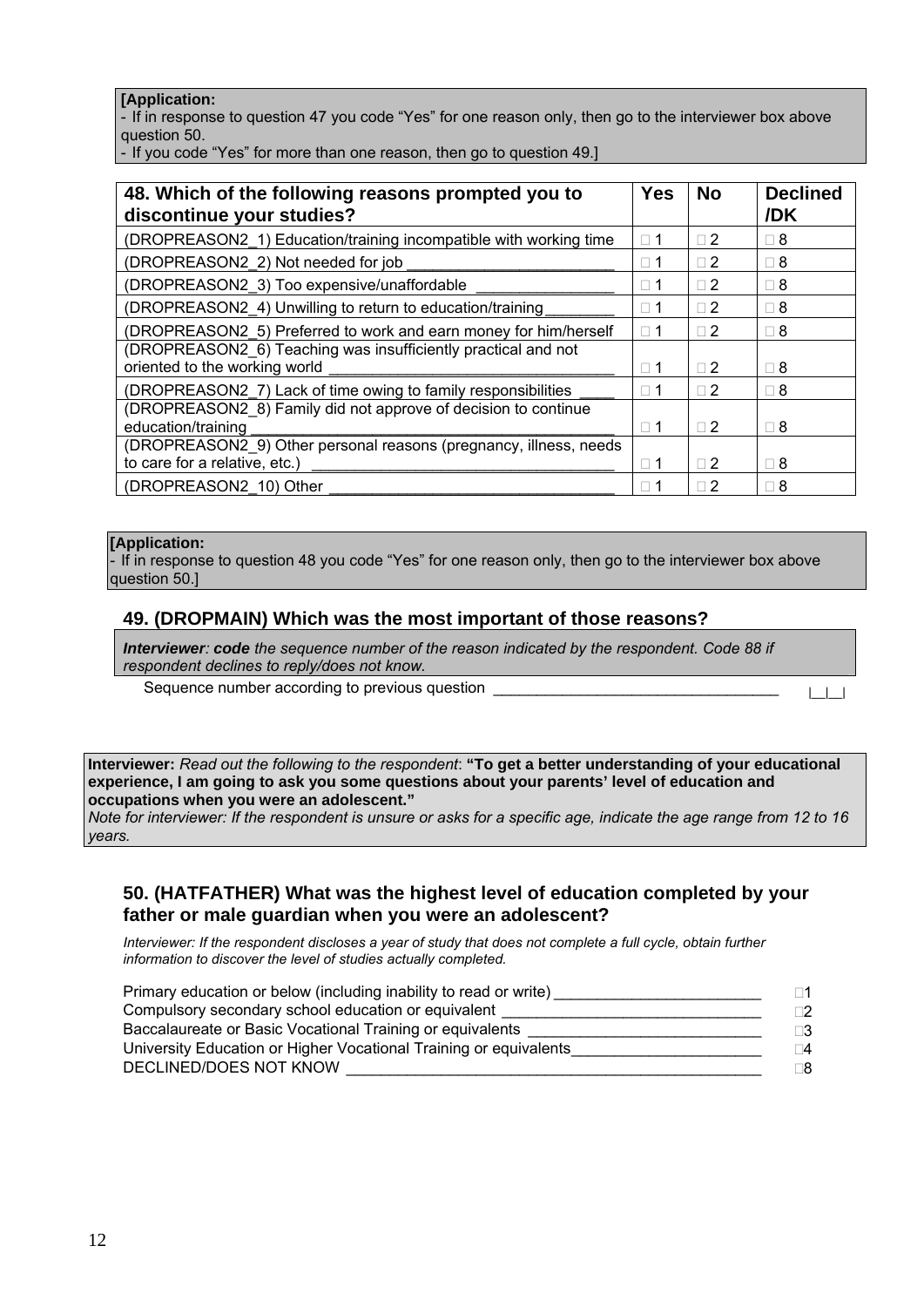### **51. (ISCOFATHER) What was your father or male guardian's occupation or job at that time? (***Record and code***)**

*If the respondent is unsure about the meaning of this question, give examples, such as: bus driver, bricklayer, university lecturer, etc.* 

*If you were not employed at that time, please refer to your latest main occupation. Interviewer: Code 89 if respondent had no father, or the father never had a job, 88 if respondent declines to reply/does not know.*

 *.....................ISCOFATHER\_N....................................................................................* ISCOFATHER  $|_{-}|_{-}|_{-}|_{-}$ 

### **52. (HATMOTHER) What was the highest level of education completed by your mother or female guardian when you were an adolescent?**

*Interviewer: If the respondent discloses a year of study that does not complete a full cycle, obtain further information to discover the level of studies actually completed.* Primary education or below (including inability to read or write)  $\Box$  1 Compulsory secondary school education or equivalent \_\_\_\_\_\_\_\_\_\_\_\_\_\_\_\_\_\_\_\_\_\_\_\_\_\_\_\_\_ 2 Baccalaureate or Basic Vocational Training or equivalents \_\_\_\_\_\_\_\_\_\_\_\_\_\_\_\_\_\_\_\_\_\_\_ University Education or Higher Vocational Training or equivalents \_\_\_\_\_\_\_\_\_\_\_\_\_\_\_\_\_\_\_\_\_\_\_\_\_\_\_\_\_\_\_\_\_ 4 DECLINED/DOES NOT KNOW **with a strategy of the strategy of the strategy of the strategy of the strategy of the strategy of the strategy of the strategy of the strategy of the strategy of the strategy of the strategy of the** 

### **53. (ISCOMOTHER) What was your mother or female guardian's occupation or job at that time? (***Record and code***.)**

*If the respondent is unsure about the meaning of this question, give examples, such as: bus driver, bricklayer, university lecturer, etc.* 

*If you were not employed at that time, please refer to your latest main occupation. Interviewer: Code 89 if respondent had no mother, or the mother never had a job, 88 if respondent declines to reply/does not know.*

| ')MC<br>N | IS 61 | , JMOTHEP |
|-----------|-------|-----------|
|           |       |           |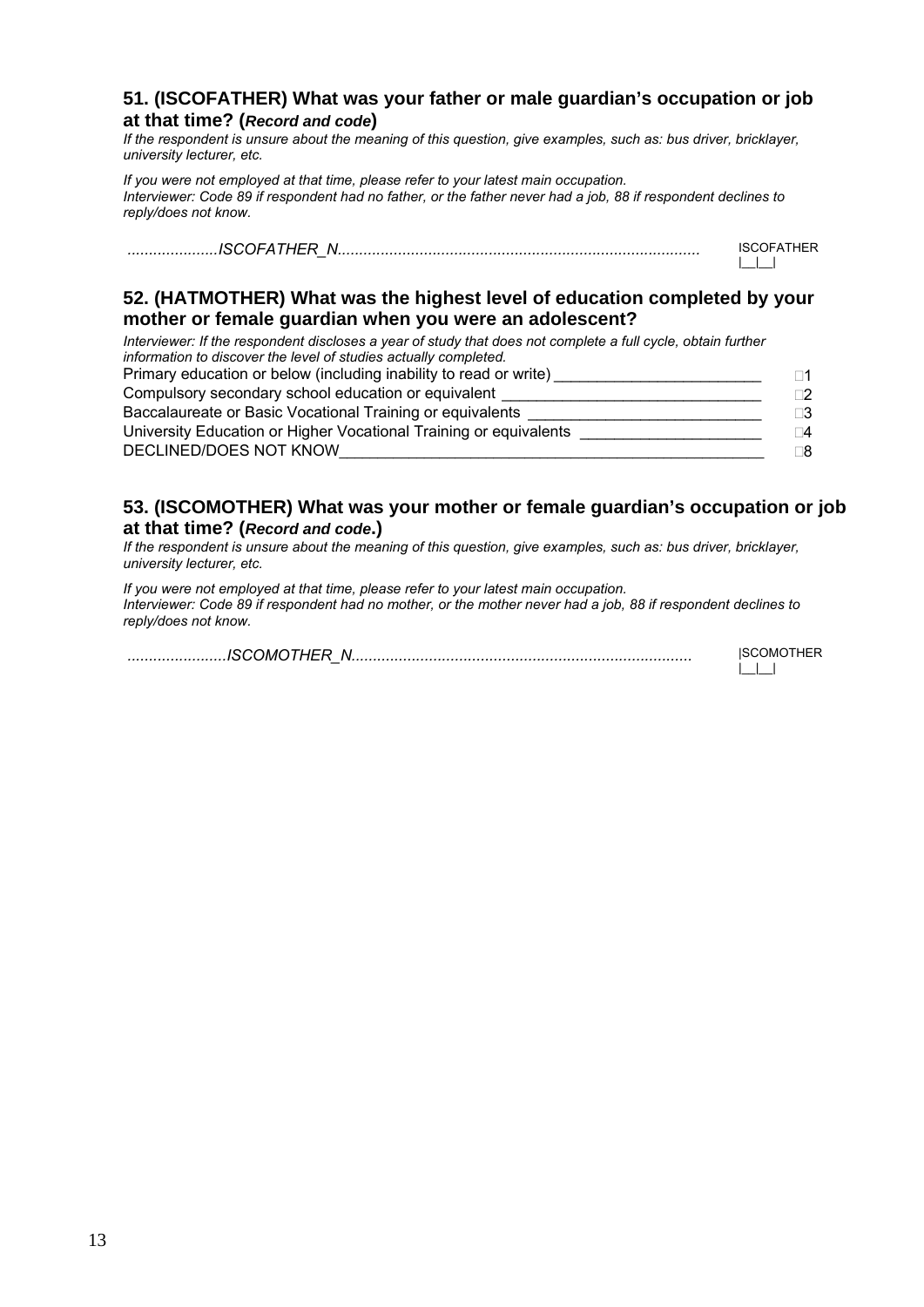### **III. Participation in formal education**

**Interviewer:** *Read out the following to the respondent*: **"We shall now continue with another block of questions on the education activities you have engaged in over the past 12 months, or are currently engaging in.** 

**When you answer, think about education activities within the education system – i.e., primary and secondary schools, universities and other formal education institutions or employment offices – which are designed to lead to an official qualification recognized by the Ministry or Department of Education."** 

| 54. Are you undertaking studies, or have you in the past 12 months been<br>involved in any education activity, leading to any of the qualifications I | <b>Yes</b>  | <b>No</b>   |
|-------------------------------------------------------------------------------------------------------------------------------------------------------|-------------|-------------|
| am about to read out?                                                                                                                                 |             |             |
| Multiple-response question                                                                                                                            |             |             |
| (FED_1) Educación Secundaria Obligatoria (E. S. O.) or Educación Secundaria de Adultos<br>[ISCED 2A]                                                  | $\square$ 1 | $\vert$ 2   |
| (FED_2) Bachillerato [ISCED 2A]                                                                                                                       | $\square$ 1 | $\square$ 2 |
| (FED_3) Qualification awarded by the Escuela Oficial de Idiomas (system of public language<br>schools).                                               | $\square$ 1 | $\square$   |
| (FED_4) Formación profesional or certificado de cualificación profesional [ISCED 3B]                                                                  | $\square$ 1 | $\square$ 2 |
| <b>(FED_5)</b> Título de enseñanza de Música y danza, o de Arte dramático (qualification in music,<br>dance or drama)                                 | $\Box$ 1    | $\Box$ 2    |
| (FED_6) Enseñanzas Deportivas (advanced sports education)                                                                                             | $\vert$ 11  | $\vert$ 2   |
| <b>(FED_7)</b> Visual arts and design qualifications                                                                                                  | $\square$ 1 | $\square$ 2 |
| <b>(FED_8)</b> Enseñanzas militares o policiales (military or police training)                                                                        | $\vert$ 11  | $\square$ 2 |
| (FED_9) University degree (doctorate, five-year degree, three-year degree, bachelor's<br>degree, master's degree)                                     | $\square$ 1 | $\Box$ 2    |
| (FED_10) Especialista Sanitario (MIR, FIR, BIR, QIRetc) [Healthcare specialist] [ISCED 5A]                                                            | $\Box$ 1    | $\square$ 2 |
| (FED_11) Other qualifications or training (e.g., initial adult education)                                                                             | $\square$ 1 | $\square$   |

**[Application:** *If respondent answers "No" to all options of question 54, then the application enters FEDNUM = 0 and goes to block IV.]* 

### **55. (FEDNUM) How many education activities leading to an official qualification are you involved in, or have you undertaken in the past 12 months?**  Number of activities \_\_\_\_\_\_\_\_\_\_\_\_\_\_\_\_\_\_\_\_\_\_\_\_\_\_\_\_\_\_\_\_\_\_\_\_\_\_\_\_\_ |\_\_| If 0, go to block IV.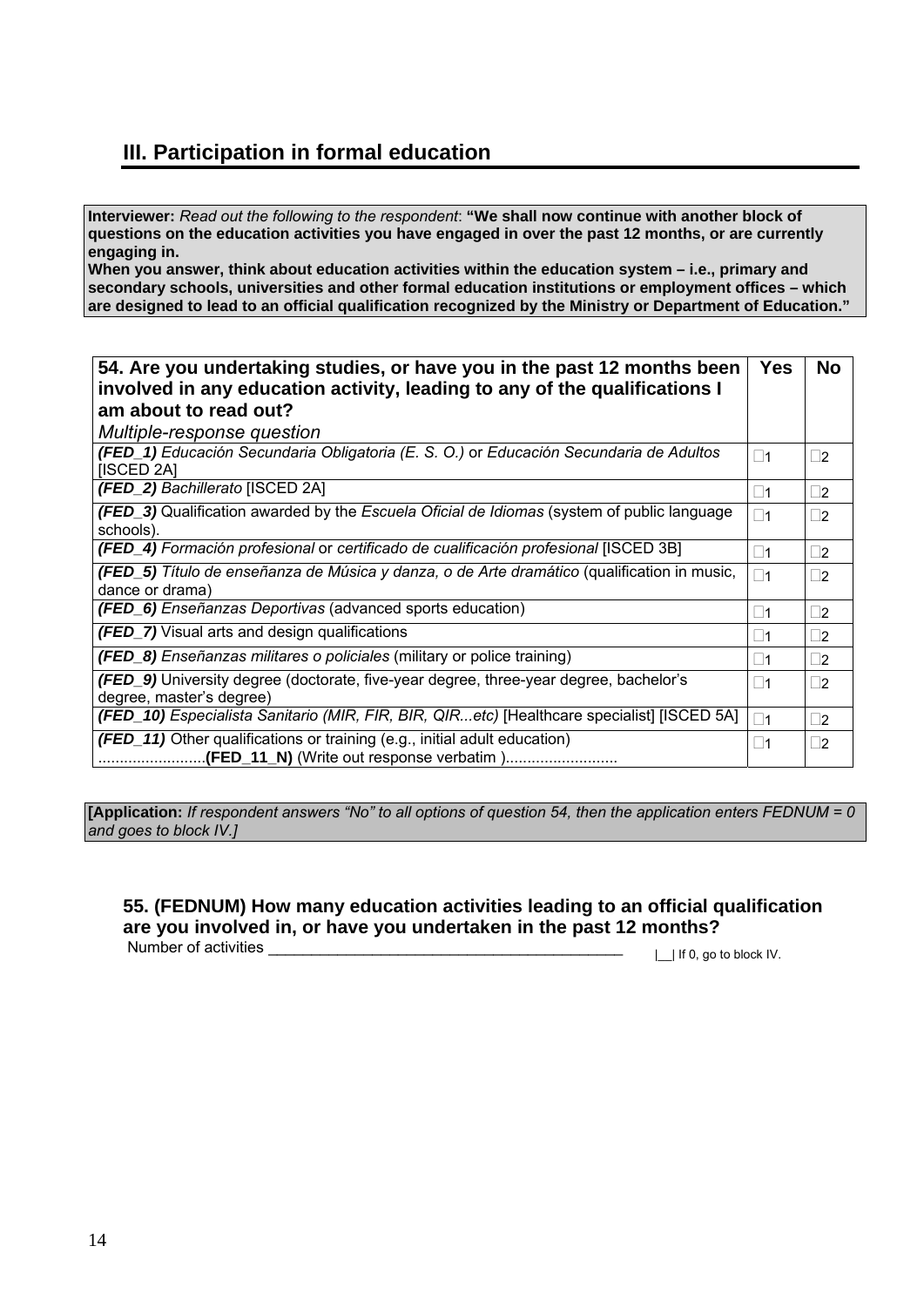### **III. A. Questions about the most recent formal education activity**

**[Application:** *If question 55 attracts code 1, then go to question 56; the interviewer must confirm with the respondent the qualification he/she obtains upon completing the activity undertaken.]* 

*If question 55 attracts a code having a value greater than 1, then the interviewer must read out the following message:* 

**"When answering the following questions, please only think about the education activity leading to an official qualification which you are undertaking at present, or which is the most recent."**

#### **56. Which qualification or certificate have you obtained or will you obtain upon completing the activity?**

| (Only the qualifications corresponding to the activities identified in the previous answer are loaded.)                    |                                               |
|----------------------------------------------------------------------------------------------------------------------------|-----------------------------------------------|
| (FEDLEVEL1_1) Educación Secundaria Obligatoria (E. S. O.) or Educación Secundaria<br>de Adultos [ISCED 2A]                 | $\Box$ -> Go to question 66                   |
| (FEDLEVEL1_2) Bachillerato [ISCED 2A]                                                                                      | $\Box$ -> Go to question 65                   |
| <b>(FEDLEVEL1_3)</b> Qualification awarded by the <i>Escuela Oficial de Idiomas</i> (system of<br>public language schools) | $\Box$ -> Go to question 65                   |
| (FEDLEVEL1_4) Formación profesional or certificado de cualificación profesional<br>[ISCED 3B]                              | $\Box$ -> Go to question 57                   |
| (FEDLEVEL1_5) Título de enseñanza de Música y danza, o de Arte dramático<br>(qualification in music, dance or drama)       | $\Box$ -> Go to question 58                   |
| <b>(FEDLEVEL1_6)</b> Enseñanzas Deportivas (advanced sports education) _______                                             | $\Box$ -> Go to question 59                   |
| <b>(FEDLEVEL1_7)</b> Visual arts and design qualifications                                                                 | $\Box$ -> Go to question 60                   |
| (FEDLEVEL1_8) Enseñanzas militares o policiales (military or police training)                                              | $\Box$ -> Go to question 61                   |
| (FEDLEVEL1_9) University qualification                                                                                     | $\Box$ -> Go to question 62                   |
| (FEDLEVEL1_10) Especialista Sanitario (MIR, FIR, BIR, QIRetc) [Healthcare<br>specialist] [ISCED 5A]                        | $\Box$ -> Go to question 65                   |
| <b>(FEDLEVEL1_11)</b> Other qualifications or training (e.g., initial adult education)                                     | $\Box$ -> Go to the box above<br>question 65. |

### **57. (FEDLEVEL2) Which of the following vocational training activities have you undertaken, or are you undertaking?**

| Programme leading towards cualificación profesional inicial (PCPI) [ISCED 3C]       | $\Box$ 1-> Go to question 65 |
|-------------------------------------------------------------------------------------|------------------------------|
| Training programme at casas de oficio, escuelas taller [ISCED 3C]                   | $\Box$ 2-> Go to question 65 |
| Training module designed for the attainment of an occupational certificate within a | $\Box$ 3-> Go to question 65 |
| training-for-employment programme                                                   |                              |
| Intermediate vocational training cycle                                              | $\Box$ 4-> Go to question 65 |
| Advanced vocational training cycle                                                  | $\Box$ 5-> Go to question 65 |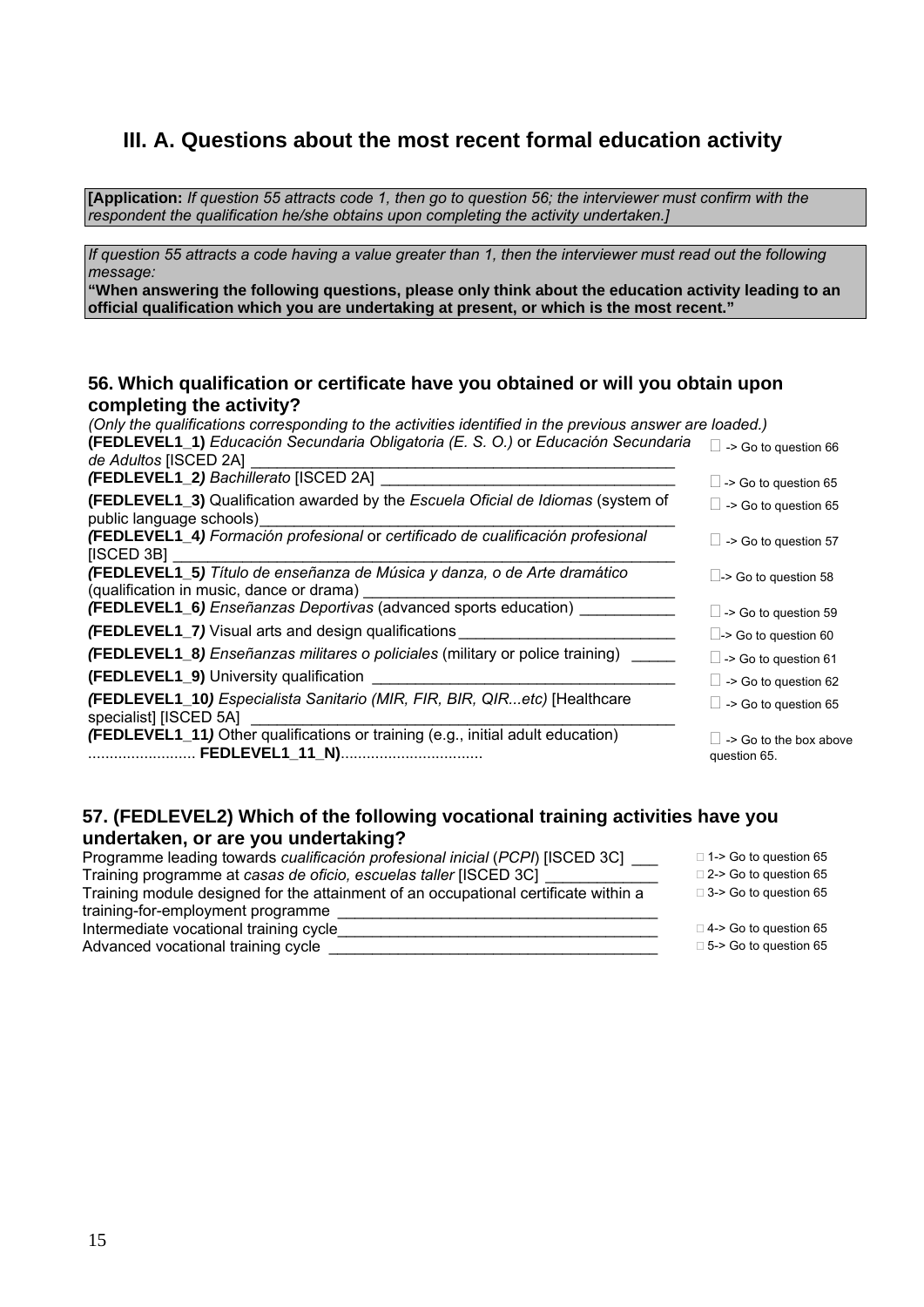### **58. (FEDLEVEL3) Which of the following music and dance education activities have you undertaken, or are you undertaking?**

Elementary music and dance course [ISCED 2B]  $\Box$  1-> Go to the box above

question 65<br>□ 2-> Go to question 65 Professional music and dance course<br>Advanced course in music. dance or drama<br> $\Box$  3-> Go to question 65 Advanced course in music, dance or drama

### **59. (FEDLEVEL4) Which of the following sports education activities have you undertaken, or are you undertaking?**

Intermediate sports education \_\_\_\_\_\_\_\_\_\_\_\_\_\_\_\_\_\_\_\_\_\_\_\_\_ 1-> Go to question 65 Advanced sports education

### **60. (FEDLEVEL5) Which of the following visual arts and design activities have you undertaken, or are you undertaking?**

| Intermediate visual arts and design training cycle                        | $\Box$ 1-> Go to question 65 |
|---------------------------------------------------------------------------|------------------------------|
| Advanced visual arts and design training cycle                            | $\Box$ 2-> Go to question 65 |
| Advanced course in heritage conservation and restoration, or other visual | $\Box$ 3-> Go to question 65 |
| arts or design education                                                  |                              |

### **61. (FEDLEVEL6) Which of the following military training activities have you undertaken, or are you undertaking?**

| Training cycle for entry to the second- and first-class scale of specialist |                              |
|-----------------------------------------------------------------------------|------------------------------|
| corporals, Civil Guard, and the basic scale of the National Police Force    | $\Box$ 1-> Go to question 65 |
| Course leading to an intermediate military qualification                    | $\Box$ 2-> Go to question 65 |
| Military training - NCO scale; Civil Guard - NCO scale                      | $\Box$ 3-> Go to question 65 |
| Military training - officer scale; Civil Guard - officer scale              | $\Box$ 4-> Go to question 65 |

### **62. (FEDLEVEL7) Which of the following university education activities have you undertaken, or are you undertaking?**

| Three-year degree (Diplomatura, Arguitectura técnica or Ingeniería   | $\Box$ 1-> Go to question 65  |
|----------------------------------------------------------------------|-------------------------------|
| Técnica)                                                             |                               |
| Five-year degree (Licenciatura, Arquitectura or ingeniería superior) | $\Box$ 2-> Go to question 65  |
| Bachelor's degree                                                    | $\Box$ 3-> Go to question 65  |
| Officially recognized master's degree                                | $\Box$ 4-> Go to question 63. |
| Doctorate                                                            | $\Box$ 5-> Go to question 65  |
| Advanced education in the arts                                       | $\Box$ 6-> Go to question 65  |
|                                                                      |                               |

### **63. (FEDLEVEL8) Which type of officially recognized master's degree have you undertaken, or are you undertaking?**

| Officially recognized master's degree under the Bologna Plan | $\Box$ 1-> Go to question 65 |
|--------------------------------------------------------------|------------------------------|
| Other type of officially recognized master's degree          | $\Box$ 2-> Go to question 65 |

 *If FEDLEVEL8=2, then code the information about the master's degree in the non-formal education section.)* 

### **64. (FEDLEVEL) LEVEL OF STUDIES OF THE EDUCATION**

**ACTIVITY.** *Self-filled in accordance with responses obtained from previous questions in this block. If* FEDLEVEL1\_11=1, then coding must be performed in the office.  $\Box$ 

|\_\_|\_\_|\_\_|

*If FEDLEVEL = 21, then go to question 66.* 

### **65. (FEDFIELD) What was the content or main subject matter of the education**

**activity?** *(Code 888 if respondent declines to reply/does not know.)*

**......................................... (FEDFIELD\_N)...................................... (FEDFIELD)**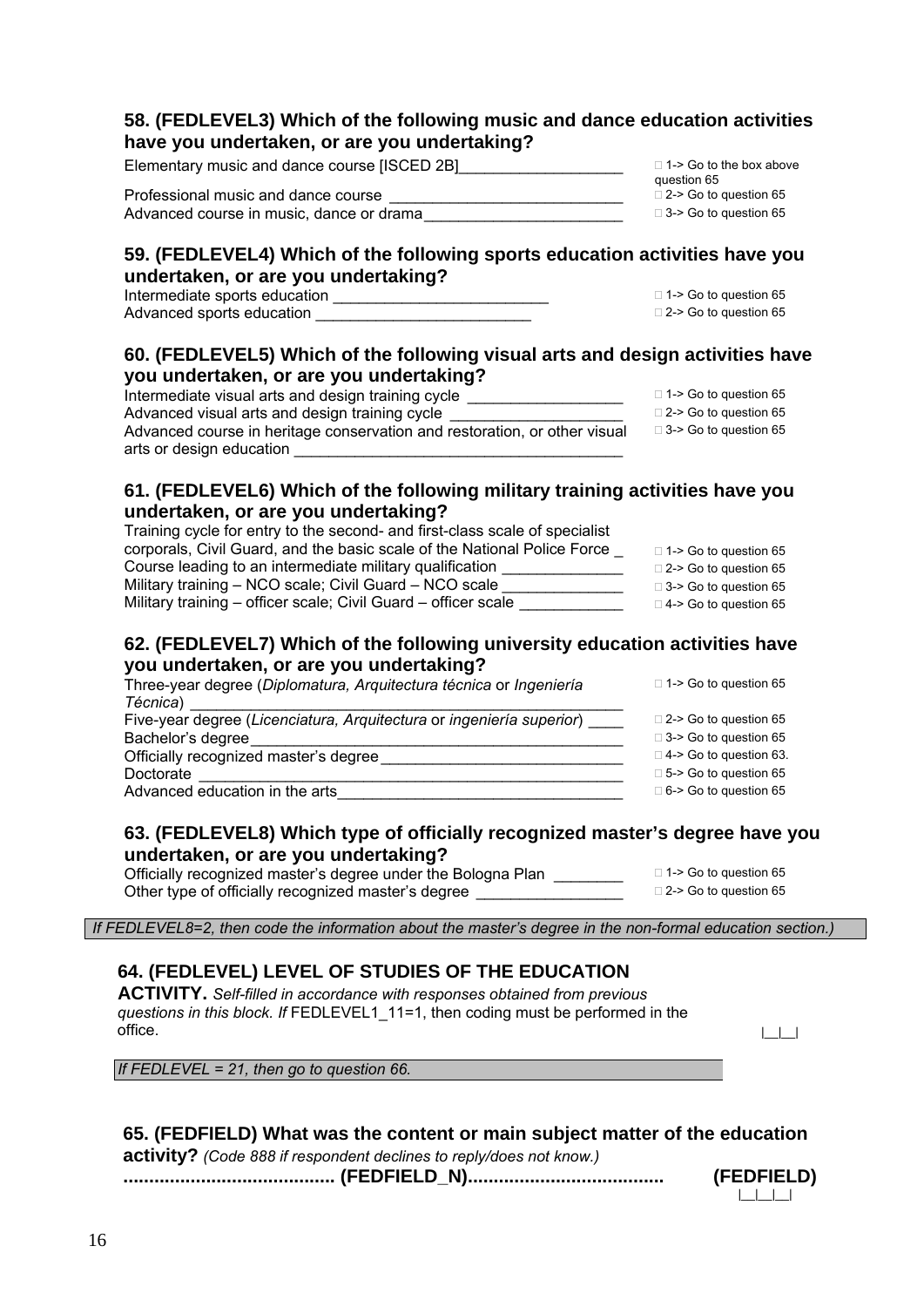| 66. Which of the following reasons prompted you to become<br>involved with this education activity? |                          | No             | <b>Declined</b><br>/DK |
|-----------------------------------------------------------------------------------------------------|--------------------------|----------------|------------------------|
| 1. (FEDREASON_01) To do my job better and/or improve career prospects __                            |                          | $\sqcap 2$     | $\Box$ 8               |
| 2. (FEDREASON 02) To be less likely to lose my job                                                  |                          | $\sqcap 2$     | $\Box$ 8               |
| 3. (FEDREASON 03) To increase my possibilities of getting a job, or changing<br>a job/profession    | $\Box$                   | $\Box$ 2       | $\Box$ 8               |
| 4. (FEDREASON 04) To start my own business                                                          | $\Box$                   | $\sqcap 2$     | $\Box$ 8               |
| 5. (FEDREASON 05) I was obliged to participate                                                      | П                        | $\sqcap 2$     | $\Box$ 8               |
| 6. (FEDREASON_06) To get knowledge/skills useful in my everyday life                                | $\overline{\phantom{a}}$ | $\Box$ 2       | $\Box$ 8               |
| 7. (FEDREASON_07) To increase my knowledge/skills on a subject that<br>interests me                 | 1<br>Ш                   | $\Box$ 2       | $\Box$ 8               |
| 8. (FEDREASON 08) Obtain certificate                                                                |                          | $\sqcap 2$     | $\Box$ 8               |
| 9. (FEDREASON 09) To meet new people/for fun                                                        |                          | $\overline{2}$ | ⊟ 8                    |

### **67. (FEDMETHOD) Which of the following was or is the main method of learning used in this education activity?**

| Classroom teaching                                  |  |
|-----------------------------------------------------|--|
| Distance learning using online or off-line computer |  |
| Distance learning by postal correspondence          |  |
| DECLINED/DOES NOT KNOW                              |  |

**[Application:** *If respondent was retired or permanently disabled one year ago, the application automatically enters 68 = 5, i.e., "Not working at that time", and goes to question 69.]* 

### **68. (FEDWORKTIME) Did you undertake this education activity during paid working hours (including paid leave)?**

| Only during paid working hours    | - 1        |
|-----------------------------------|------------|
| Mostly during paid working hours  | $\sqcap 2$ |
| Mostly outside paid working hours | $\Box$ 3   |
| Only outside paid working hours   | $\sqcap$ 4 |
| Not working at that time          | $\Box$ 5   |
| DECLINED/DOES NOT KNOW            | ר 8        |
|                                   |            |

### **69. (FEDNBWEEKS) How many weeks of instruction did this education activity**

**consist of over the past 12 months?** *(Code 88 if respondent declines to reply/does not know.)* Number of weeks (from 1 to 52) \_\_\_\_\_\_\_\_\_\_\_\_\_\_\_\_\_\_\_\_\_\_\_\_\_\_\_\_\_ |\_\_|\_\_|

*Interviewer: If respondent declines or does not know how to reply, go to question 71.* 

#### **70. (FEDDURPERWEEK) Over the past 12 months, what was the average number of instruction hours per week for this education activity?** *(Code 88 if respondent declines to reply/does not know.)*

Number of hours (from 1 to 60)  $\frac{1}{\sqrt{1-\frac{1}{2}}}$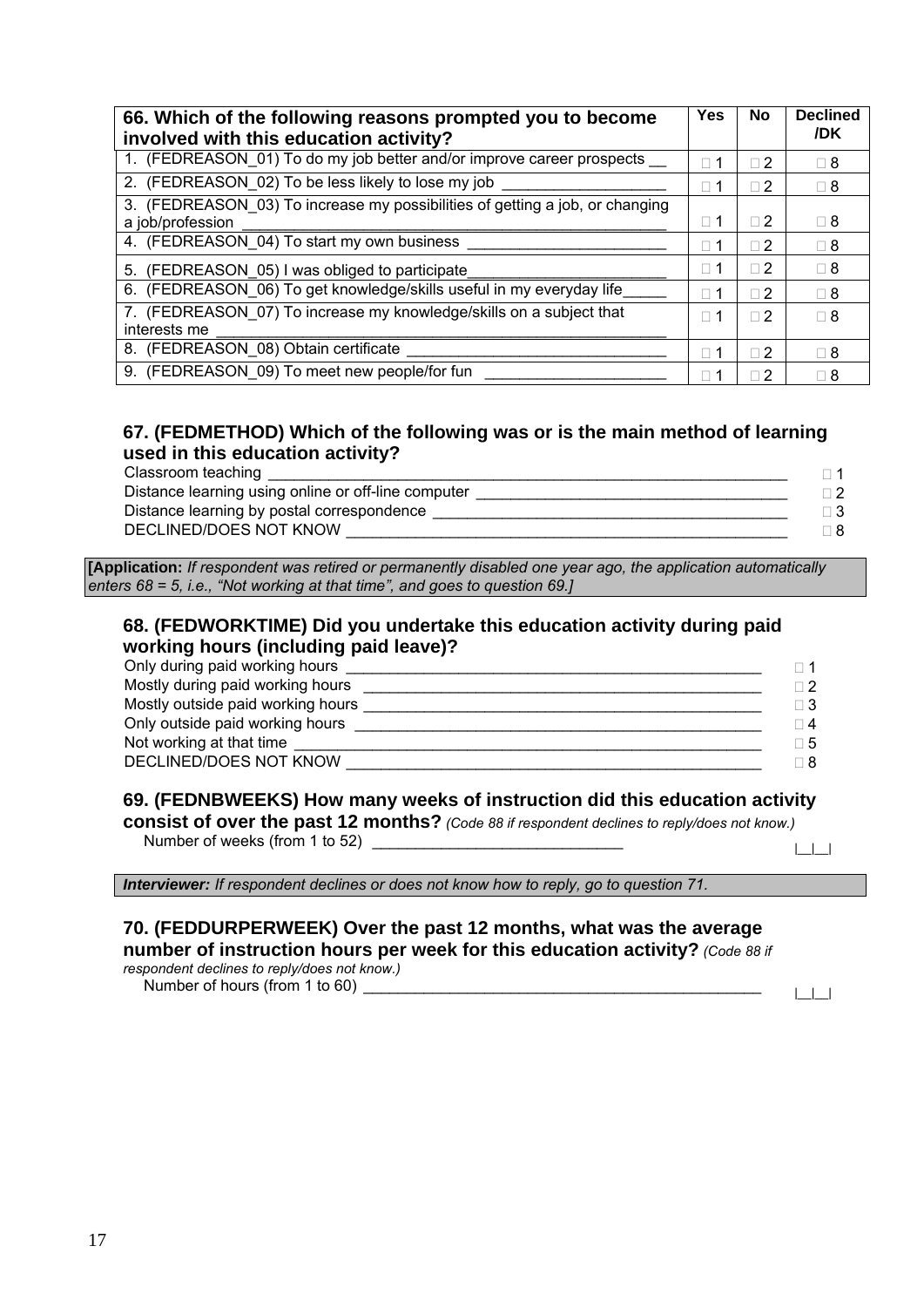| 71. Which of the following people or institutions paid for<br>this education activity? | <b>Yes</b> | No                | <b>Declined</b><br>/DK |
|----------------------------------------------------------------------------------------|------------|-------------------|------------------------|
| 1. (FEDPAIDBY1) Employer or prospective employer                                       |            | $\sqcap 2$        | 2 ⊡                    |
| 2. (FEDPAIDBY2) Public employment services                                             |            | $\overline{2}$    | 8 ⊡                    |
| 3. (FEDPAIDBY3) Other public institution                                               |            | $\overline{2}$    | 8 ⊡                    |
| 4. (FEDPAIDBY4) A household member or a relative                                       |            | $\overline{2}$    | 8 ⊡                    |
| 5. (FEDPAIDBY5) Yourself                                                               |            | $\vert 2 \rangle$ | ∃ 8                    |

**[Application:** *If the respondent answers "No" or "Don't Know" to the options "A household member or relative" and "Yourself" of question 71, then go to question 73.]* 

**72. (FEDPAIDVAL) Over the past 12 months, approximately how much have you personally or any household member or relative paid for the costs of tuition, registration, exam fees, books or technical study means regarding studies in this education activity?** 

 *(Code 88888 if respondent declines to reply/does not know.)* Amount paid, in euros (from 1 to 888887) \_\_\_\_\_\_\_\_\_\_\_\_\_\_\_\_\_\_\_\_\_\_\_\_\_\_\_\_\_\_\_\_\_ |\_\_|\_\_|\_\_|\_\_|\_\_|\_\_|

### **73. (FEDUSE) To what extent have you used or do you expect to use the skills or knowledge acquired from this education activity?**

| A lot                  |                |
|------------------------|----------------|
| A fair amount          | ່າ             |
| Very little            | -3             |
| Not at all             | $\overline{4}$ |
| DECLINED/DOES NOT KNOW | 8              |
|                        |                |

 **[Application:** For question 74, options 2, 3, 4 and 5 ("Promotion in current job", "Higher salary/wages", "New tasks", "To improve performance at work") will appear only if the response to question 68 was coded 1, 2, 3 or 4.]

| 74. Which of the following goals have been or might be<br>supported by the skills or knowledge acquired from this<br>education activity? |            | No       | <b>Declined</b><br>/DK |
|------------------------------------------------------------------------------------------------------------------------------------------|------------|----------|------------------------|
| 1. (FEDOUTCOME_1) Getting a new job                                                                                                      | $\Box$ 1   | $\Box$ 2 | $\Box$ 8               |
| 2. (FEDOUTCOME_2) Promotion in current job                                                                                               | $\Box$ 1   | $\Box$ 2 | $\Box$ 8               |
| 3. (FEDOUTCOME_3) Higher salary/wages                                                                                                    | $\sqcap$ 1 | $\Box$ 2 | $\Box$ 8               |
| 4. (FEDOUTCOME_4) New tasks                                                                                                              | $\sqcap$ 1 | $\Box$ 2 | $\Box$ 8               |
| 5. (FEDOUTCOME_5) To improve performance at work                                                                                         | $\sqcap$ 1 | $\Box$ 2 | $\Box$ 8               |
| 6. (FEDOUTCOME 6a) Meet people or other personal reasons                                                                                 | $\sqcap$ 1 | $\Box$ 2 | $\Box$ 8               |
| 7. (FEDOUTCOME 6b) Update knowledge of a subject of interest to the<br>respondent                                                        | $\Box$ 1   | $\Box$ 2 | $\Box$ 8               |
| 8. (FEDOUTCOME 7) Has not helped respondent yet                                                                                          | $\sqcap$ 1 | $\Box$ 2 | $\Box$ 8               |
| 9. (FEDOUTCOME 8) Does not expect education to help                                                                                      |            | Π2       | $\Box$ 8               |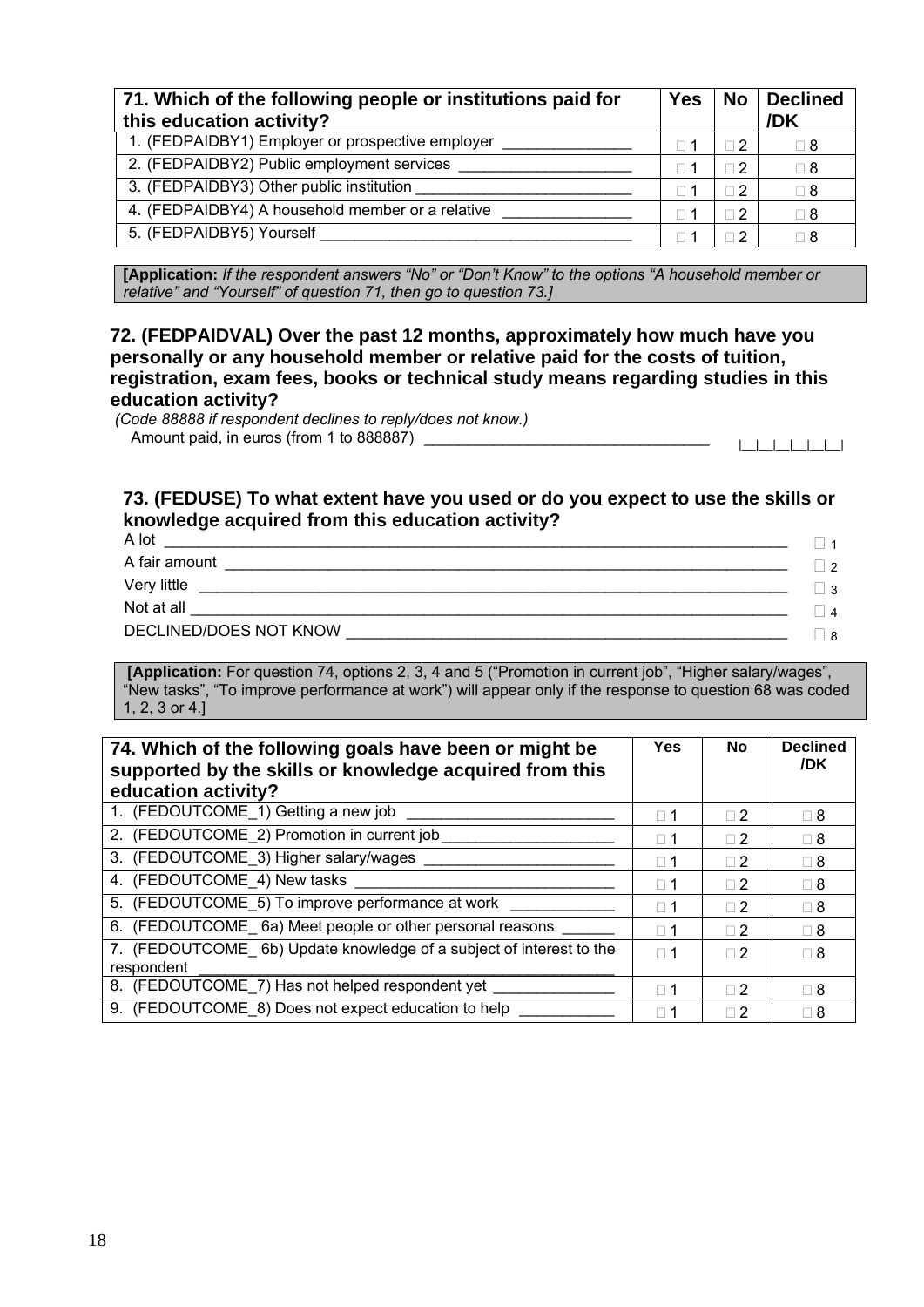## **IV. Participation in non-formal education**

| Interviewer: Read out the following to the respondent: "After finishing the questions about education<br>in at present, with the intention to improve knowledge in any area, but for which you will not<br>achieve a qualification recognized by the Ministry or Department of Education.<br>activities designed to train you for a job. | activities leading to an official qualification, I shall now continue with some questions about non-<br>formal education activities you have participated in during the past 12 months, or are participating<br>These activities include private lessons, courses, conferences, talks, workshops, seminars and |
|------------------------------------------------------------------------------------------------------------------------------------------------------------------------------------------------------------------------------------------------------------------------------------------------------------------------------------------|----------------------------------------------------------------------------------------------------------------------------------------------------------------------------------------------------------------------------------------------------------------------------------------------------------------|
| 75. (NFEGUIDEDJT) In the past 12 months, have you engaged in, or are you now<br>etc.?                                                                                                                                                                                                                                                    | engaging in, any practical activity designed to train you for a job, such as: training<br>for new tasks or for a new job, new IT applications, using work tools or machinery,<br>$\square$ 1                                                                                                                   |
| No and the contract of the contract of the contract of the contract of the contract of the contract of the contract of the contract of the contract of the contract of the contract of the contract of the contract of the con                                                                                                           | $\Box$ 2-> Go to question 77                                                                                                                                                                                                                                                                                   |
| 76. Please identify each of these education<br>activities and their content or main<br>subject.                                                                                                                                                                                                                                          | <b>MAIN REASON FOR PARTICIPATING IN THE</b><br><b>ACTIVITY</b>                                                                                                                                                                                                                                                 |
| (Write down literal response, then code in accordance                                                                                                                                                                                                                                                                                    | <b>WORK-RELATED REASONS</b><br>$\square$ 1                                                                                                                                                                                                                                                                     |
| with Appendix 0.)                                                                                                                                                                                                                                                                                                                        | (If NFEACT01 N is not blank, then<br>$NFEACT01$ $PURP = 1$ )                                                                                                                                                                                                                                                   |
| $\Box$ (NFEFIELDACT01)                                                                                                                                                                                                                                                                                                                   |                                                                                                                                                                                                                                                                                                                |
| (Write down literal response, then code in accordance                                                                                                                                                                                                                                                                                    | $\square$ 1<br><b>WORK-RELATED REASONS</b>                                                                                                                                                                                                                                                                     |
| with Appendix 0.)                                                                                                                                                                                                                                                                                                                        | (If NFEACTO2_N is not blank, then<br>$NFEACT02$ _PURP = 1)                                                                                                                                                                                                                                                     |
| (NFEFIELDACT02)                                                                                                                                                                                                                                                                                                                          |                                                                                                                                                                                                                                                                                                                |
| (Write down literal response, then code in accordance<br>with Appendix 0.)                                                                                                                                                                                                                                                               | <b>WORK-RELATED REASONS</b><br>$\square$ 1                                                                                                                                                                                                                                                                     |
|                                                                                                                                                                                                                                                                                                                                          | (If NFEACT03_N is not blank, then<br>$NFEACT03_PURP = 1$                                                                                                                                                                                                                                                       |
| (NFEFIELDACT03)                                                                                                                                                                                                                                                                                                                          |                                                                                                                                                                                                                                                                                                                |
| (Write down literal response, then code in accordance                                                                                                                                                                                                                                                                                    | <b>WORK-RELATED REASONS</b><br>$\square$ 1                                                                                                                                                                                                                                                                     |
| with Appendix 0.)                                                                                                                                                                                                                                                                                                                        | (If NFEACT04_N is not blank, then<br>$NFEACT04_PURP = 1$                                                                                                                                                                                                                                                       |
| (NFEFIELDACT04)                                                                                                                                                                                                                                                                                                                          |                                                                                                                                                                                                                                                                                                                |
| Number of activities of this type (N_GUIDEDJT)                                                                                                                                                                                                                                                                                           | (THE APPLICATION ENTERS THIS VARIABLE                                                                                                                                                                                                                                                                          |
| (If NFECOURSE is not 1, then $N_{-}$ GUIDEDJT = 0)                                                                                                                                                                                                                                                                                       | AUTOMATICALLY.)                                                                                                                                                                                                                                                                                                |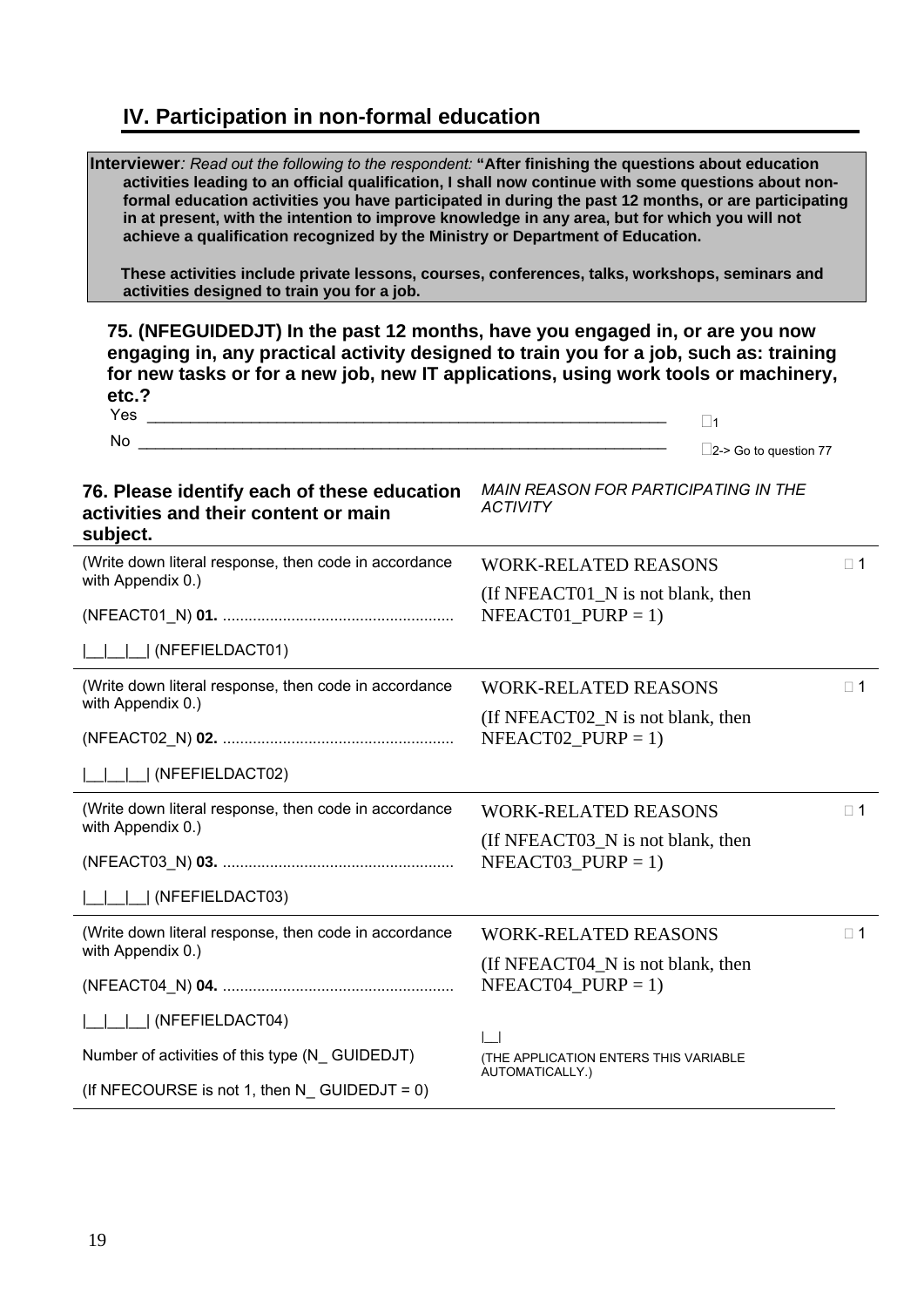**77. (NFEWORKSHOP) In the past 12 months, have you taken or are you now taking a course combining theory and practice (including workshops and seminars) even if you do not thereby obtain an official qualification, such as: courses towards driving licences, IT courses, cookery courses, etc.?**

| . <i>.</i> .<br>-- | $\sim$      |
|--------------------|-------------|
| <b>NC</b>          | $\sim$      |
|                    | 80<br>~<br> |

#### **78. Please identify each of these courses, seminars or workshops, and their content or main subject.** *(If the respondent is unsure about the meaning of this question, give examples, such as: Languages, IT, construction, hairdressing)*

**79. What was the main reason for taking the course?** 

| (Write down literal response on the name and content, then | (NFEACT05_PURP)                                          | $\Box$ 1    |
|------------------------------------------------------------|----------------------------------------------------------|-------------|
| code in accordance with Appendix 0.)                       | Work-related reasons                                     |             |
|                                                            | Personal / non-work-related                              | $\square$ 2 |
| (NFEFIELDACT05)                                            | reasons                                                  |             |
|                                                            | DECLINED/DOES NOT KNOW                                   | $\Box$ 8    |
| (Write down literal response, then code in accordance with | (NFEACT06_PURP)                                          | $\Box$ 1    |
| Appendix 0.)                                               | Work-related reasons                                     |             |
|                                                            | Personal / non-work-related                              | $\square$ 2 |
| (NFEFIELDACT06)                                            | reasons                                                  |             |
|                                                            |                                                          |             |
|                                                            | DECLINED/DOES NOT KNOW                                   | $\sqcap$ 8  |
| (Write down literal response, then code in accordance with | (NFEACT07_PURP)                                          | $\Box$ 1    |
| Appendix 0.)                                               | Work-related reasons                                     |             |
|                                                            | Personal / non-work-related                              | $\square$ 2 |
| I (NFEFIELDACT07)                                          | reasons                                                  |             |
|                                                            |                                                          |             |
|                                                            | DECLINED/DOES NOT KNOW                                   | $\sqcap$ 8  |
| (Write down literal response, then code in accordance with | (NFEACT08_PURP)                                          | $\Box$ 1    |
| Appendix 0.)                                               | Work-related reasons                                     |             |
|                                                            | Personal / non-work-related                              | $\square$ 2 |
| I (NFEFIELDACT08)                                          | reasons                                                  |             |
|                                                            |                                                          |             |
|                                                            | DECLINED/DOES NOT KNOW                                   | $\sqcap$ 8  |
| Number of activities of this type (N_WORKSHOP)             |                                                          |             |
| (If NFEWORKSHOP is not 1, then N WORKSHOP = 0)             | (THE APPLICATION ENTERS THIS<br>VARIABLE AUTOMATICALLY.) |             |
|                                                            |                                                          |             |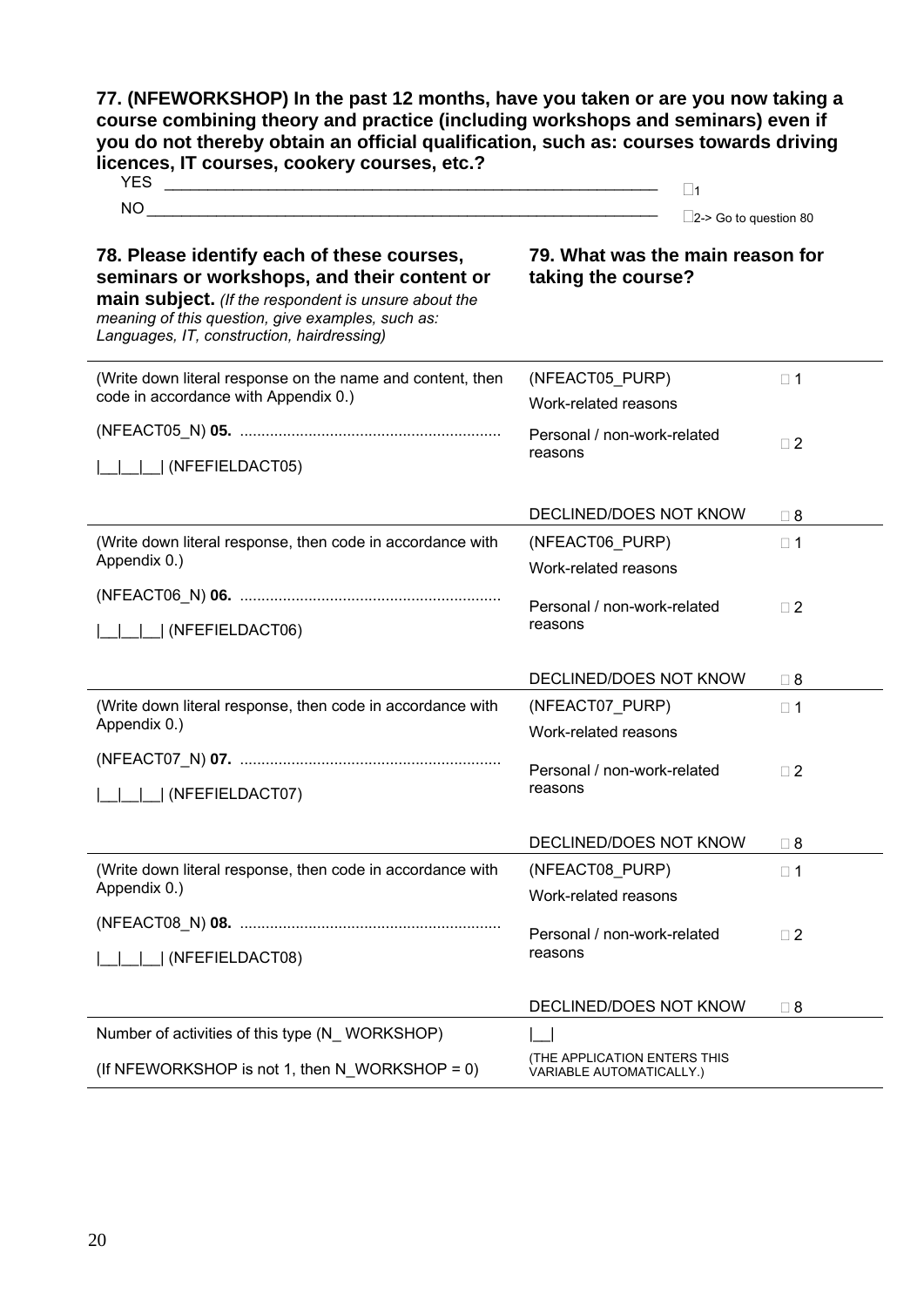### **80. (NFECOURSE) In the past 12 months, have you taken or are you now taking a theory course or have you attended a talk or conference, such as: a course on law, history, art, etc.?** YES \_\_\_\_\_\_\_\_\_\_\_\_\_\_\_\_\_\_\_\_\_\_\_\_\_\_\_\_\_\_\_\_\_\_\_\_\_\_\_\_\_\_\_\_\_\_\_\_\_\_\_\_\_\_\_\_\_\_\_ <sup>1</sup>

 $\square$ 2-> Go to question 83

### **81. Please identify each of these courses and their content or main subject.** *(If the respondent is unsure about the meaning of this question, give examples, such as: Languages, IT, accountancy, law)*

**82. What was the main reason for taking the course?** 

| (Write down literal response, then code in accordance with | (NFEACT09 PURP)                        | $\Box$ 1    |
|------------------------------------------------------------|----------------------------------------|-------------|
| Appendix 0.)                                               | Work-related reasons                   |             |
|                                                            | Personal / non-work-related            |             |
| (NFEFIELDACT09)                                            | reasons                                | $\Box$ 2    |
|                                                            |                                        |             |
|                                                            | DECLINED/DOES NOT KNOW                 | $\Box$ 8    |
| (Write down literal response, then code in accordance with | (NFEACT10_PURP)                        | $\Box$ 1    |
| Appendix 0.)                                               | Work-related reasons                   |             |
|                                                            |                                        |             |
| (NFEFIELDACT10)                                            | Personal / non-work-related<br>reasons | $\Box$ 2    |
|                                                            |                                        |             |
|                                                            | DECLINED/DOES NOT KNOW                 | $\Box$ 8    |
| (Write down literal response, then code in accordance with | (NFEACT11_PURP)                        | $\square$ 1 |
| Appendix 0.)                                               | Work-related reasons                   |             |
|                                                            |                                        |             |
| (NFEFIELDACT11)                                            | Personal / non-work-related<br>reasons | $\square$ 2 |
|                                                            |                                        |             |
|                                                            | DECLINED/DOES NOT KNOW                 | $\Box$ 8    |
| (Write down literal response, then code in accordance with | (NFEACT12_PURP)                        | $\square$ 1 |
| Appendix 0.)                                               | Work-related reasons                   |             |
|                                                            |                                        |             |
| (NFEFIELDACT12)                                            | Personal / non-work-related<br>reasons | $\square$ 2 |
|                                                            |                                        |             |
|                                                            | DECLINED/DOES NOT KNOW                 | $\Box$ 8    |
| Number of activities of this type (N_COURSE)               |                                        |             |
|                                                            | (THE APPLICATION ENTERS THIS VARIABLE  |             |
| (If NFECOURSE is not 1, then N COURSE = 0)                 | AUTOMATICALLY.)                        |             |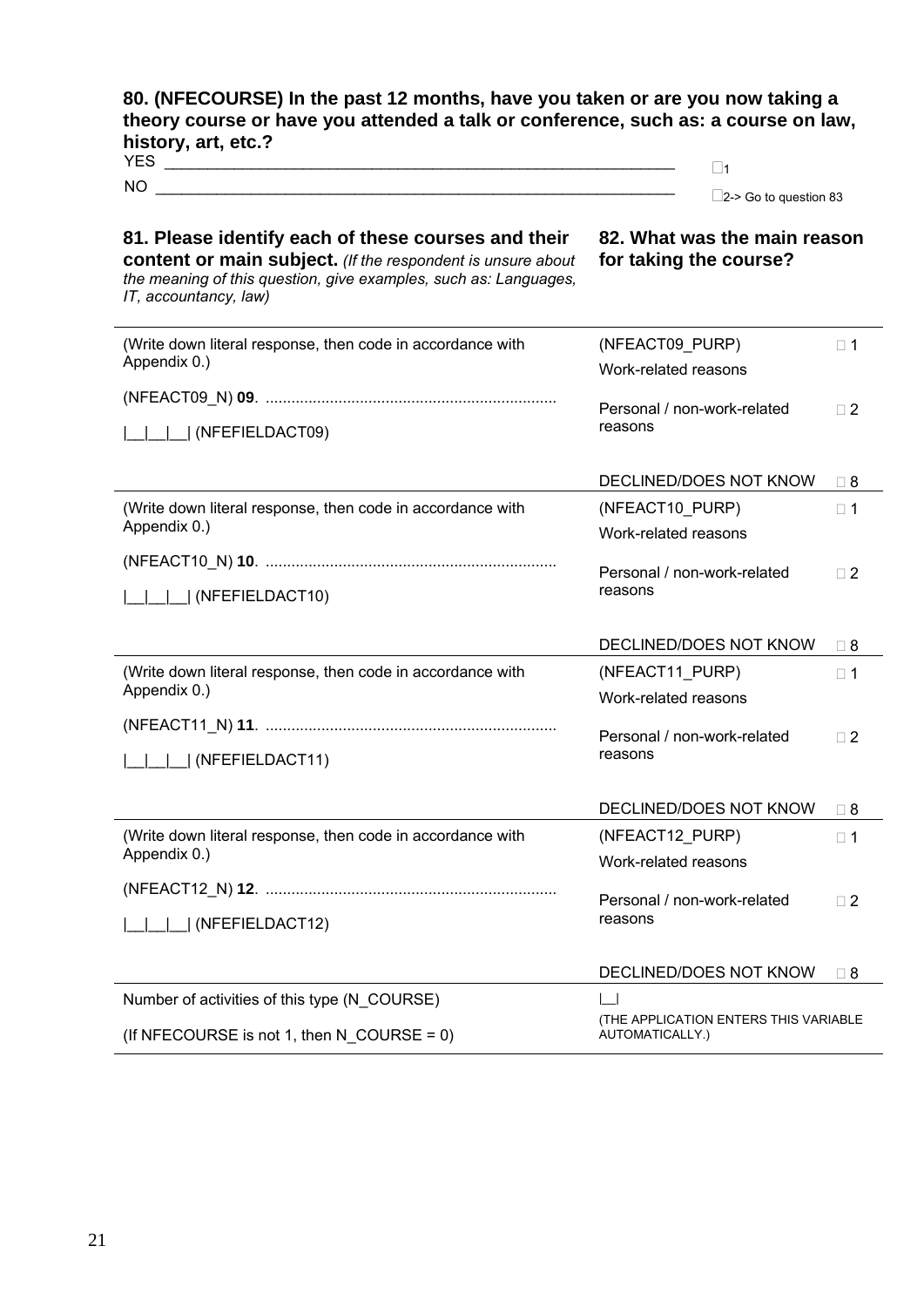### **83. (NFELESSON) In the past 12 months, have you attended or are you now attending private lessons taught by a specialized trainer (including competitiveexamination coaches)?**

| Νı |  |
|----|--|

 $\square$ 2-> Go to the box above question 86

| 84. Please name the content or main subject matter<br>of each set of private lessons. (If the respondent is<br>unsure about the meaning of this question, give examples, such<br>as: mathematics, law, IT, administration, etc.) | 85. What was the main<br>reason for taking the<br>private lessons? |
|----------------------------------------------------------------------------------------------------------------------------------------------------------------------------------------------------------------------------------|--------------------------------------------------------------------|
| (Write down literal response, then code in accordance with<br>Appendix 0.)                                                                                                                                                       | (NFEACT13 PURP)<br>$\Box$ 1<br>Work-related reasons                |
| (NFEFIELDACT13)                                                                                                                                                                                                                  | Personal / non-work-<br>$\square$ 2<br>related reasons             |
|                                                                                                                                                                                                                                  | DECLINED/DOES NOT<br>Π8<br><b>KNOW</b>                             |
| (Write down literal response, then code in accordance with                                                                                                                                                                       | (NFEACT14_PURP)<br>$\Box$ 1                                        |
| Appendix 0.)                                                                                                                                                                                                                     | Work-related reasons                                               |
| (NFEFIELDACT14)                                                                                                                                                                                                                  | Personal / non-work-<br>$\Box$ 2<br>related reasons                |
|                                                                                                                                                                                                                                  | DECLINED/DOES NOT<br>$\Box$ 8<br><b>KNOW</b>                       |
| (Write down literal response, then code in accordance with                                                                                                                                                                       | (NFEACT15_PURP)<br>$\Box$ 1                                        |
| Appendix 0.)                                                                                                                                                                                                                     | Work-related reasons                                               |
| (NFEFIELDACT15)                                                                                                                                                                                                                  | Personal / non-work-<br>$\Box$ 2<br>related reasons                |
|                                                                                                                                                                                                                                  | <b>DECLINED/DOES NOT</b><br>$\Box$ 8<br><b>KNOW</b>                |
| (Write down literal response, then code in accordance with                                                                                                                                                                       | (NFEACT16_PURP)<br>$\Box$ 1                                        |
| Appendix 0.)                                                                                                                                                                                                                     | Work-related reasons                                               |
| (NFEFIELDACT16)                                                                                                                                                                                                                  | Personal / non-work-<br>$\Box$ 2<br>related reasons                |
|                                                                                                                                                                                                                                  | DECLINED/DOES NOT<br>$\Box$ 8<br><b>KNOW</b>                       |
| Number of activities of this type (N_LESSON)                                                                                                                                                                                     |                                                                    |
| (If NFELESSON is not 1, then $N_{\text{L}}$ LESSON = 0)                                                                                                                                                                          | (THE APPLICATION ENTERS THIS<br>VARIABLE AUTOMATICALLY.)           |

**[Application:** *If you record "No" for the responses to questions 75, 77, 80, and 83, go on to block V.]*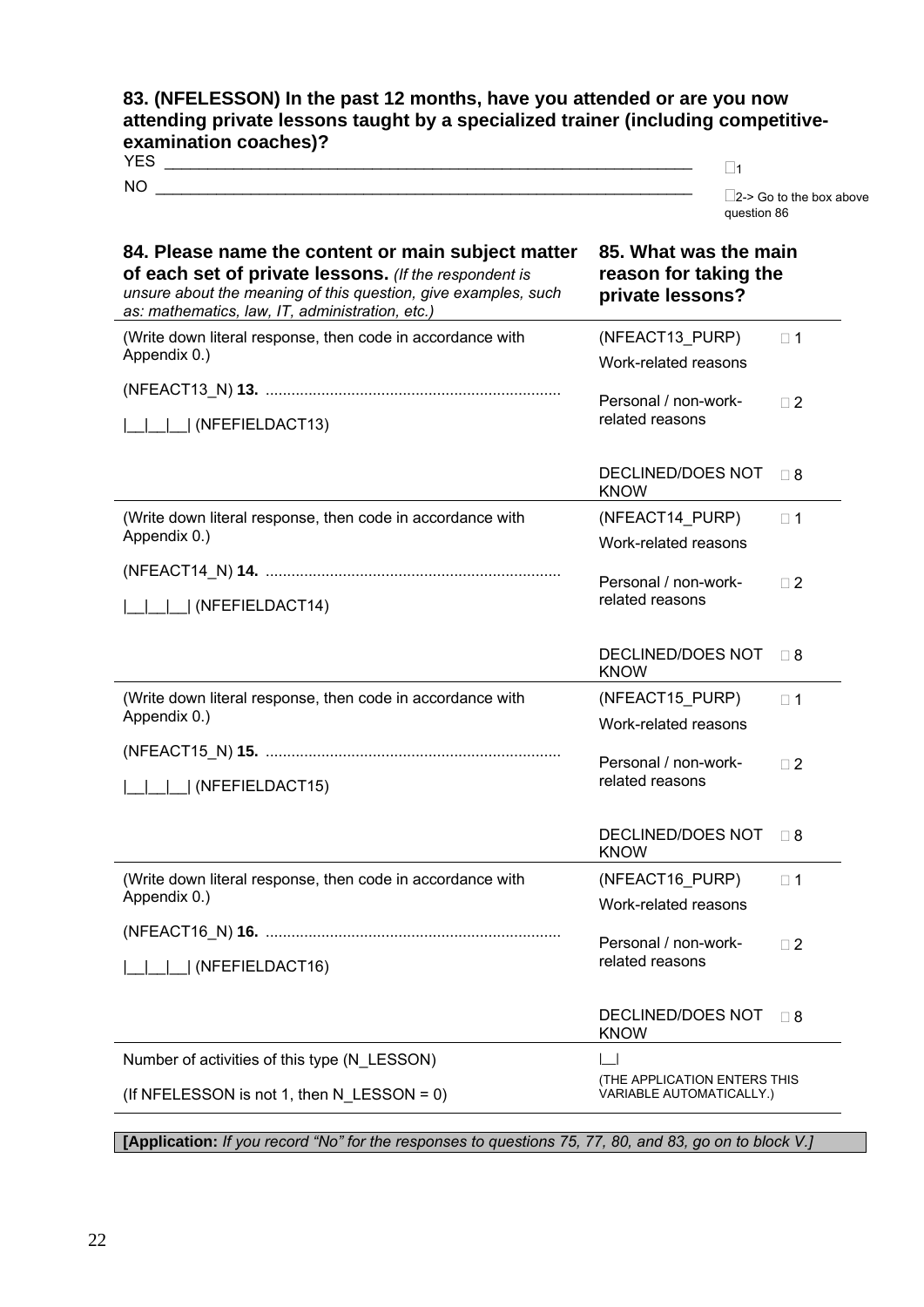(NFENUM ) Total number of non-formal education activities (application calculates  $\left| \begin{array}{c} \text{at least real number of non-normal coacation factors (approximation coacation)}\ \text{and} \end{array} \right|$ 

**[Application:** If respondent was retired or permanently disabled one year ago, the application automatically enters  $86 = 2$  and  $87 = 2$ , i.e., "Not working at that time", and goes to the questions on the first non-formal education activity.]

### **86. (NFEWORKTIME10) Did you undertake any of these non-formal education activities during paid working hours?**  YES\_\_\_\_\_\_\_\_\_\_\_\_\_\_\_\_\_\_\_\_\_\_\_\_\_\_\_\_\_\_\_\_\_\_\_\_\_\_\_\_\_\_\_\_\_\_\_\_\_\_\_\_\_\_\_\_\_\_\_\_\_\_\_\_\_\_\_\_\_\_\_\_\_\_ <sup>1</sup>

NO, OR NOT WORKING AT THAT TIME \_\_\_\_\_\_\_\_\_\_\_\_\_\_\_\_\_\_\_\_\_\_\_\_\_\_\_\_\_\_\_\_\_\_\_\_\_\_\_\_\_\_\_\_ <sup>2</sup>

### **87. (NFEPAIDBY10) Was any of the activities paid wholly or partly by your employer?**  YES\_\_\_\_\_\_\_\_\_\_\_\_\_\_\_\_\_\_\_\_\_\_\_\_\_\_\_\_\_\_\_\_\_\_\_\_\_\_\_\_\_\_\_\_\_\_\_\_\_\_\_\_\_\_\_\_\_\_\_\_\_\_\_\_\_\_\_\_\_\_\_\_\_\_ <sup>1</sup>

| NO, OR NOT WORKING AT THAT TIME                                                  |  |
|----------------------------------------------------------------------------------|--|
| DOES NOT KNOW IF EMPLOYER WHOLLY OR PARTLY PAID FOR ANY OF THE ACTIVITIES $\Box$ |  |

*Interviewer:* 

*A) Unless there are more than two activities, the application automatically enters, in order, the "Name", "Code", "Type of Activity" and "Main reason" of the activities undertaken. Read the following to the respondent*: "**Next, I am going to ask you some questions about the education activities you mentioned**."

*B) If there are more than two activities, the application automatically enters, in order, the "Name", "Code", "Type of Activity" and "Main reason" of two of the activities selected at random. The application must select two of the activities (Total number of NFE activities = N\_WORKSHOP + N\_COURSE +N\_GUIDEDJT + N\_LESSON)* 

*NFERAND1 must be (from 01 to 16, the number of the selected activity) NFERAND1\_TYPE =1 if 80=1 and NFERAND1 is within (09,10,11,12) NFERAND1\_TYPE =2 if 77=1 and NFERAND1 is within (05, 06, 07, 08) NFERAND1\_TYPE =3 if 77=1 and NFERAND1 is within (01, 02, 03, 04) NFERAND1\_TYPE =4 if 83=1 and NFERAND1 is within (13,14,15,16)* 

*NFEPURP1: If NFERAND1=01 then NFEPURP1=* NFEACT01\_PURP *If NFERAND1=02 then NFEPURP1=* NFEACT02\_PURP *If NFERAND1=03 then NFEPURP1=* NFEACT03\_PURP *If NFERAND1=04 then NFEPURP1=* NFEACT04\_PURP

*If NFERAND1=16 then NFEPURP1=* NFEACT16\_PURP *\*\* Same applies to the second selected non-formal education activity, NFERAND2.* 

*Read the following to the respondent*: "**Next, I am going to ask you some questions about two of the the education activities you mentioned**."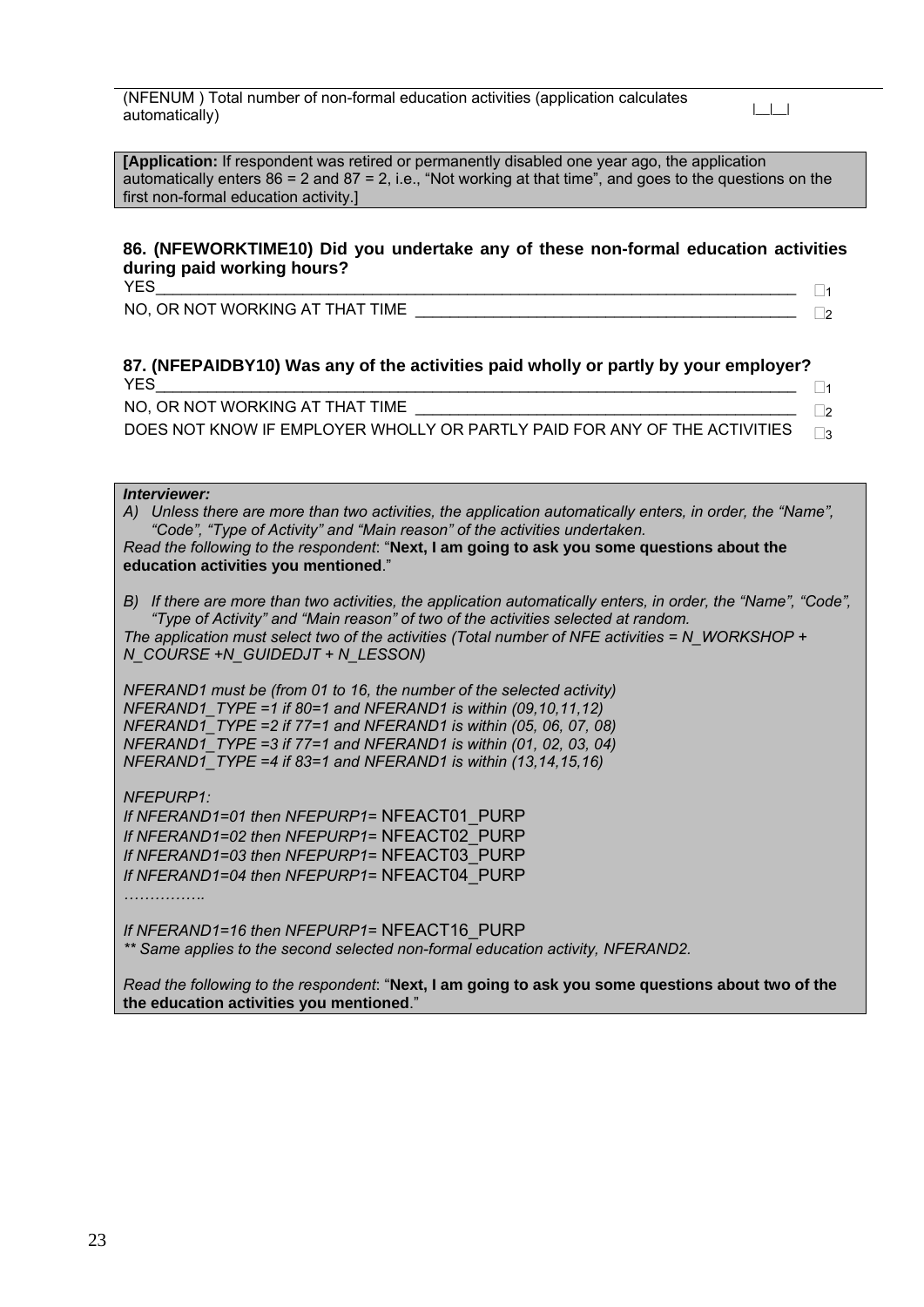### **IV. A. Questions about the first non-formal education activity**

*Interviewer:* **'Let's start with** *.......(load NFERAND1\_N)..***).' FIRST NON-FORMAL EDUCATION ACTIVITY Name (NFERAND1\_N) Code NFERAND1 Type NFERAND1\_TYPE Reason NFEPURP1**  .........(automatically load NFEACT(xx)\_N as applicable)…….....  $|\_$ **Content or main subject of** *(load name of first selected non-formal education activity) (Code 888 if respondent declines to reply/does not know.) If NFERAND1=01 then NFEFIELD1=* NFEFIELDACT01 *If NFERAND1= 02 then NFEFIELD1=* NFEFIELDACT02 .............. *If NFERAND1= 16 then NFEFIELD1=* NFEFIELDACT16 … **NFEFIELD1\_N**.........(automatically load NFEACT(xx)\_N as applicable )............... **(NFEFIELD1)**  $|_{-}|_{-}|_{-}|_{-}$ **88. Which of the following reasons prompted you to become involved with** (load NFERAND1\_N)? **?** Yes No DECLINED **/DK**  1. (NFEREASON1\_01) To do my job better and/or improve career prospects  $\Box$  1  $\Box$  2  $\Box$  2  $\Box$  8 2. (NFEREASON1\_02) To be less likely to lose my job \_\_\_\_\_\_\_\_\_\_\_\_\_\_ 1 2 8 3. (NFEREASON1\_03) To increase my possibilities of getting a job, or changing a job/profession  $\Box$ 4. (NFEREASON1\_04) To start my own business \_\_\_\_\_\_\_\_\_\_\_\_\_\_\_\_\_\_ 1 2 8 5. (NFEREASON1\_05) I was obliged to participate \_\_\_\_\_\_\_\_\_\_\_\_\_\_\_\_\_ 1 2 8 6. (NFEREASON1\_06) To get knowledge/skills useful in my everyday life  $\Box$   $\Box$   $\Box$   $\Box$   $\Box$   $\Box$   $\Box$  8 7. (NFEREASON1\_07) To increase my knowledge/skills on a subject that interests me \_\_\_\_\_\_\_\_\_\_\_\_\_\_\_\_\_\_\_\_\_\_\_\_\_\_\_\_\_\_\_\_\_\_\_\_\_\_\_\_\_\_\_\_\_\_\_\_ 1 2 8 8. (NFEREASON1\_08) Obtain certificate \_\_\_\_\_\_\_\_\_\_\_\_\_\_\_\_\_\_\_\_\_\_\_\_\_ 1 2 8 9. (NFEREASON1\_09) To meet new people/for fun \_\_\_\_\_\_\_\_\_\_\_\_\_\_\_\_ 1 2 8 **Application***:* If NFERAND1\_TYPE = 2, then go to question 90. If NFERAND1\_TYPE = 3, then go to

question 91.]

### **89. (NFEMETHOD1) Which of the following methods was or is the main learning method in the teaching of** ... *(load NFERAND1\_N) ..*. ?

| Classroom teaching                                  |               |
|-----------------------------------------------------|---------------|
| Distance learning using online or off-line computer | $\sqsupset$ 2 |
| Distance learning by postal correspondence          |               |
| DECLINED/DOES NOT KNOW                              |               |

**[Application:** If respondent was retired or permanently disabled one year ago, the application automatically enters 90 = 5, i.e., "Not working at that time", and goes to question 91.**]**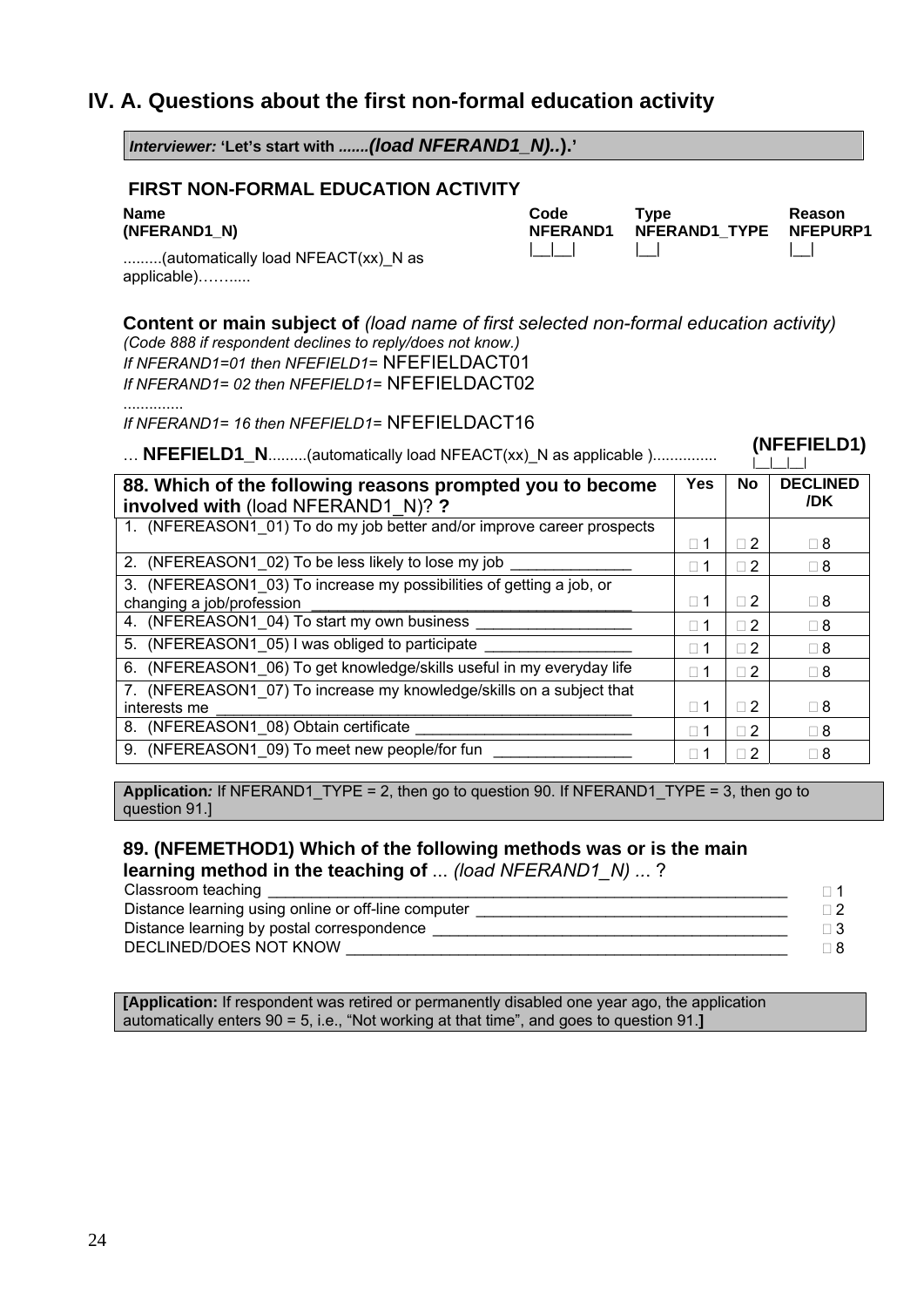| 90. (NFEWORKTIME1) Did you undertake this non-formal education activity during<br>paid working hours (including paid leave)?                                                                   |                       |
|------------------------------------------------------------------------------------------------------------------------------------------------------------------------------------------------|-----------------------|
|                                                                                                                                                                                                |                       |
|                                                                                                                                                                                                |                       |
|                                                                                                                                                                                                |                       |
|                                                                                                                                                                                                |                       |
|                                                                                                                                                                                                | $\vert$ 5<br>$\Box$ 8 |
| of instruction for (load NFERAND1_N)? (Code 88 if respondent declines to reply/does not<br>know.)                                                                                              | $\perp$ $\perp$       |
|                                                                                                                                                                                                |                       |
| Interviewer: If respondent declines or does not know how to reply, go to question 93.                                                                                                          |                       |
| 92. (NFEDURPERWEEK1) Over the past 12 months, what was the average<br>number of instruction hours per week, for (load NFERAND1 N)?<br>(Code 88 if respondent declines to reply/does not know.) |                       |
| 93. (NFEPROVIDER1) Who provided  (load NFERAND1_N)).?<br>Code in accordance with Appendix 6.                                                                                                   |                       |
|                                                                                                                                                                                                |                       |
|                                                                                                                                                                                                | $\Box$ 8              |
|                                                                                                                                                                                                |                       |
|                                                                                                                                                                                                |                       |
| 94. (NFECERT1) Does the activity lead to a certificate or diploma?                                                                                                                             | $\Box$ 1              |
|                                                                                                                                                                                                | $\Box$ 2<br>$\Box$ 3  |

**Application***:* If NFERAND2\_TYPE = 3, then go to question 97.]

| 95. Which of the following people or institutions paid for<br>$\ldots$ (load NFERAND1_N)? | Yes        | <b>No</b>      | <b>DECLINED</b><br>/DK |
|-------------------------------------------------------------------------------------------|------------|----------------|------------------------|
| 1. (NFEPAIDBY1_1) Employer or prospective employer                                        |            | $\Box$ 2       | $\Box$ 8               |
| 2. (NFEPAIDBY1_2) Public employment services                                              |            | □ 2            | $\Box$ 8               |
| 3. (NFEPAIDBY1 3) Other public institution                                                | $\sqcap$ 1 | $\Box$ 2       | $\Box$ 8               |
| 4. (NFEPAIDBY1_4) A household member or a relative                                        | $\sqcap$ 1 | ∏ 2            | $\Box$ 8               |
| 5. (NFEPAIDBY1_5) Yourself                                                                |            | $\overline{2}$ | ⊓ 8                    |

**[Application:** *If the respondent answers "No" or "Don't Know" to the options "A household member or relative" and "Yourself" of question 95, then go to question 97*.]

**96. (NFEPAIDVAL1) Over the past 12 months, approximately how much have you personally or any household member or relative paid for the costs of tuition, registration, exam fees, books or technical study means regarding studies in this activity?** *(Code 88888 if respondent declines to reply/does not know.)* Amount paid, in euros (from 1 to 88887) \_\_\_\_\_\_\_\_\_\_\_\_\_\_\_\_\_\_\_\_\_\_\_\_\_\_\_\_\_\_\_ |\_\_|\_\_|\_\_|\_\_|\_\_|\_\_|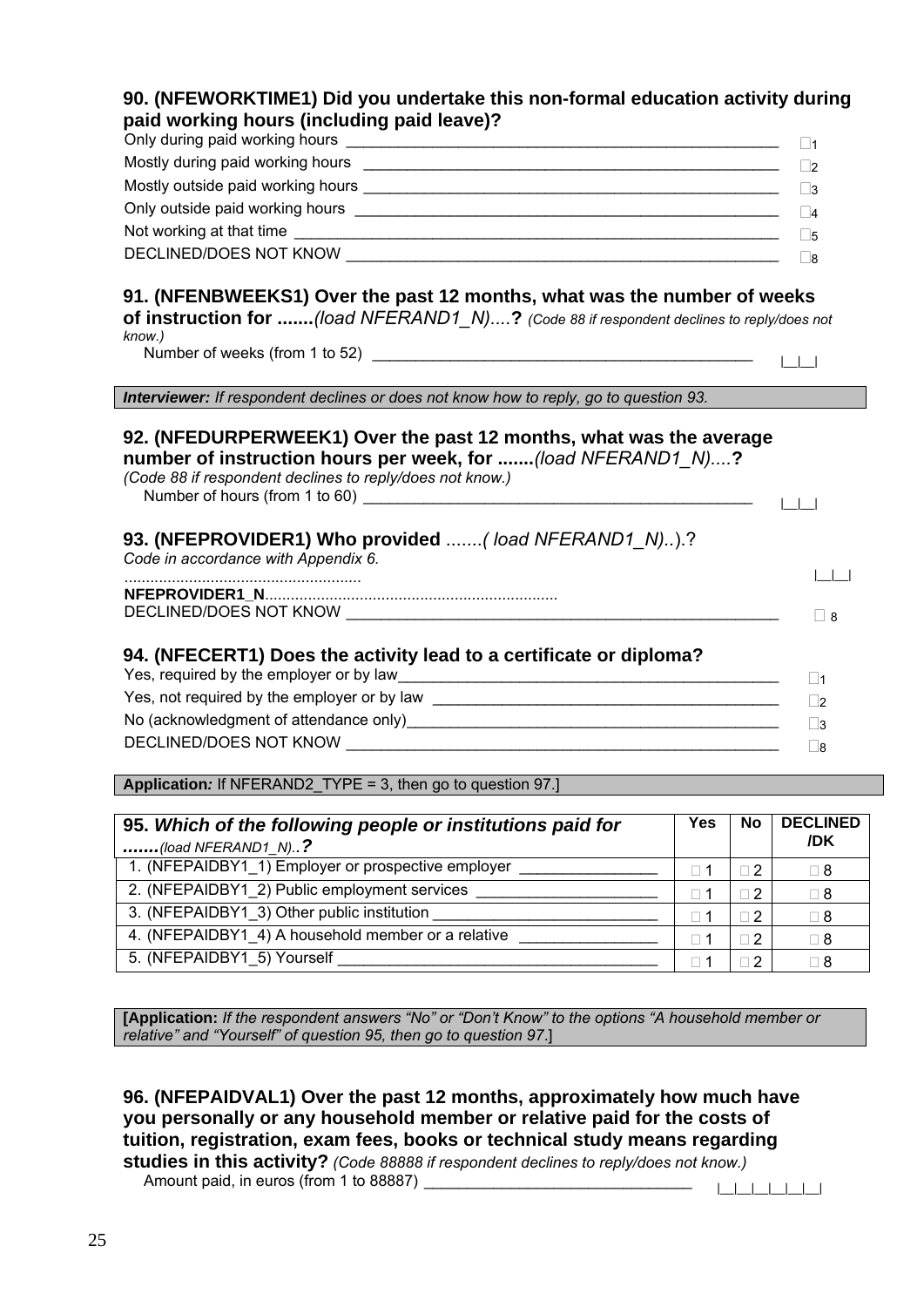### **97.** (**NFEUSE1**) **To what extent have you used or do you expect to use the skills or knowledge acquired from ...** *(load NFERAND1\_N)..*.?

| A lot                                                                                                                              | - 11      |
|------------------------------------------------------------------------------------------------------------------------------------|-----------|
| A fair amount                                                                                                                      | פר        |
| Very little                                                                                                                        | ⊟3        |
| Not at all<br><u> 1990 - Jan Salaman, markanista eta monte eta monte eta monte eta monte eta monte eta monte eta monte eta mon</u> | $\vert$ 4 |
| DECLINED/DOES NOT KNOW                                                                                                             | Πg        |

**[Application:** For question 98, options 2, 3, 4 and 5 ("Promotion in the job", "Higher salary/wages", "New tasks", "To improve performance at work") will appear only if the response to question 90 was coded 1, 2, 3 or 4.]

| 98. Which of the following goals have been or might be supported by the skills<br>or knowledge acquired from  (load NFERAND1_N) ? |            |          |                               |
|-----------------------------------------------------------------------------------------------------------------------------------|------------|----------|-------------------------------|
| <b>MULTIPLE RESPONSE</b>                                                                                                          | Yes        | No       | <b>DECLINED/</b><br><b>DK</b> |
| 1. (NFEOUTCOME1_1) Getting a new job                                                                                              | $\Box$ 1   | $\Box$ 2 | $\sqcap$ 8                    |
| 2. (NFEOUTCOME1 2) Promotion in current job                                                                                       | $\Box$ 1   | $\Box$ 2 | $\Box$ 8                      |
| 3. (NFEOUTCOME1 3) Higher salary/wages                                                                                            | $\Box$ 1   | $\Box$ 2 | $\Box$ 8                      |
| 4. (NFEOUTCOME1_4) New tasks                                                                                                      | $\Box$ 1   | $\Box$ 2 | $\Box$ 8                      |
| 5. (NFOUTCOME1 5) To improve performance at work                                                                                  | $\Box$ 1   | $\Box$ 2 | $\Box$ 8                      |
| 6. (NFEOUTCOME1 6a) Meet people or other personal reasons                                                                         | $\sqcap$ 1 | $\Box$ 2 | $\Box$ 8                      |
| 7. (NNFEOUTCOME1 6b) Update knowledge of a subject of interest<br>to the respondent                                               | $\Box$ 1   | $\Box$ 2 | $\Box$ 8                      |
| 8. (NFEOUTCOME1_7) Has not helped respondent yet                                                                                  | $\Box$ 1   | $\Box$ 2 | $\Box$ 8                      |
| 9. (NFEOUTCOME1 8) Does not expect activity to help                                                                               | $\Box$ 1   | 2<br>П   | $\Box$ 8                      |

*[Application: If only one activity was entered in response to question 53, go to block V.]*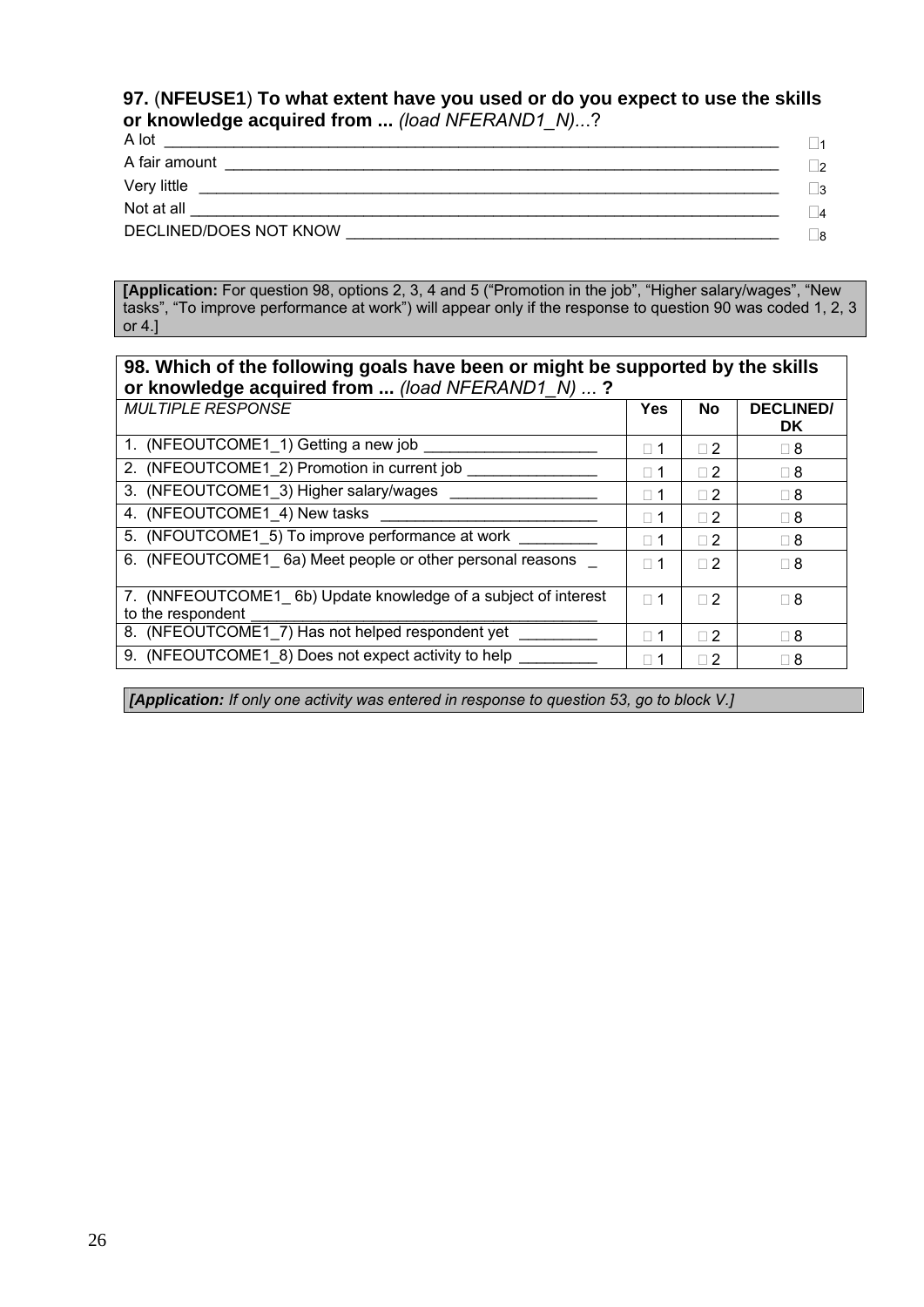### **IV. B. Questions about the second non-formal education activity**

| Read out the following to the respondent: 'Now I shall ask you about  (load NFERAND1_N)).' |                                                                                   |                        |  |
|--------------------------------------------------------------------------------------------|-----------------------------------------------------------------------------------|------------------------|--|
| <b>FIRST NON-FORMAL EDUCATION ACTIVITY</b>                                                 |                                                                                   |                        |  |
|                                                                                            |                                                                                   | Reason<br>NFEPURP2     |  |
|                                                                                            |                                                                                   |                        |  |
|                                                                                            |                                                                                   | <b>NFEFIELD2</b>       |  |
|                                                                                            |                                                                                   |                        |  |
| <b>Yes</b>                                                                                 | <b>No</b>                                                                         | <b>DECLINED</b><br>/DK |  |
| $\Box$ 1                                                                                   | $\square$ 2                                                                       | $\Box$ 8               |  |
| $\square$ 1                                                                                | $\square$ 2                                                                       | $\Box$ 8               |  |
| $\Box$ 1                                                                                   | $\Box$ 2                                                                          | $\Box$ 8               |  |
| $\square$ 1                                                                                | $\square$ 2                                                                       | $\Box$ 8               |  |
| $\square$ 1                                                                                | $\square$ 2                                                                       | $\Box$ 8               |  |
| $\Box$ 1                                                                                   | $\square$ 2                                                                       | $\Box$ 8               |  |
| $\square$ 1                                                                                | $\Box$ 2                                                                          | $\Box$ 8               |  |
|                                                                                            | $\square$ 2                                                                       | $\Box$ 8               |  |
| $\square$ 1                                                                                |                                                                                   |                        |  |
|                                                                                            | <b>Type</b><br>Content or main subject of (load name of first selected non-formal | <b>NFERAND2 TYPE</b>   |  |

**Application***:* If NFERAND2\_TYPE = 2, then go to question 101. If NFERAND2\_TYPE = 3, then go to question 102.]

### **100. (NFEMETHOD2) Which of the following methods was or is the main learning method in the teaching of ...** *(load NFERAND2\_N) ..*. **?**

| Classroom teaching                                  |  |
|-----------------------------------------------------|--|
| Distance learning using online or off-line computer |  |
| Distance learning by postal correspondence          |  |
| DECLINED/DOES NOT KNOW                              |  |

**[Application:** If respondent was retired or permanently disabled one year ago, the application automatically enters 101 = 5, i.e., "Not working at that time", and goes to question 102.]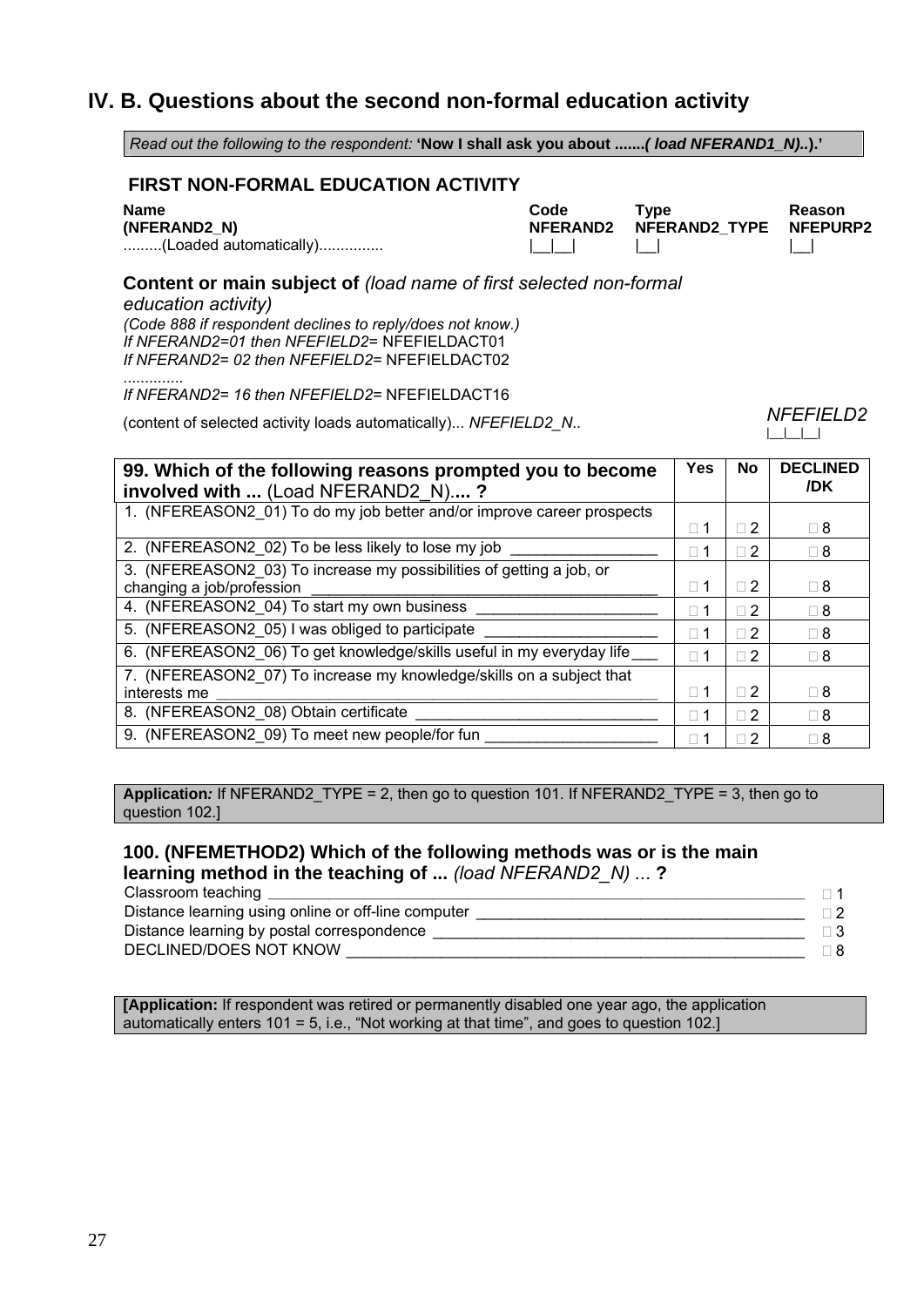| 101. (NFEWORKTIME2) Did you undertake this non-formal education activity                                                                                                                                                     |                                  |
|------------------------------------------------------------------------------------------------------------------------------------------------------------------------------------------------------------------------------|----------------------------------|
| during paid working hours (including paid leave)?                                                                                                                                                                            |                                  |
|                                                                                                                                                                                                                              | $\square$ 1                      |
|                                                                                                                                                                                                                              | $\Box$ 2                         |
|                                                                                                                                                                                                                              | $\square$ 3                      |
|                                                                                                                                                                                                                              | $\Box$ 4                         |
|                                                                                                                                                                                                                              | $\square$ 5                      |
|                                                                                                                                                                                                                              | $\Box$ 8                         |
| 102. (NFENBWEEKS2) Over the past 12 months, what was the number of weeks<br>of instruction for (load NFERAND2_N)? (Code 88 if respondent declines to reply/does not<br>know.)                                                |                                  |
| Interviewer: If respondent declines or does not know how to reply, go to question 104.                                                                                                                                       |                                  |
|                                                                                                                                                                                                                              |                                  |
| 103. (NFEDURPERWEEK2) Over the past 12 months, what was the average<br>number of instruction hours per week (load NFERAND2_N)? (Code 88 if<br>respondent declines to reply/does not know.)<br>Number of hours (from 1 to 60) | $\begin{array}{ccc} \end{array}$ |
| 104. (NFEPROVIDER2) Who provided (load NFERAND2_N)).? Code in accordance                                                                                                                                                     |                                  |
| with provider Annex.                                                                                                                                                                                                         | $\vert \vert$ $\vert$ $\vert$    |
|                                                                                                                                                                                                                              | $\square$ 88                     |
| 105. (NFECERT2) Does the activity lead to a certificate or diploma?                                                                                                                                                          |                                  |
|                                                                                                                                                                                                                              | $\square$ 1                      |
|                                                                                                                                                                                                                              | $\Box$ 2                         |
|                                                                                                                                                                                                                              | $\square$ 3<br>$\square$ 8       |

**Application***:* If NFERAND2\_TYPE = 3, then go to question 108.]

| 106. Which of the following people or institutions paid for<br>(load NFERAND2 $N$ )? | <b>Yes</b>    | No         | <b>DECLINED</b><br>/DK |
|--------------------------------------------------------------------------------------|---------------|------------|------------------------|
| 1. (NFEPAIDBY2_1) Employer or prospective employer                                   | า 1           | $\Box$ 2   | $\Box$ 8               |
| 2. (NFEPAIDBY2_2) Public employment services                                         | $\sqsupset$ 1 | $\Box$ 2   | $\Box$ 8               |
| 3. (NFEPAIDBY2 3) Other public institution                                           |               | $\sqcap 2$ | $\Box$ 8               |
| 4. (NFEPAIDBY2 4) A household member or a relative                                   | $\neg$ 1      | $\Box$     | $\sqcap$ 8             |
| 5. (NFEPAIDBY2 5) Yourself                                                           |               | $\Box$ 2   | Π8                     |

[**Application:** *If the respondent answers "No" or "Don't Know" to the options "A household member or relative" and "Yourself" of question 106, then go to question 108.]*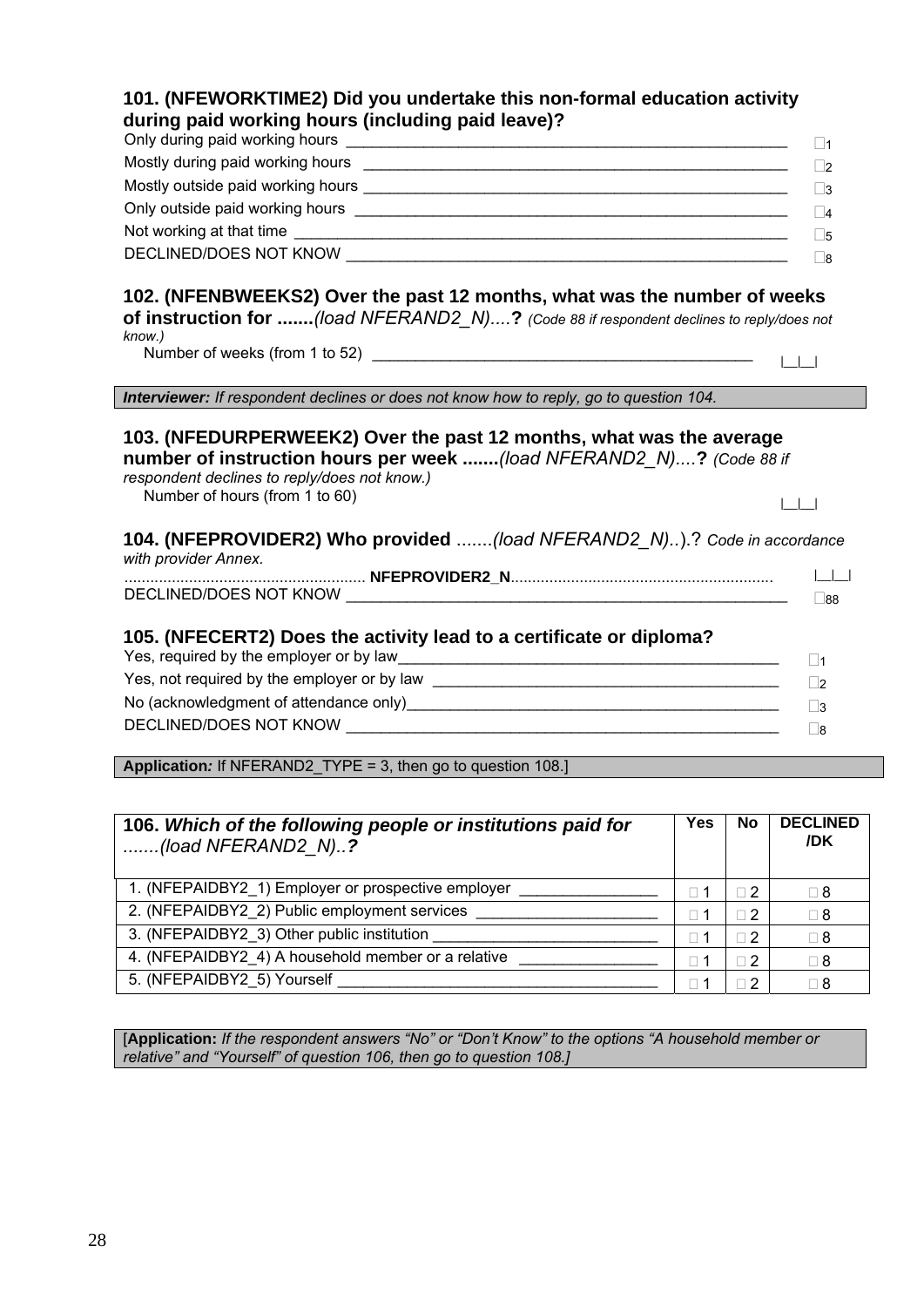### **107. (NFEPAIDVAL2) Over the past 12 months, approximately how much have you personally or any household member or relative paid for the costs of tuition, registration, exam fees, books or technical study means regarding**

**studies in this activity?** *(Code 88888 if respondent declines to reply/does not know.)* Amount paid, in euros (from 1 to 88887) \_\_\_\_\_\_\_\_\_\_\_\_\_\_\_\_\_\_\_\_\_\_\_\_\_\_\_\_\_\_\_ |\_\_|\_\_|\_\_|\_\_|\_\_|\_\_|

### **108.** (**NFEUSE2**) **To what extent have you used or do you expect to use the skills or knowledge acquired from ...** *(load NFERAND2\_N)..*.**?**

A lot \_\_\_\_\_\_\_\_\_\_\_\_\_\_\_\_\_\_\_\_\_\_\_\_\_\_\_\_\_\_\_\_\_\_\_\_\_\_\_\_\_\_\_\_\_\_\_\_\_\_\_\_\_\_\_\_\_\_\_\_\_\_\_\_\_\_\_\_\_\_\_\_ <sup>1</sup> A fair amount \_\_\_\_\_\_\_\_\_\_\_\_\_\_\_\_\_\_\_\_\_\_\_\_\_\_\_\_\_\_\_\_\_\_\_\_\_\_\_\_\_\_\_\_\_\_\_\_\_\_\_\_\_\_\_\_\_\_\_\_\_\_\_\_\_ <sup>2</sup> Very little \_\_\_\_\_\_\_\_\_\_\_\_\_\_\_\_\_\_\_\_\_\_\_\_\_\_\_\_\_\_\_\_\_\_\_\_\_\_\_\_\_\_\_\_\_\_\_\_\_\_\_\_\_\_\_\_\_\_\_\_\_\_\_\_\_\_\_\_ <sup>3</sup> Not at all \_\_\_\_\_\_\_\_\_\_\_\_\_\_\_\_\_\_\_\_\_\_\_\_\_\_\_\_\_\_\_\_\_\_\_\_\_\_\_\_\_\_\_\_\_\_\_\_\_\_\_\_\_\_\_\_\_\_\_\_\_\_\_\_\_\_\_\_\_ <sup>4</sup> DECLINED/DOES NOT KNOW \_\_\_\_\_\_\_\_\_\_\_\_\_\_\_\_\_\_\_\_\_\_\_\_\_\_\_\_\_\_\_\_\_\_\_\_\_\_\_\_\_\_\_\_\_\_\_\_\_\_\_ <sup>8</sup>

[**Application:** For question 109, options 2, 3, 4 and 5 ("Promotion in current job", "Higher salary/wages", "New tasks", "To improve performance at work") will appear only if the response to question 101 was coded 1, 2, 3 or 4.]

| 109. Which of the following goals have been or might be supported by the<br>skills or knowledge acquired from  (load NFERAND2_N) ? |            |          |                        |
|------------------------------------------------------------------------------------------------------------------------------------|------------|----------|------------------------|
| <b>MULTIPLE RESPONSE</b>                                                                                                           | Yes        | No       | <b>DECLINED</b><br>/DK |
| 1. (NFEOUTCOME2 1) Getting a new job                                                                                               | $\Box$ 1   | $\Box$ 2 | $\sqcap$ 8             |
| 2. (NFEOUTCOME2_2) Promotion in current job                                                                                        | $\Box$ 1   | $\Box$ 2 | $\Box$ 8               |
| 3. (NFEOUTCOME2 3) Higher salary/wages                                                                                             | $\Box$ 1   | $\Box$ 2 | $\Box$ 8               |
| 4. (NFEOUTCOME2_4) New tasks                                                                                                       | $\Box$ 1   | $\Box$ 2 | $\Box$ 8               |
| 5. (NFOUTCOME2_5) To improve performance at work                                                                                   | $\Box$ 1   | $\Box$ 2 | $\sqcap$ 8             |
| 6. (NFEOUTCOME2 6a) Meet people or other personal<br>reasons                                                                       | $\Box$ 1   | $\Box$ 2 | $\Box$ 8               |
| 7. (NNFEOUTCOME2 6b) Update knowledge of a subject<br>of interest to the respondent                                                | $\Box$ 1   | $\Box$ 2 | $\Box$ 8               |
| 8. (NFEOUTCOME2_7) Has not helped respondent yet                                                                                   | $\sqcap$ 1 | $\Box$ 2 | ⊟ 8                    |
| 9. (NFEOUTCOME2 8) Does not expect activity to help                                                                                | $\sqcap$ 1 | $\Box$ 2 | $\Box$ 8               |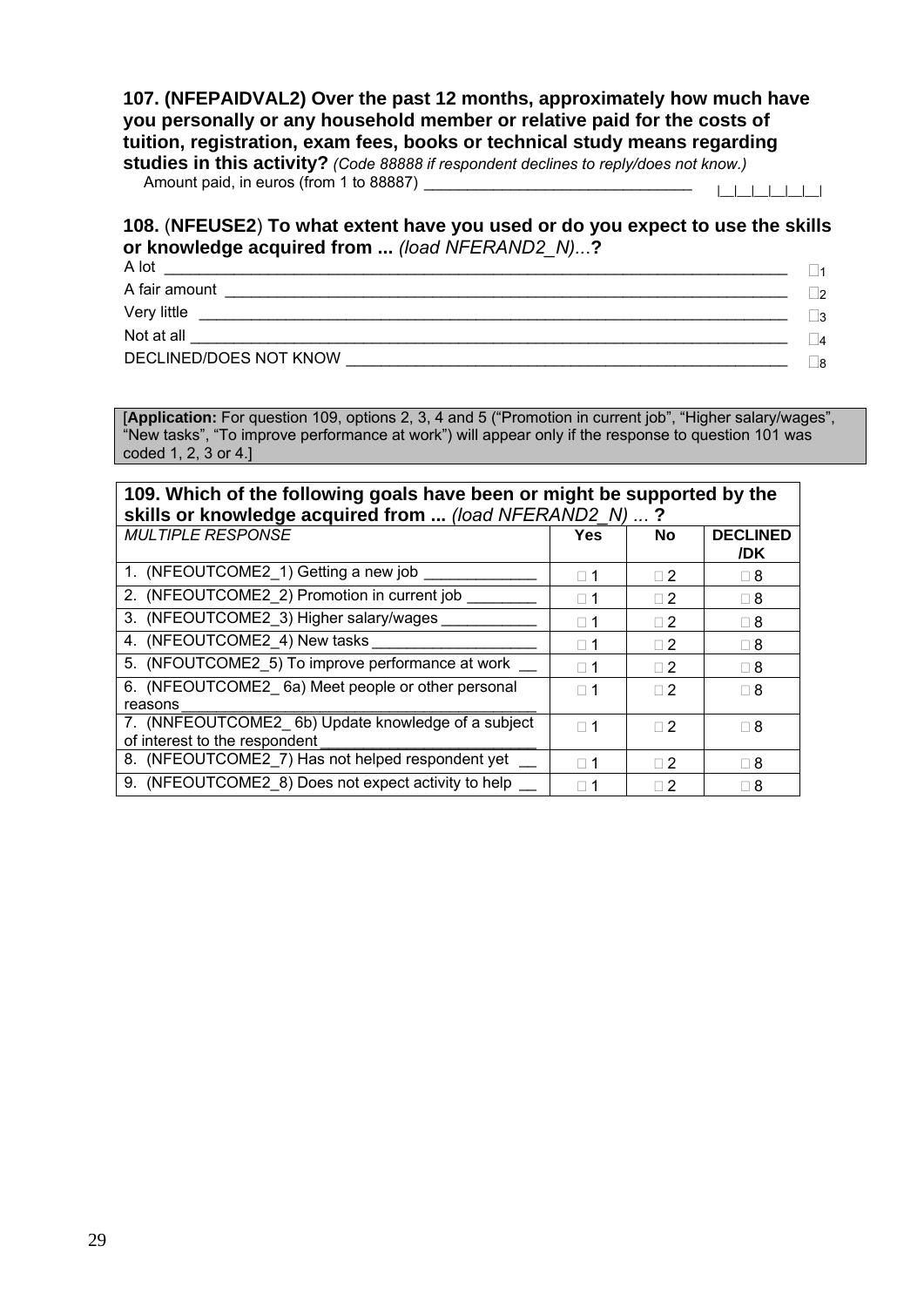### **V. Difficulties related to participation in education**

**Interviewer:** *Read out the following to the respondent:* **"I am now going to ask you about the difficulties you may have faced regarding participation in education and training activities."**  *If respondent has not been studying towards an official qualification or certificate (answered 2 for all options of question 54) and has not participated in non-formal education activities (question 75≠1 and question 77≠1 and question 80≠1 and question 83≠1), the application goes to question 111; otherwise, it continues with question 110.*

### **110. (DIFFICULTY1) You mentioned earlier that you had participated in education and training activities in the past 12 months. Did you want to participate in any other education activities during that time?**

| <b>YES</b>             | $\Box$ 1 $\rightarrow$ Go to question 112 |
|------------------------|-------------------------------------------|
| NO                     | $\Box$ 2 $\rightarrow$ Go to question 112 |
| DECLINED/DOES NOT KNOW | $\Box$ 8 $\rightarrow$ go to block VI     |
|                        |                                           |

### **111. (DIFFICULTY2) Over the past 12 months, did you want to participate in any education and training activity?**

| <b>YES</b>             | $\Box$ 1 $\rightarrow$ Go to question 113 |
|------------------------|-------------------------------------------|
| <b>NC</b>              | $\Box$ 2 $\rightarrow$ Go to question 113 |
| DECLINED/DOES NOT KNOW | $\Box$ 8 $\rightarrow$ go to block VI     |

### **112. Over the past 12 months, which of the following reasons posed difficulties regarding your participation in more education and training activities?**

| <b>MULTIPLE RESPONSE</b>                                                        | Yes        | No             | <b>DECLINED/</b> |
|---------------------------------------------------------------------------------|------------|----------------|------------------|
|                                                                                 |            |                | DK               |
| (DIFFTYPE1 01) Did not meet prerequisites                                       | $\Box$ 1   | $\overline{2}$ | ⊓ 8              |
| (DIFFTYPE1 02) Education/training was too expensive/unaffordable<br>2.          | $\Box$ 1   | $\sqcap 2$     | $\Box$ 8         |
| (DIFFTYPE1 a03) Lack of employer's support (this option is triggered only<br>3. | $\sqcap$ 1 | $\Box$ 2       | $\Box$ 8         |
| (FEDWORKTIME = $1,2,3,4$ or NFEWORKTIME $10 = 1$ ))<br>if                       |            |                |                  |
| (DIFFTYPE1 b03) Lack of public services support (this option is triggered       | $\sqcap$ 1 | $\Box$ 2       | $\sqcap$ 8       |
| (FEDWORKTIME $\neq$ 1,2,3,4 and NFEWORKTIME10 $\neq$ 1))<br>only if             |            |                |                  |
| 4. (DIFFTYPE1 04) Education/training was incompatible with my work schedule,    | $\Box$ 1   | $\Box$ 2       | ∏ 8              |
| or was provided at an inconvenient time.                                        |            |                |                  |
| 5. (DIFFTYPE1 05) The activities offered did not take place within a reasonable | $\Box$ 1   | $\Box$ 2       | $\sqcap$ 8       |
| distance.                                                                       |            |                |                  |
| 6. (DIFFTYPE1 06) No access to a computer or Internet (for distance learning)   | $\Box$ 1   | $\Box$ 2       | $\sqcap$ 8       |
| 7. (DIFFTYPE1 07) Lack of time owing to family responsibilities                 | $\sqcap$ 1 | $\sqcap 2$     | 8 □              |
| 8. (DIFFTYPE1 08) Health or age                                                 | $\Box$ 1   | $\Box$ 2       | $\Box$ 8         |
| 9. (DIFFTYPE1 10) Difficulties in finding what I wanted                         | $\Box$ 1   | $\Box$ 2       | $\sqcap$ 8       |
| 10. (DIFFTYPE1 11) No need for further education and training<br>(this option   | $\sqcap$ 1 | $\Box$ 2       | $\sqcap$ 8       |
| is triggered only if respondent answers "No" to question 110)                   |            |                |                  |
| 11. (DIFFTYPE1 09) Other personal reasons                                       | $\Box$ 1   | $\Box$ 2       | $\Box$ 8         |

*Interviewer: If "Yes" entered for only one reason in response to question 112, then go to block VI. Otherwise, the application goes to question 114.*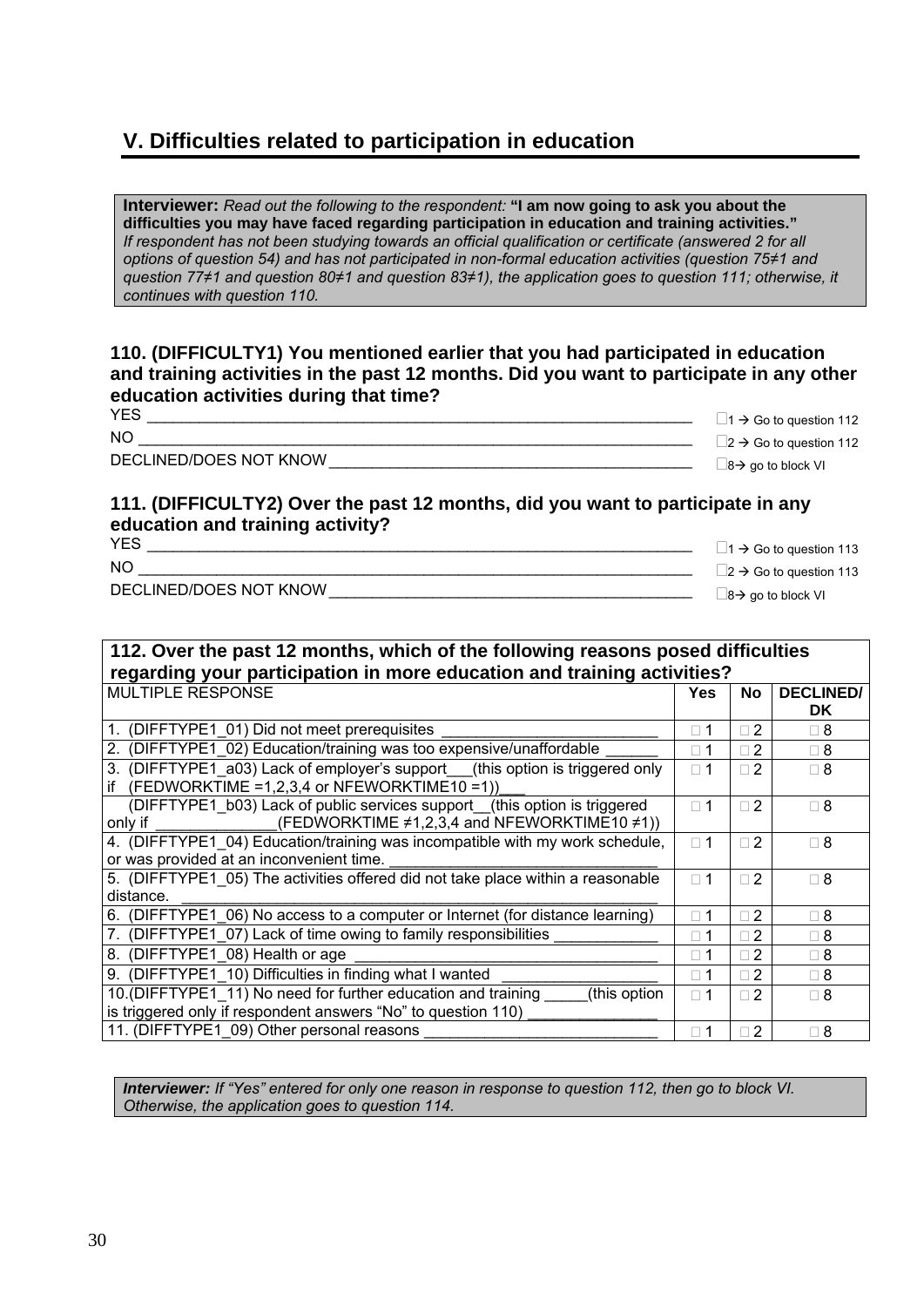### **113. Over the past 12 months, which of the following reasons posed difficulties regarding your participation in any education and training activity?**

| $1$ vyaraniy your participation in any caucation and training activity i         |             |     |                  |
|----------------------------------------------------------------------------------|-------------|-----|------------------|
| MULTIPLE RESPONSE                                                                | Yes         | No  | <b>DECLINED/</b> |
|                                                                                  |             |     | <b>DK</b>        |
| 1. (DIFFTYPE2 01) Did not meet prerequisites                                     | $\Box$ 1    | ־2  | ⊺8               |
| 2. (DIFFTYPE2 02) Education/training was too expensive/unaffordable              | $\Box$ 1    | 72  | ר8               |
| 3. (DIFFTYPE2 03) Lack of employer's support or lack of public services support  | $\Box$ 1    | ־2  | ר8               |
| 4. (DIFFTYPE2 04) Education/training was incompatible with my work schedule, or  | $\square$ 1 | ־2  | ∃8               |
| was provided at an inconvenient time.                                            |             |     |                  |
| 6. (DIFFTYPE2 05) The activities offered did not take place within a reasonable  | $\Box$ 1    | ־2  | ר8               |
| distance.                                                                        |             |     |                  |
| 7. (DIFFTYPE2 06) No access to a computer or Internet (for distance learning)    | $\Box$ 1    | 72  | ר8               |
| 5. (DIFFTYPE2 07) Lack of time owing to family responsibilities                  | $\Box$ 1    | ־2  | ר8               |
| 8. (DIFFTYPE2_08) Health or age                                                  | $\Box$ 1    | ־2  | ר8               |
| 9. (DIFFTYPE2 10) Difficulties in finding what I wanted                          | $\square$ 1 | ־2  | ר8               |
| 10. (DIFFTYPE2 11) No need for further education and training<br>(this option is | $\square$ 1 | า2∶ | ∃8               |
| triggered only if respondent answers "No" to question 111)                       |             |     |                  |
| 11. (DIFFTYPE2 09) Other personal reasons                                        | $\Box$ 1    | 72  | ר8               |
|                                                                                  |             |     |                  |

*Interviewer: If "Yes" entered for only one reason in response to question 113, then go to block VI.*

### **114. (DIFFMAIN12) Which was the most important of those reasons?**

*Interviewer: code the sequence number of the reason indicated by the respondent. Code 88 if respondent declines to reply/does not know.*

Sequence number according to previous question \_\_\_\_\_\_\_\_\_\_\_\_\_\_\_\_\_\_\_\_\_\_\_\_\_\_\_\_\_\_\_\_\_ |\_\_|\_\_|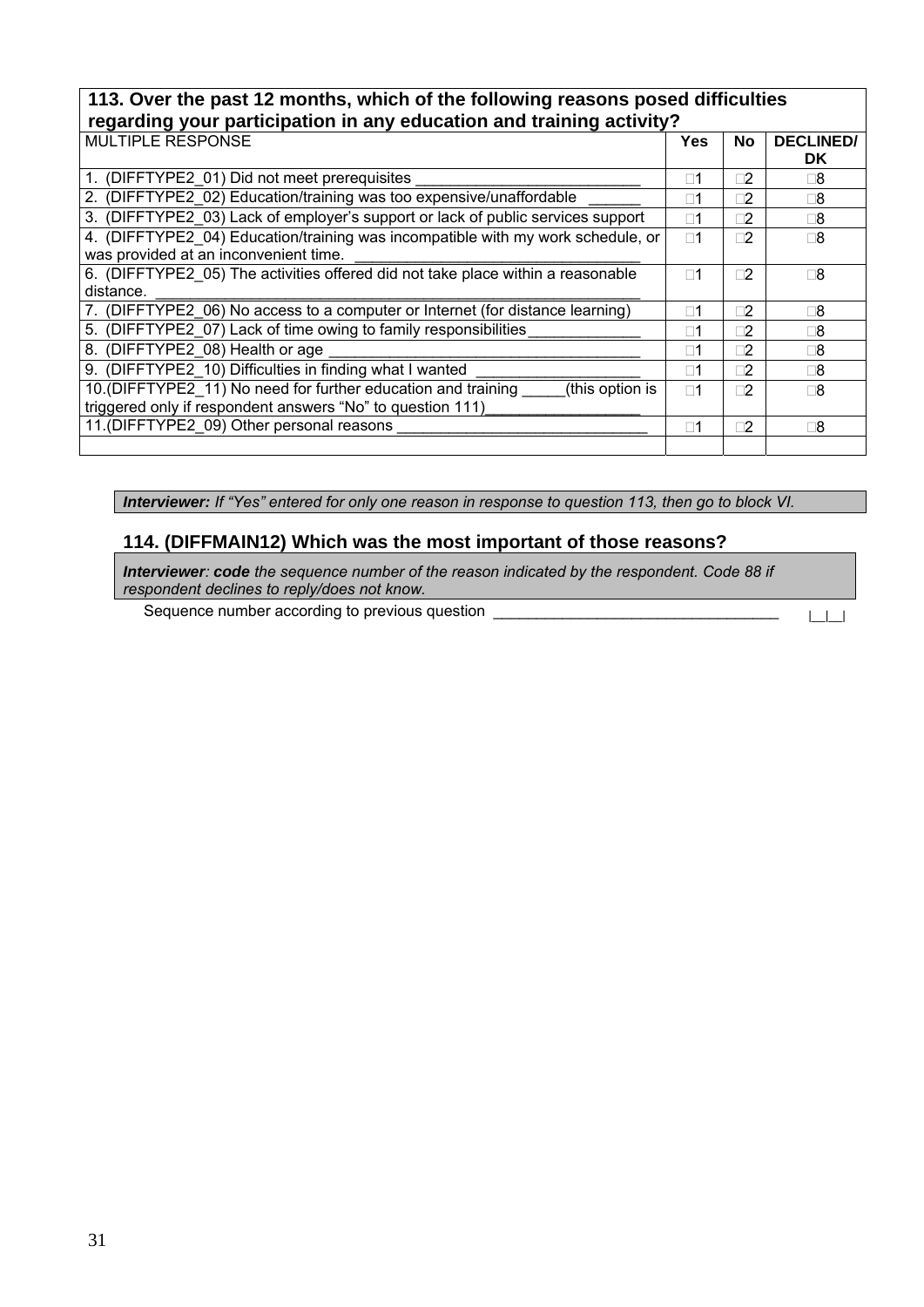### **VI. Informal learning**

**Interviewer:** *Read out the following to the respondent:* **"I am now going to ask you about other less structured education activities which you may have undertaken or are undertaking to acquire knowledge, on your own initiative or with the aid of a family member, friend or work colleague, or perhaps using books, magazines, computers, television or other learning media."** 

**115. (INF1) In addition to the above activities, have you in the past 12 months deliberately sought to learn anything on your own initiative or with the help of a family member or friend (including preparation for competitive examinations without taking lessons from a private coach or teaching institution)?**  YES\_\_\_\_\_\_\_\_\_\_\_\_\_\_\_\_\_\_\_\_\_\_\_\_\_\_\_\_\_\_\_\_\_\_\_\_\_\_\_\_\_\_\_\_\_\_\_\_\_\_\_\_\_\_\_\_\_\_\_\_\_\_\_ <sup>1</sup>

 $\Box$ 2  $\rightarrow$  go to block VII

#### **116. Please identify the content or subjects you sought to learn.**

*Interviewer: write down the literal response on subject matter. Use como referencia el Anexo-0. Escriba 888 si el informante no sabe o se niega a contestar esta pregunta.*

| INFACT1                                                                                                                         | INFACT1 C |
|---------------------------------------------------------------------------------------------------------------------------------|-----------|
|                                                                                                                                 |           |
| INFACT2<br><u> 1980 - Jan Berlin, margaret eta biztanleria eta biztanleria eta biztanleria eta biztanleria eta biztanleria </u> | INFACT2_C |
|                                                                                                                                 |           |
| INFACT3<br><u> 1980 - Johann Stein, margaret eta izan zen erroman zen zen zen zen.</u>                                          | INFACT3_C |
|                                                                                                                                 |           |
| INFACT4                                                                                                                         | INFACT4_C |
|                                                                                                                                 |           |

 **[Application:** *If INFACT3 is blank because respondent only attempted to learn two subjects, then go to question 118.]*

### **117. (INFFIELD1) Which were the two most recent of these subjects or fields of learning?**

*Interviewer: write down the literal response on subject matter. Use como referencia el Anexo-0. Escriba 888 si el informante no sabe o se niega a contestar esta pregunta.* 

(The APPLICATION could load the literal responses to the previous question, with the interviewer selecting those which the respondent says were the most recent, to save having to retype the response.)

| N'<br>(INF1)<br>-  | <b>INFFIELD1</b> |
|--------------------|------------------|
|                    |                  |
| (INF2 N)<br>$\sim$ | INFFIELD2        |
|                    |                  |

#### **118. (INFPURP1) Which was the main purpose of learning**....(load literal response INF1\_N)........**?**

Work-related reasons \_\_\_\_\_\_\_\_\_\_\_\_\_\_\_\_\_\_\_\_\_\_\_\_\_\_\_\_\_\_\_\_\_\_\_\_\_\_\_\_\_\_\_\_\_\_\_\_\_\_\_\_\_\_\_\_\_\_\_ <sup>1</sup>

Personal / non-work-related reasons \_\_\_\_\_\_\_\_\_\_\_\_\_\_\_\_\_\_\_\_\_\_\_\_\_\_\_\_\_\_\_\_\_\_\_\_\_\_\_\_\_\_\_\_\_\_\_ 2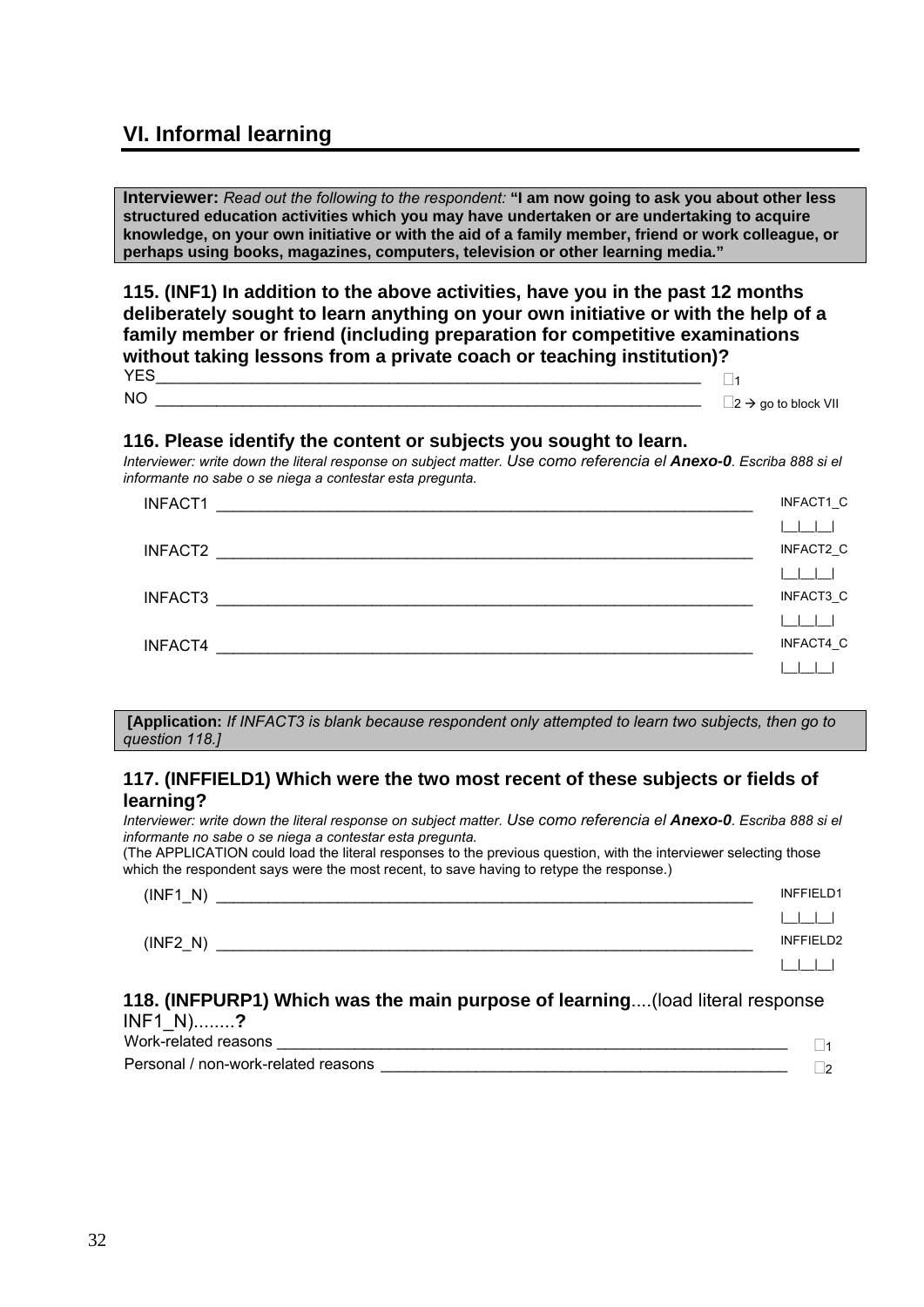### **119. (INFMETHOD1) Which of the following was the main method of learning you used to learn…** (load literal response INF1)…**?**

| 1. By learning from a family member, friend or colleague | $\vert$ 1 |
|----------------------------------------------------------|-----------|
| 2. Using books, magazines or other printed material      | $\vert$ 2 |
| 3. Using computers (online or offline)                   | ∃3        |
| 4. Through television/radio/video                        |           |
|                                                          |           |

**[Application:** *If INFACT2 is blank because respondent only attempted to learn one subject, then go to block VII.]*

### **120. (INFPURP2) Which was the main purpose of learning**....(load literal response INF2\_N)........**?**

| Work-related reasons                |  |
|-------------------------------------|--|
| Personal / non-work-related reasons |  |

### **121. (INFMETHOD2) Which of the following was the main method of learning you used to learn…** (load literal response INF2)…**?**

- 1. By learning from a family member, friend or colleague \_\_\_\_\_\_\_\_\_\_\_\_\_\_\_\_\_\_\_\_\_\_\_\_
- 2. Using books, magazines or other printed material\_\_\_\_\_\_\_\_\_\_\_\_\_\_\_\_\_\_\_\_\_\_\_\_\_\_\_\_\_\_ 3. Using computers (online or offline)  $\Box$ 4. Through television/radio/video\_\_\_\_\_\_\_\_\_\_\_\_\_\_\_\_\_\_\_\_\_\_\_\_\_\_\_\_\_\_\_\_\_\_\_\_\_\_\_\_\_\_\_\_\_\_\_\_\_\_ <sup>4</sup>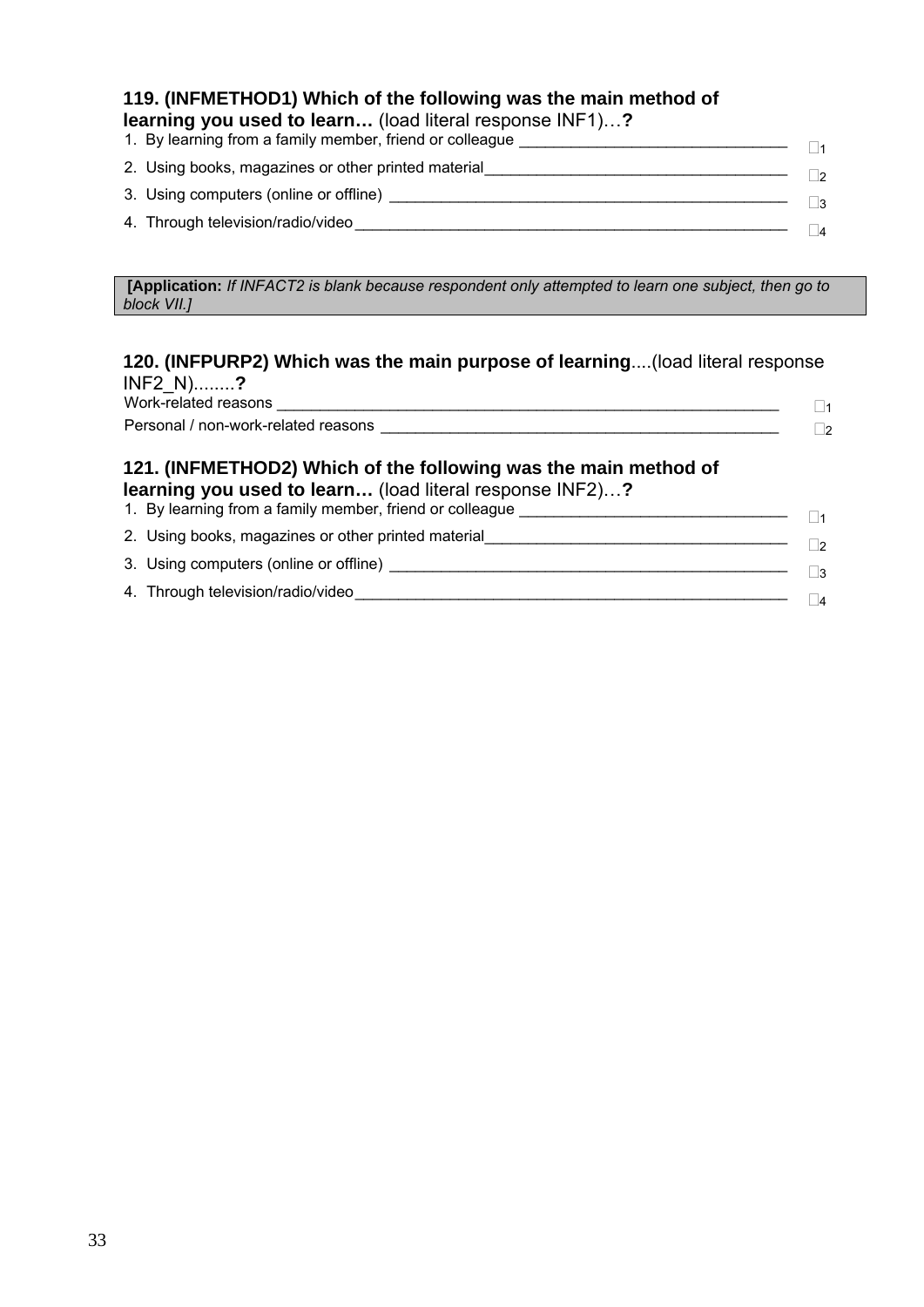### **VII. Access to information concerning learning possibilities**

**Interviewer:** *Read out the following to the respondent:* **"I am now going to ask you some questions about the search for information concerning learning activities of interest to you." Please answer with regard to searches for information concerning learning activities of which you are the beneficiary, and not with regard to searches for information for the benefit of a family member or friend."** 

### **122. (SEEKINFO) Have you been the past 12 months looked for any information concerning learning possibilities?**

| <b>YES</b>             |                                         |
|------------------------|-----------------------------------------|
| NO                     | $\Box$ 2 $\rightarrow$ go to block VIII |
| DECLINED/DOES NOT KNOW | $\Box$ 8 $\rightarrow$ go to block VIII |

### **123. (SEEKFOUND) Did you find the information you were looking for?**

YES \_\_\_\_\_\_\_\_\_\_\_\_\_\_\_\_\_\_\_\_\_\_\_\_\_\_\_\_\_\_\_\_\_\_\_\_\_\_\_\_\_\_\_\_\_\_\_\_\_\_\_\_\_\_\_\_\_ <sup>1</sup>  $N$ O  $\qquad \qquad \qquad \qquad \Box$ DECLINED/DOES NOT KNOW \_\_\_\_\_\_\_\_\_\_\_\_\_\_\_\_\_\_\_\_\_\_\_\_\_\_\_\_\_\_\_\_\_\_\_\_ <sup>8</sup>Æ go to block VIII

| 124. Through which of the following sources did you obtain the information?                     |                   |           |                        |
|-------------------------------------------------------------------------------------------------|-------------------|-----------|------------------------|
| <b>MULTIPLE RESPONSE</b>                                                                        | Yes               | <b>No</b> | <b>DECLINED</b><br>/DK |
| 1. (SEEKSOURCE_1) Internet                                                                      | l 11              | $\vert$ 2 | $\sqcup$ 8             |
| 2. (SEEKSOURCE 2) Member of the family, neighbour, work colleague                               | l 11              | $\vert$ 2 | 8                      |
| 3. (SEEKSOURCE_3) Your employer                                                                 | 11                | $\vert$ 2 | $\sqcup$ 8             |
| 4. (SEEKSOURCE_4) Career guidance provider (including employment<br>offices)                    | $\vert$ $\vert$ 1 | $\vert$ 2 | 8                      |
| 5. (SEEKSOURCE_5) An education or training institution (school, college,<br>centre, university) | 1                 | $\vert$ 2 | 8                      |
| 6. (SEEKSOURCE_6) Mass media (TV, radio, newspapers, poster) _                                  | 1                 | $\vert$ 2 | 8                      |
| 7. (SEEKSOURCE 7) Books                                                                         | l 11              | $\vert$ 2 | 8                      |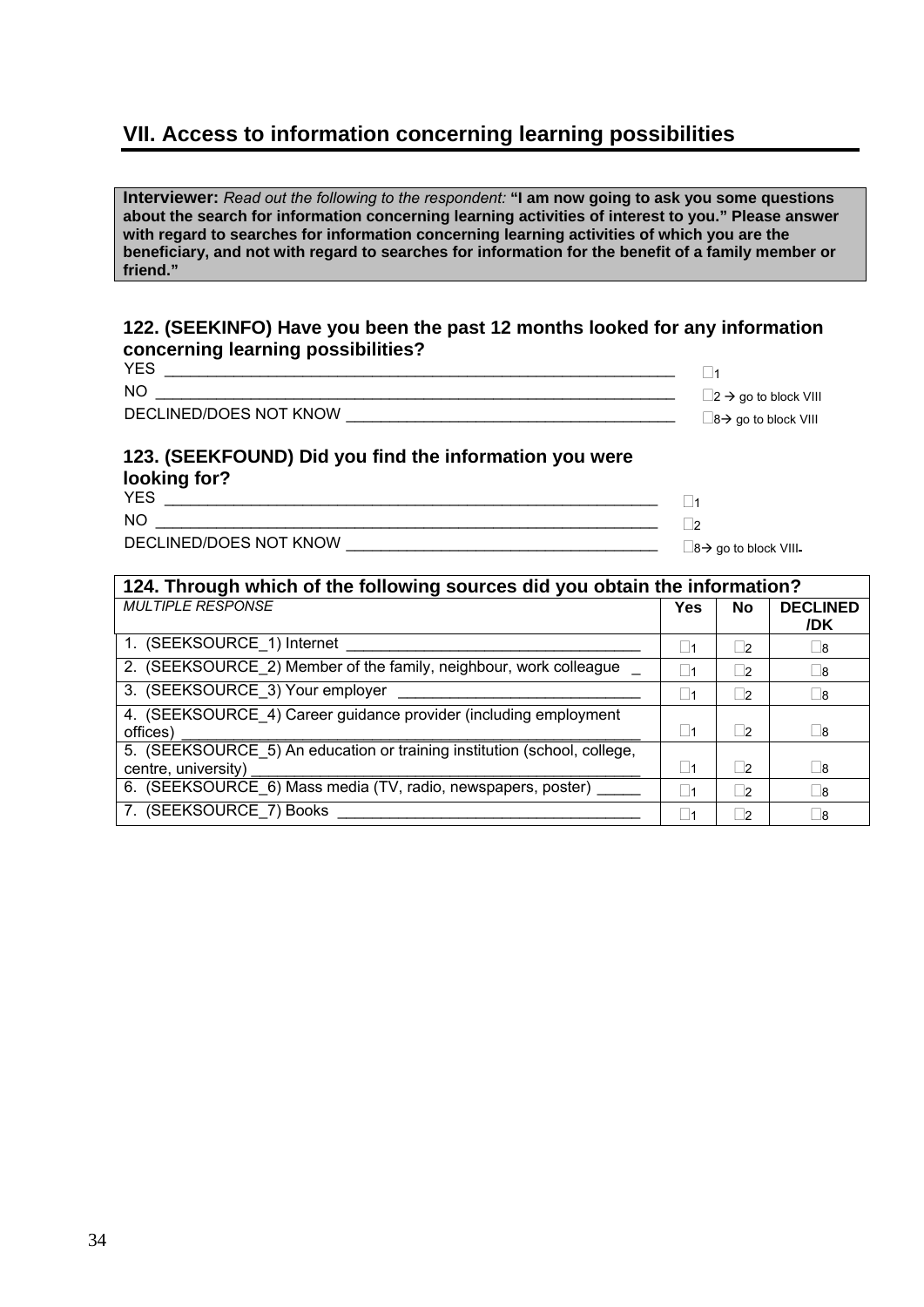### **VIII. Use of information and communication technologies (ICT)**

**Interviewer:** *Read out the following to the respondent:* **"I shall continue with some questions about your computer and Internet skills and usage frequency."** 

### **125. (COMPUTER) How often do you use a computer?**

| Enter one option only                                                                                                                                                                                                          |                         |
|--------------------------------------------------------------------------------------------------------------------------------------------------------------------------------------------------------------------------------|-------------------------|
| Every day, or almost every day of the week                                                                                                                                                                                     |                         |
|                                                                                                                                                                                                                                | - 12                    |
|                                                                                                                                                                                                                                | $\sqcup$ 3              |
|                                                                                                                                                                                                                                | 4                       |
| Never                                                                                                                                                                                                                          | $  5 \rightarrow$ Go to |
|                                                                                                                                                                                                                                | question 127            |
| DECLINED/DOES NOT KNOW NOT ALL AND A CONTROLLER CONTROLLER CONTROLLER CONTROLLER CONTROLLER CONTROLLER CONTROLLER CONTROLLER CONTROLLER CONTROLLER CONTROLLER CONTROLLER CONTROLLER CONTROLLER CONTROLLER CONTROLLER CONTROLLE | $8 \rightarrow$ Go to   |
|                                                                                                                                                                                                                                | question 127            |

| 126. Which of the following computer-related activities have you already carried out?                                                          |                   |           |                        |
|------------------------------------------------------------------------------------------------------------------------------------------------|-------------------|-----------|------------------------|
| <b>MULTIPLE RESPONSE</b>                                                                                                                       | <b>Yes</b>        | <b>No</b> | <b>DECLINED</b><br>/DK |
| 1. (ICTCOMPUTER_1) Copying or moving a file or folder                                                                                          | ∣ ∣1              | $\vert$ 2 | - 18                   |
| 2. (ICTCOMPUTER_2) Using copy and paste tools within a document                                                                                | 1                 | $\vert$ 2 | 8                      |
| 3. (ICTCOMPUTER 3) Using basic arithmetic formulas in a spreadsheet                                                                            | $\square$ 1       | $\vert$ 2 | 8                      |
| 4. (ICTCOMPUTER 4) Compressing files                                                                                                           | 1                 | $\vert$ 2 | 8                      |
| 5. (ICTCOMPUTER 5) Connecting and installing new devices, e.g., modem or<br>printer                                                            | ∣ ∣1              | $\vert$ 2 | ∣ ∣8                   |
| 6. (ICTCOMPUTER 6) Writing a computer program using a programming<br>language                                                                  | ∣ ∣1              | $\vert$ 2 | Π8                     |
| 7. (ICTCOMPUTER 7) Using programs to transfer information between devices<br>(digital camera, mp3, mobile phone, etc.)                         | $\vert$ $\vert$ 1 | $\Box$ 2  | ∣ ∣8                   |
| 8. (ICTCOMPUTER 8) Modifying or verifying the configuration parameters of<br>software locations (except Internet browsers)                     | ∣ ∣1              | $\vert$ 2 | 8                      |
| 9. (ICTCOMPUTER 9) Creating an electronic presentations using appropriate<br>software (e.g., slides), including images, sound, video or charts | ∣ ∣1              | $\vert$   | 8                      |
| 10. (ICTCOMPUTER_10) Installing a new or replacing an old operating system _                                                                   | $\square$ 1       | $\vert$ 2 | $\square$ 8            |

### **127. (COMPUTER) How often do you use the Internet?**

| Enter one option only                                                                                                                 |                                         |
|---------------------------------------------------------------------------------------------------------------------------------------|-----------------------------------------|
| Every day, or almost every day of the week ____________________________                                                               |                                         |
|                                                                                                                                       |                                         |
| At least once a month (but not every week) _________________________                                                                  |                                         |
|                                                                                                                                       | 4                                       |
| <b>Never</b><br><u> 1990 - Jan Sterling von Berling von Berling von Berling von Berling von Berling von Berling von Berling von B</u> | $\Box$ 5 $\rightarrow$ go to next block |
|                                                                                                                                       | $\Box$ 8 $\rightarrow$ go to next block |
|                                                                                                                                       |                                         |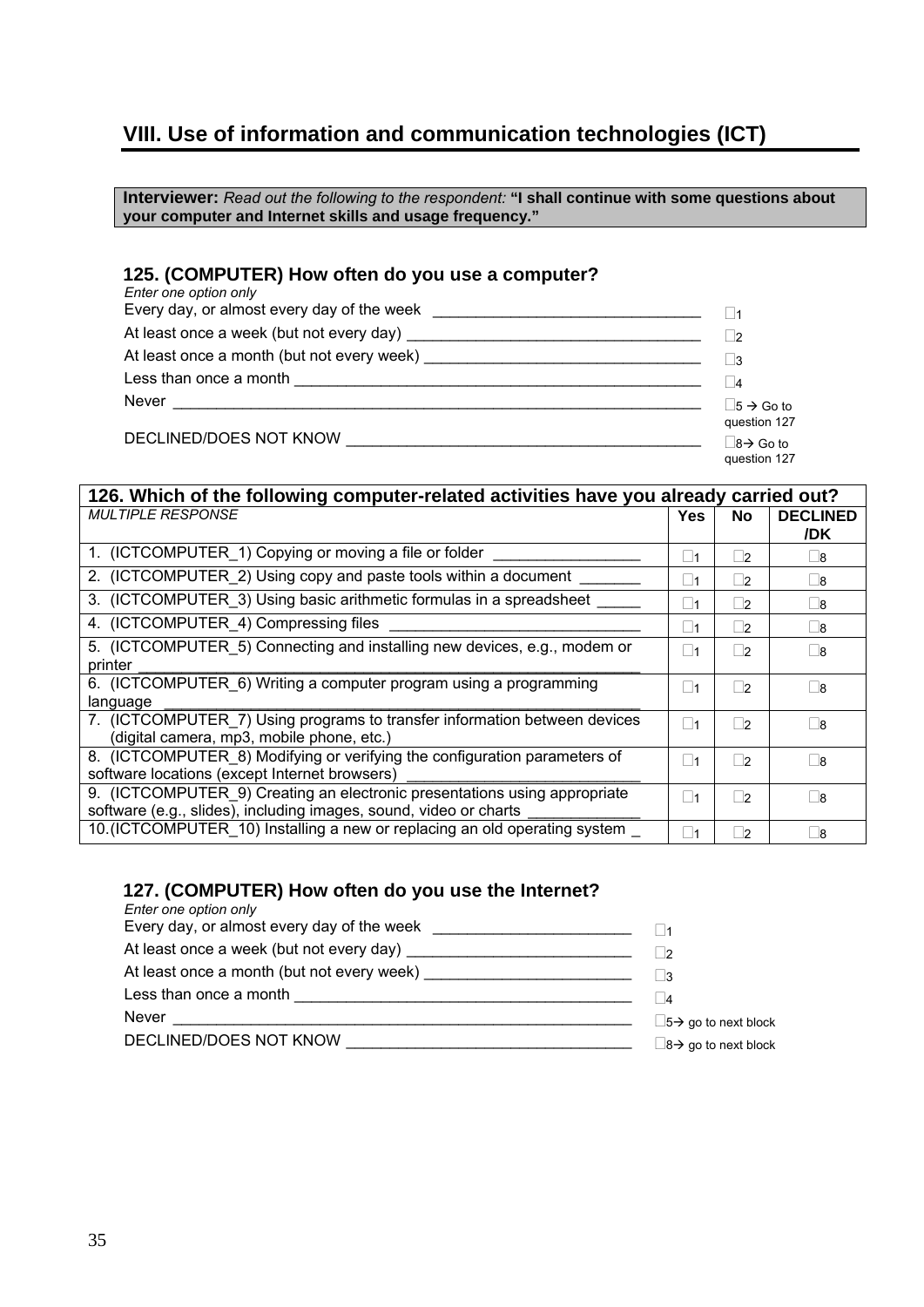### **128. Which of the following Internet-related activities have you already carried out?**

| .                                                                                                     |           |           |                        |
|-------------------------------------------------------------------------------------------------------|-----------|-----------|------------------------|
| <b>MULTIPLE RESPONSE</b>                                                                              | Yes       | <b>No</b> | <b>DECLINED</b><br>/DK |
| 1. (ICTINTERNET 1) Using a search engine to find information                                          | 1         | $\vert$ 2 | $\sqcup$ 8             |
| 2. (ICTINTERNET 2) Sending e-mails with attached files (documents,<br>pictures, etc)                  | l 11      | $\vert$ 2 | $\sqcup$ 8             |
| 3. (ICTINTERNET_3) Posting messages to chatrooms, newsgroups or an<br>online discussion forum         | $\vert$ 1 | $\vert$ 2 | 8                      |
| 4. (ICTINTERNET 4) Using the Internet to make telephone calls (*)                                     | 1         | $\vert$ 2 | $\sqcup$ 8             |
| 5. (ICTINTERNET_5) Uploading content (text, images, photographs, videos,<br>music, etc.) to a website | 1         | $\vert$ 2 | 8                      |
| 6. (ICTINTERNET_6) Creating a web page                                                                | 1         | $\vert$ 2 | $\sqcup$ 8             |
| 7. (ICTINTERNET_7) Uploading text, games, images, films or music to                                   |           |           |                        |
| websites                                                                                              | $\vert$ 1 | $\vert$   | 8                      |
| 8. (ICTINTERNET 8) Modifying the security settings of Internet browsers                               | ∣ 1       | $\vert$   | 8                      |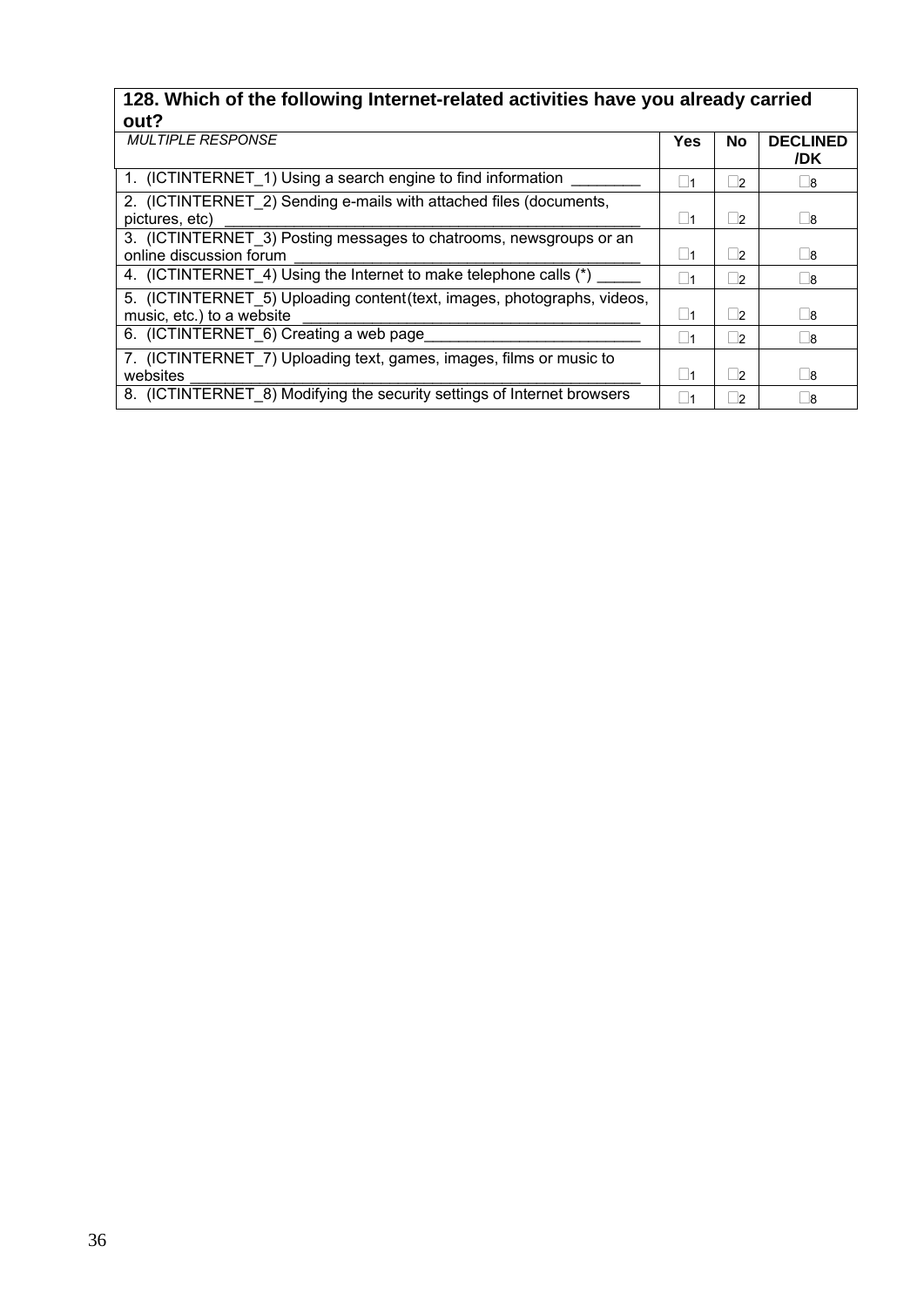### **IX. Language skills**

**Interviewer:** Read out the following to the respondent: **"To supplement the information you have given us, I shall now ask you about the languages you know and are able to use. ' "Let's start with your mother tongue(s), i.e., the languages you spoke in your childhood." 129. (LANGMOTHER) Which language(s) is (are) your mother tongue(s)?**  *Interviewer: if the respondent has two mother tongues, record both. Use Annex 5 as reference.* 1.… ……… *drop-down menu of possible mother tongues*………… LANGMOTHER1 |\_\_|\_\_|\_\_| 2.… ……… *drop-down menu of possible mother tongues*………… **code 000 if respondent has no second mother tongue** LANGMOTHER2 |\_\_|\_\_|\_\_| **130. (LANGUSED) How many languages other than your mother tongue(s) are you able to use?**  NUMBER OF LANGUAGES |\_\_|\_\_| -> If 0, go to block X and code 000 in the list

DECLINED/DOES NOT KNOW  $\frac{1}{\sqrt{1-\frac{1}{2}}}\sqrt{1-\frac{1}{2}}$  and to block X

of languages given for the following question.

**[Application:** *If respondent knows no language other than his/her mother tongue, then code the response to question 130 as 0, and all options for question 131 are coded 000. If he/she knows one more language, then options LANGUSED\_2 to LANGUSED\_7 are coded as 000. If he/she knows two more languages, then options LANGUSED\_3 to LANGUSED\_7 are coded as 000. If he/she knows three more languages, then options LANGUSED\_4 to LANGUSED\_7 are coded as 000, and so on.]*

### **131. Which are those languages?**

*Interviewer: select the language indicated by the respondent from the drop-down menu.*

| code 000 if respondent has no |                                         | (LANGUSED 1)           |
|-------------------------------|-----------------------------------------|------------------------|
| code 000 if respondent has no |                                         | (LANGUSED 2)           |
| code 000 if respondent has no |                                         | (LANGUSED 3)           |
| code 000 if respondent has no |                                         | (LANGUSED 4)<br>1111   |
|                               | languages code 000 if respondent has no | (LANGUSED 5)           |
|                               | languages code 000 if respondent has no | (LANGUSED 6)           |
|                               | languages code 000 if respondent has no | (LANGUSED 7)<br>$\Box$ |

**[Application:** *If none of the languages indicated in response to question 131 is (Spanish, English, French, German, Russian, Italian, Portuguese, Catalan, Galician, Valencian, Basque), then move on to the following block of the questionnaire.*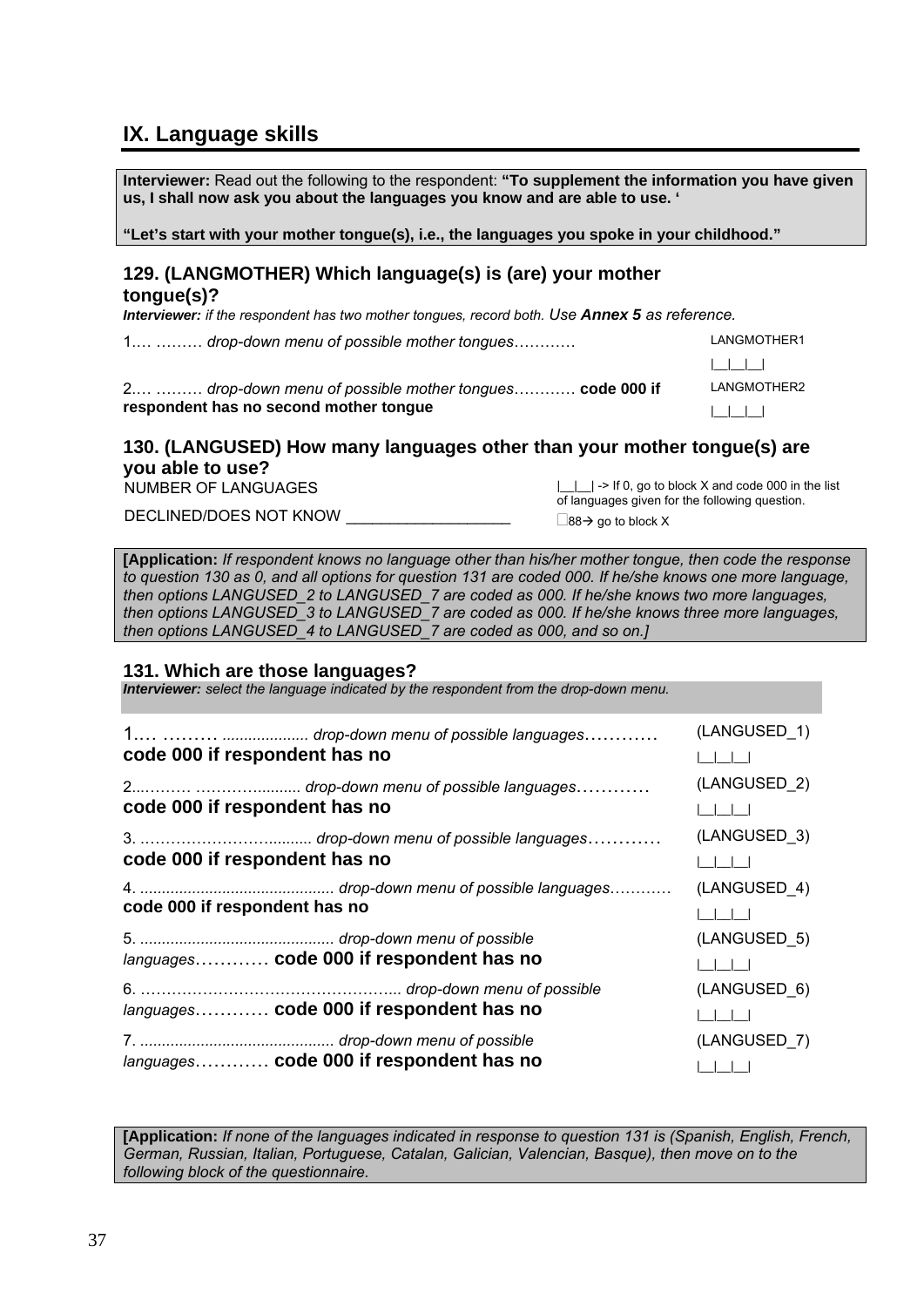*If the respondent knows fewer than three languages other than his/her mother tongue(s), the application will load for each question the names of the languages selected in response to question 131, and question 132 will not be made.]* 

#### **132. Please indicate the two languages among those listed which you know best.**  *Interviewer: make selection from the drop-down menu.*

**LANGBEST1**

**LANGBEST2**

*… drop-down menu showing only languages selected in response to question 131…* |\_\_|\_\_|\_\_|

*… drop-down menu showing only languages selected in response to question 131…* |\_\_|\_\_|\_\_|

| 133. (LANGLEVEL1) Which of the following alternatives best<br>describes your knowledge of  automatically loads first language<br>selected in response to question 132?<br>Enter one option only<br>Understands and uses the most common everyday expressions (uses the language in<br>relation to familiar things and situations) |              |
|-----------------------------------------------------------------------------------------------------------------------------------------------------------------------------------------------------------------------------------------------------------------------------------------------------------------------------------|--------------|
| Understands the essentials of commonly used language and produces simple text (can<br>describe experiences and events)                                                                                                                                                                                                            | 2            |
| Understands a wide range of demanding texts and uses the language flexibly (masters the<br>language almost completely) _<br>DECLINED/DOES NOT KNOW                                                                                                                                                                                | ∣ ¦3<br>∣ ∣8 |
|                                                                                                                                                                                                                                                                                                                                   |              |

### **134. (LANGWORK1) How often in the past 12 months have you used this language for work or study purposes?**

|                                                                                   | $\vert$   1 |
|-----------------------------------------------------------------------------------|-------------|
|                                                                                   | $\Box$      |
|                                                                                   | $\Box$ 3    |
| Less than once a month (but have used it within the past 12 months) _____________ | $\Box$ 4    |
|                                                                                   | $\square$ 5 |
| DECLINED/DOES NOT KNOW (includes "has not worked or studied in the past 12        | $\Box$ 8    |

### **135. (LANGFRIENDS1) How often in the past 12 months have you used this language for pleasure/with family and friends?**

|                                                                                   | $\vert$   1 |
|-----------------------------------------------------------------------------------|-------------|
|                                                                                   | ி⊇          |
|                                                                                   | $\Box$ 3    |
| Less than once a month (but have used it within the past 12 months) _____________ | $ _4$       |
|                                                                                   | $\Box$ 5    |
|                                                                                   | Πя          |
|                                                                                   |             |

**[Application:** *If respondent only knows one language other than his/her mother tongue(s), the application moves onto the following block of the questionnaire. If LANGUSED* 2 is 999 or 000 then go to block X.]

38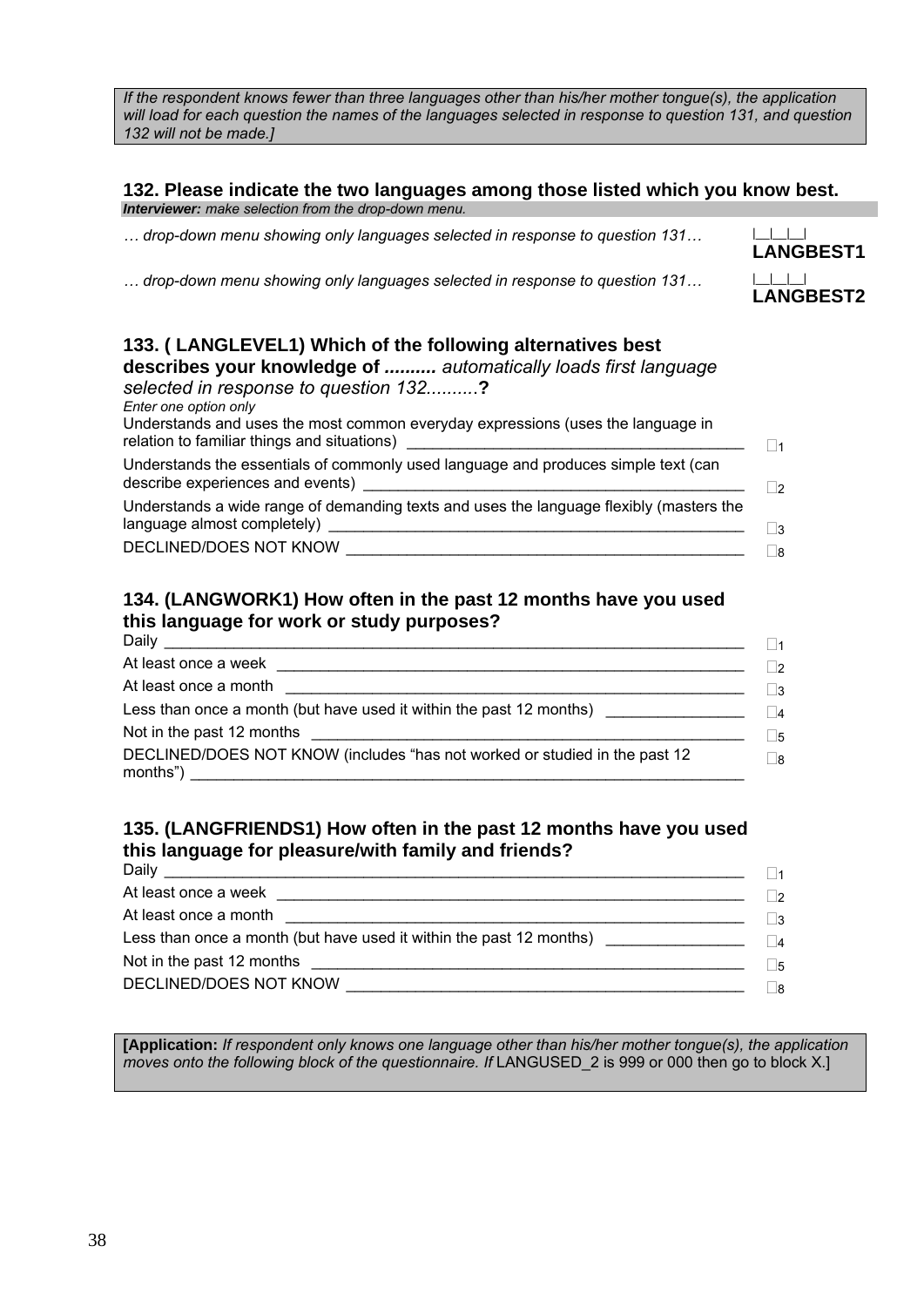### **136. (LANGLEVEL2) Which of the following alternatives best describes**

**your knowledge of** *.......... automatically loads second language selected in response to question 128.........*.**?** 

| Enter one option only<br>Understands and uses the most common everyday expressions (uses the language in                                                                                                                                                                                                             |                |
|----------------------------------------------------------------------------------------------------------------------------------------------------------------------------------------------------------------------------------------------------------------------------------------------------------------------|----------------|
| Understands the essentials of commonly used language and produces simple text (can<br>describe experiences and events) example and the state of the state of the state of the state of the state of the state of the state of the state of the state of the state of the state of the state of the state of the stat | $\overline{2}$ |
| Understands a wide range of demanding texts and uses the language flexibly (masters the                                                                                                                                                                                                                              | $\mathbf{R}$   |
| DECLINED/DOES NOT KNOW                                                                                                                                                                                                                                                                                               | - 18           |

### **137. (LANGWORK2) How often in the past 12 months have you used this language for work or study purposes?**

| Daily                                                                                                                                 | $\vert$ 1 |
|---------------------------------------------------------------------------------------------------------------------------------------|-----------|
|                                                                                                                                       | $\Box$ 2  |
| At least once a month<br><u> 1980 - Jan Stein Harry Harry Harry Harry Harry Harry Harry Harry Harry Harry Harry Harry Harry Harry</u> | $\Box$ 3  |
| Less than once a month (but have used it within the past 12 months)                                                                   | $\Box$ 4  |
|                                                                                                                                       | $\Box$ 5  |
| DECLINED/DOES NOT KNOW (includes "has not worked or studied in the past 12                                                            | ∏8        |

### **138. (LANGFRIENDS2) How often in the past 12 months have you used this language for pleasure/with family and friends?**

| Daily                                                               | $\vert$ $\vert$ 1 |
|---------------------------------------------------------------------|-------------------|
| At least once a week<br><u> 1986 - Jan Samuel Barbara, martin a</u> | $\Box$            |
| At least once a month                                               | $\Box$ 3          |
| Less than once a month (but have used it within the past 12 months) | $\Box$            |
|                                                                     | $\Box$ 5          |
| DECLINED/DOES NOT KNOW                                              | Πg                |
|                                                                     |                   |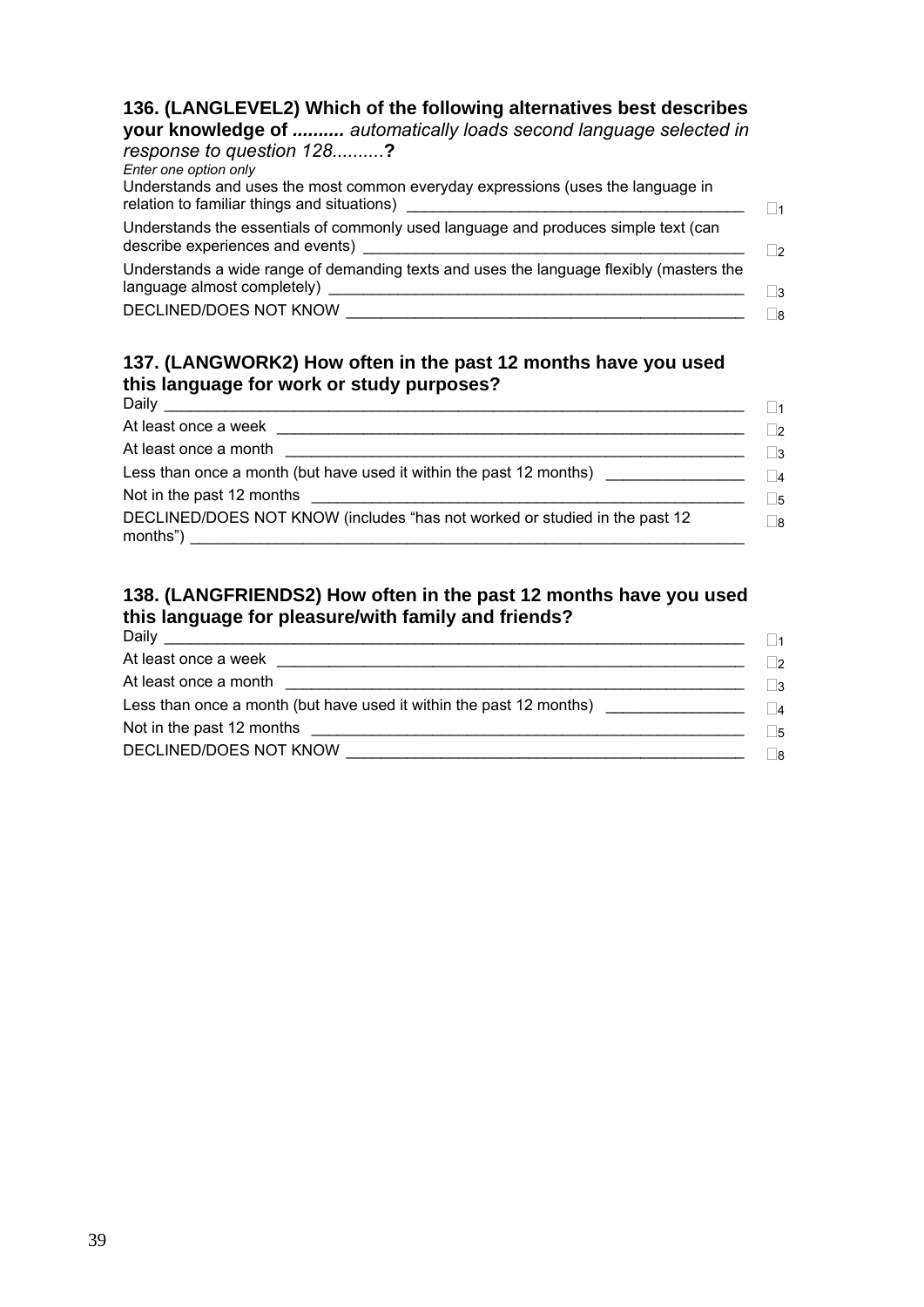### **X. Cultural participation**

**Interviewer:** Read out the following to the respondent: **"I shall now ask you about your participation in total activities." The aim is to ascertain whether in the past 12 months you have attended the theatre, a concert, operas, cinema, or a sports event, or visited a site of cultural interest, such as a museum, exhibition, etc.** 

### **139. (CULT) Have you in the past 12 months attended any of these cultural activities?**

YES\_\_\_\_\_\_\_\_\_\_\_\_\_\_\_\_\_\_\_\_\_\_\_\_\_\_\_\_\_\_\_\_\_\_\_\_\_\_\_\_\_\_\_\_\_\_\_\_\_\_\_\_\_\_\_\_\_\_\_\_\_\_\_\_\_\_\_\_\_\_\_\_\_\_ <sup>1</sup>  $NO_{\_$ 

DECLINED/DOES NOT KNOW \_\_\_\_\_\_\_\_\_\_\_\_\_\_\_\_\_\_\_\_\_\_\_\_\_\_\_\_\_\_\_\_\_\_\_\_\_\_\_\_\_\_\_\_\_\_\_\_\_\_\_\_ <sup>8</sup>

**Interviewer:** Read out the following to the respondent: **"I am now going to ask you about your reading habits."** 

**[Application:** *If the respondent has answered "No" to question 22, i.e., he is unable to read or write (HATLEVEL2=2), the application moves on to the following block of the questionnaire.]*

### **140. (CULTBOOK) Have you read a book for pleasure in the past 12 months?**

| <b>YES</b>             |                               |
|------------------------|-------------------------------|
| <b>NO</b>              | $\Box$ 2-> Go to question 143 |
| DECLINED/DOES NOT KNOW | $\Box$ 8-> Go to question 143 |

#### **141. (CULTBOOKNUM1) How many books have you read for pleasure?**

*(88 if respondent declines to reply/does not know.)*  $| \cdot |$ 

### **142. (CULTBOOKTYPE) What type of books have**

#### **you read?**

| $\vert$ 1    |
|--------------|
| $\vert$ 2    |
| $\mathbf{R}$ |
| - 18         |
|              |

### **143. (CULTNEWS) How often do you read newspapers (printed or electronic)?**

| Enter one option only                                                                                               |                               |
|---------------------------------------------------------------------------------------------------------------------|-------------------------------|
|                                                                                                                     |                               |
|                                                                                                                     |                               |
|                                                                                                                     | - 13                          |
| Less than once a month                                                                                              | $\vert$ 4                     |
| <b>Never</b>                                                                                                        | $\Box$ 5 - > Go to next block |
| DECLINED/DOES NOT KNOW<br>the control of the control of the control of the control of the control of the control of | $\Box$ 8 - > Go to next block |

#### **144. (CULTNEWSTYPE) What type of newspapers do you read?**

| reau r                                |              |
|---------------------------------------|--------------|
| Enter one option only                 |              |
| Online or electronic newspapers only  | $\vert$ 1    |
| Print newspapers only _______________ | $\sqrt{2}$   |
| <b>Both</b>                           | $\mathbf{R}$ |
| DECLINED/DOES NOT KNOW                | - 18         |
|                                       |              |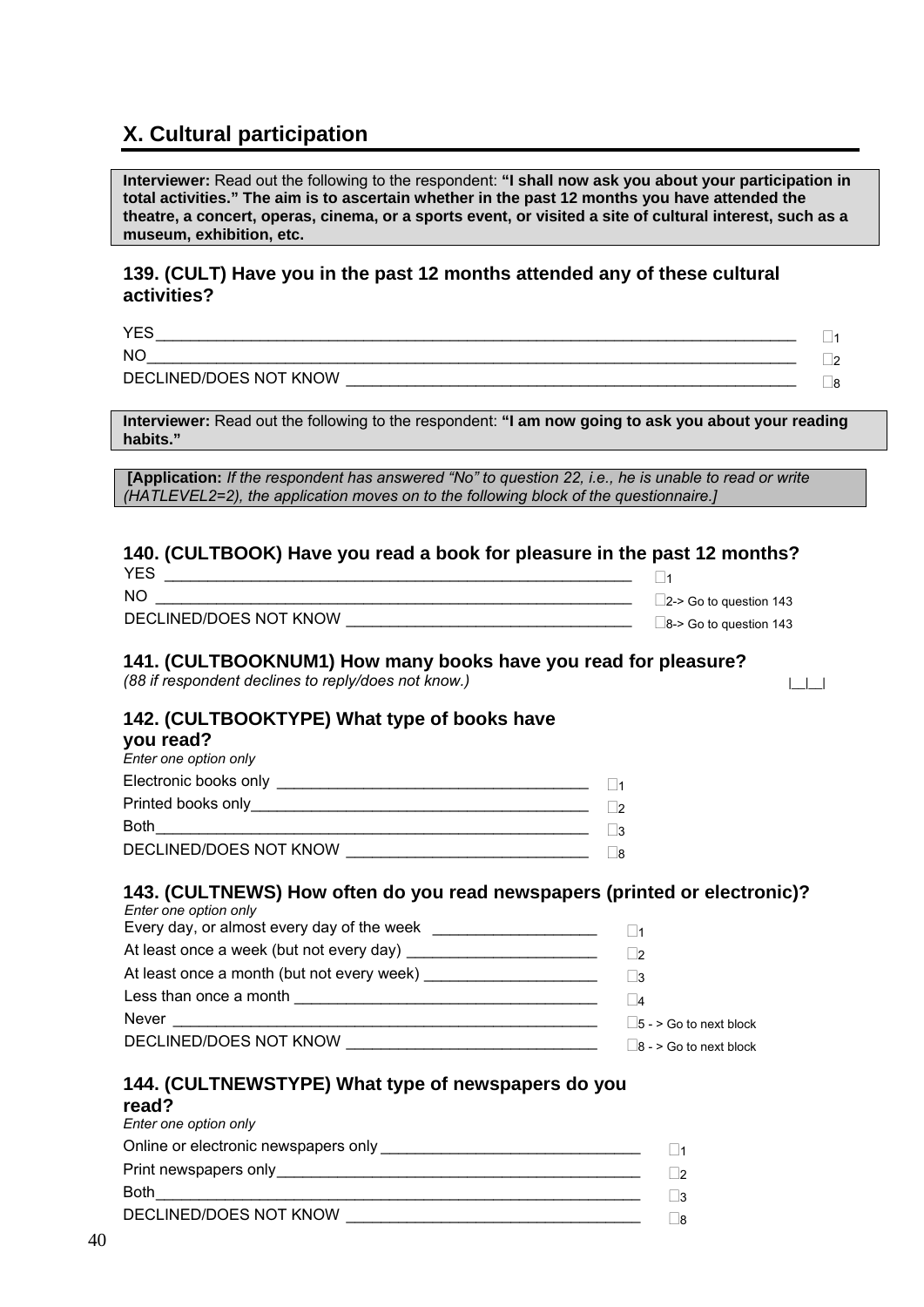### **XI. A. Household Composition Table**

**Interviewer: Read out the following to the respondent: "To finish, I shall ask you to provide some basic details about the people you live with in your household. Bear in mind that:** 

- **Include people who are members of your household even if not living there for the time being.**
- **Exclude people who live with you but are not members of your household.**

**Please give me those people's full names, including children.** 

#### **[APPLICATION OPERATION***:*

1) The application will now show a table of details of people registered as resident at the dwelling. For each person, ask for the full name, the month and year of birth (if unknown, ask respondent simply for the age), and sex, if necessary. The interviewer will cross-refer the details for each person with the registered data shown in the table. Where the details match, the interviewer need only link and review the data, without need of data entry. Any non-matching information must be entered independently. 2) After the respondent has listed his/her household members, the application will display a reminder to the

interviewer to ask about absent household members:

**"Is anyone currently absent who usually lives here and is a member of your household?"** If the answer is YES, continue by entering the details for that person. Otherwise, go to section XI.B.]

| 145. FULL NAME<br>Mr/Ms   |    |
|---------------------------|----|
| <b>146. SEX</b><br>Male   |    |
|                           |    |
| Female                    | ່າ |
| <b>147. DATE OF BIRTH</b> |    |
|                           |    |
| 2. Year                   |    |
| <b>148. AGE</b>           |    |

**[The application** *only shows this question if age, as derived from date of birth, is greater than 16 years. If date of birth is unavailable, the application uses the variable Age*.**]**

### **149. Are you currently employed?**

| <b>YFS</b>             |        |
|------------------------|--------|
| NC                     | $\sim$ |
| DECLINED/DOES NOT KNOW | R      |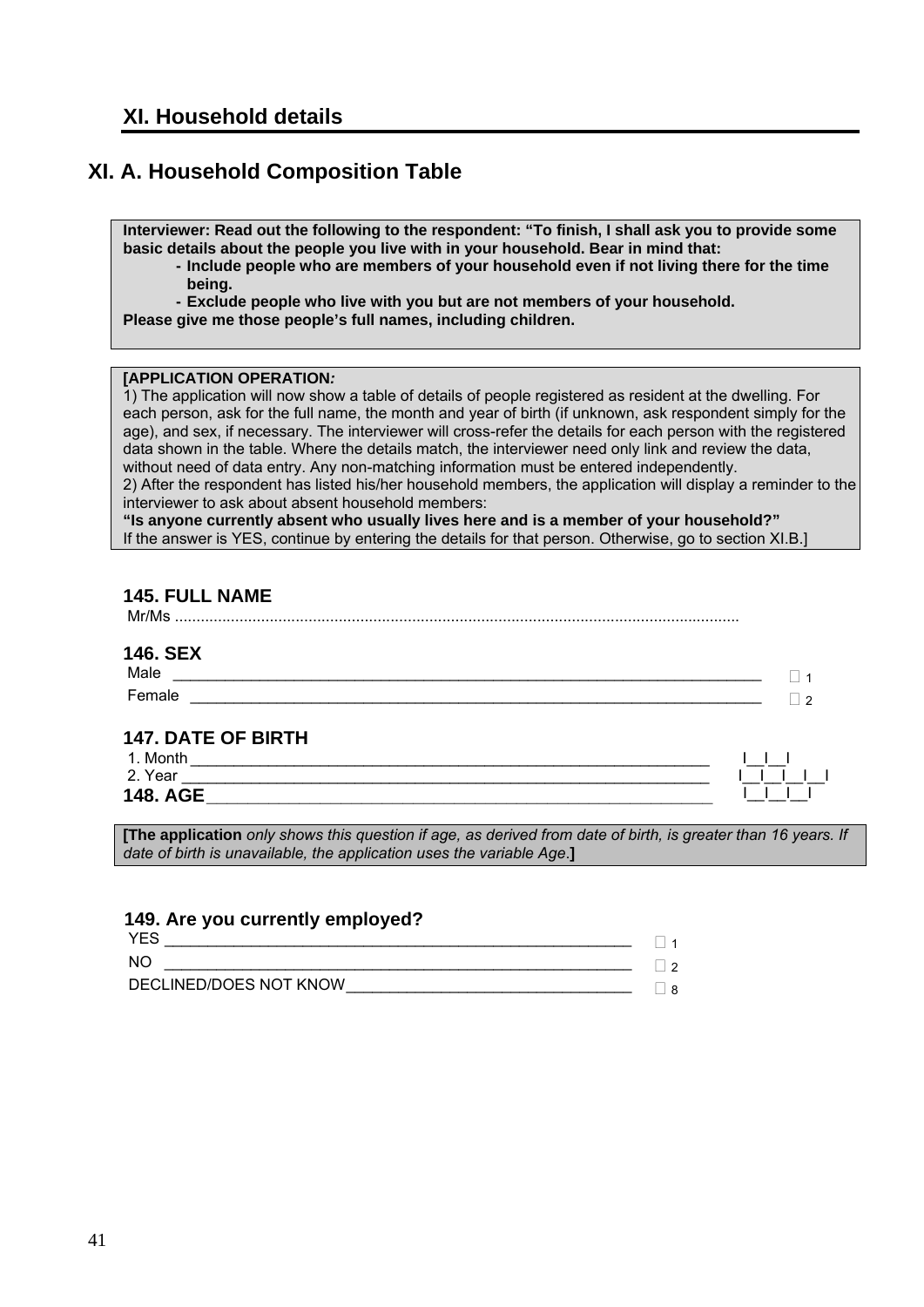### **XI. B. Other household data**

[*If the Household Composition Table contains information for one person only,* **the application** *codes the next variable as "1", denoting "One-Person Household", and goes to question 152*.]

#### **150. (HHTYPE1) How would you describe your household?**

IT IS A ONE-PERSON HOUSEHOLD (This option is not displayed: It is marked automatically if the household table contains data for one person only.)  $\Box$ 1 A father or mother with children  $\Box$ <br>A couple without children  $\Box$ <br>A couple without children  $\Box$ A couple with children \_\_\_\_\_\_\_\_\_\_\_\_\_\_\_\_\_\_\_\_\_\_\_\_\_\_\_\_\_\_\_\_\_\_\_\_\_\_\_ <sup>4</sup> A couple or father or mother with children and other people  $\Box$ Other type of household \_\_\_\_\_\_\_\_\_\_\_\_\_\_\_\_\_\_\_\_\_\_\_\_\_\_\_\_\_\_\_\_\_\_\_\_\_ 6 - > Go to question 152. DECLINED/DOES NOT KNOW \_\_\_\_\_\_\_\_\_\_\_\_\_\_\_\_\_\_\_\_\_\_\_\_\_\_\_\_\_\_\_ 8 - > Go to question 152.

### **151. (HHTYPE2) Is any of the children under 25 years of age?**

| <b>YES</b>             |    |
|------------------------|----|
| <b>NC</b>              | ∃ว |
| DECLINED/DOES NOT KNOW | ∃8 |
|                        |    |

**152. (HHINCOME1) What is the net monthly income of the household after taxes, Social Security, and so on?** *(888888 if respondent declines to reply/does not know.)* MONTHLY INCOME, IN EUROS (FROM 0 TO 888887) \_\_\_\_\_\_\_\_\_\_\_\_ |\_\_|\_\_|\_\_|\_\_|\_\_|\_\_|

*If code 8888 is entered, the application goes to question 153. Otherwise, it goes to question 154.* 

### **153. (HHINCOME2) Could you at least indicate which of the following ranges encompasses the net monthly income for all your household members, after taxes, Social Security, and so on?**

| $\sqcup$ 01  |
|--------------|
| $\Box$ 02    |
| $\Box$ 03    |
| $\Box$ 04    |
| $\Box$ 05    |
| $\Box$ 06    |
| $\square$ 07 |
| $\Box$ 08    |
| $\Box$ 09    |
| $\square$ 10 |
| $\Box$ 88    |
|              |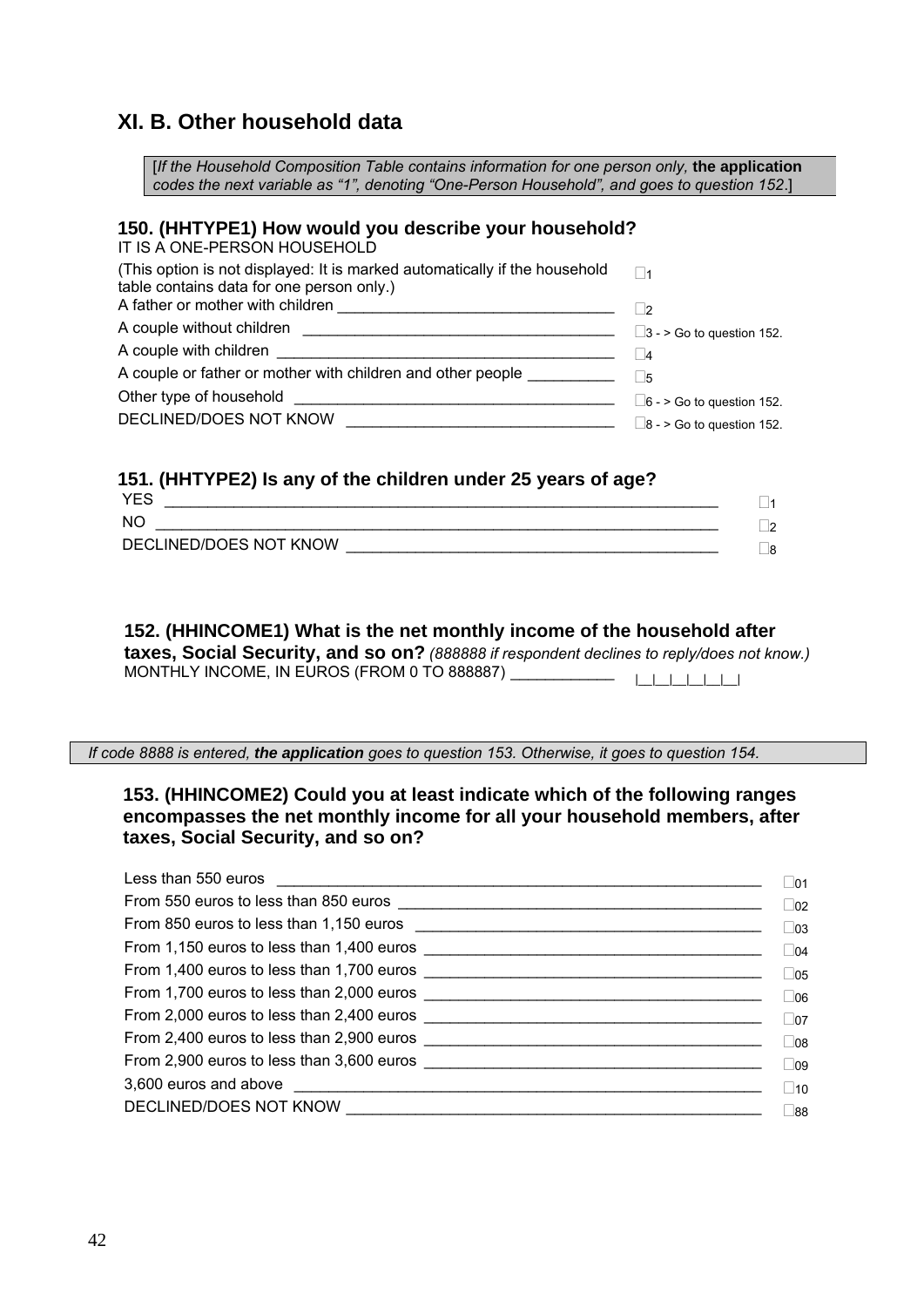### **XII. Other details**

| The application prompts the interviewer to ask for or confirm the contact telephone number. The Up to<br>two telephone numbers may be recorded.]                                                                                                                                                                  |                                            |                                   |
|-------------------------------------------------------------------------------------------------------------------------------------------------------------------------------------------------------------------------------------------------------------------------------------------------------------------|--------------------------------------------|-----------------------------------|
| <b>154. CONTACT TELEPHONE NUMBERS:</b>                                                                                                                                                                                                                                                                            | 1.<br>2.                                   |                                   |
| Interviewer: Make entries as applicable in respect of the following questions.                                                                                                                                                                                                                                    |                                            |                                   |
| 155. (INTMETHOD1) INTERVIEW TYPE                                                                                                                                                                                                                                                                                  |                                            | $\Box$ 1<br>$\vert$ 2<br>$\Box$ 3 |
| 156. (INT_PERSONA) INTERVIEW CONDUCTED BY SELECTED PERSON                                                                                                                                                                                                                                                         |                                            |                                   |
|                                                                                                                                                                                                                                                                                                                   | $\Box$ 1 Go to<br>question 158<br>$\Box$ 2 |                                   |
| <b>157. PERSON PROVIDING THE INFORMATION FOR THIS QUESTIONNAIRE</b>                                                                                                                                                                                                                                               |                                            |                                   |
| [Application: A table will be shown displaying details of all household members, and a new category,<br>"Other person". The interviewer must select the applicable category.]                                                                                                                                     |                                            |                                   |
| <b>157.1. SEQUENCE NUMBER OF PERSON PROVIDING THE</b><br><b>INFORMATION</b>                                                                                                                                                                                                                                       |                                            | $\mathbf{1}$                      |
| [Application: If the person providing the information is a household member, go to question 158. If the<br>respondent is classifiable as "Other person", the application will display the questions eliciting the<br>respondent's basic details (full name, date of birth and sex) and contact telephone number.] |                                            |                                   |
| 157.2. (PROXY_NAME) Full name                                                                                                                                                                                                                                                                                     |                                            |                                   |
| 157.3. (PROXY_SEX) Sex<br>Male                                                                                                                                                                                                                                                                                    |                                            | $\vert$   1<br>$\Box$ 2           |
| 157.4. Date of birth                                                                                                                                                                                                                                                                                              |                                            |                                   |
| 157.5. (PROXY_TELEFONO) Respondent's contact telephone number                                                                                                                                                                                                                                                     |                                            |                                   |

**|\_\_|\_\_|\_\_|\_\_|\_\_|\_\_|\_\_|\_\_|\_\_|**